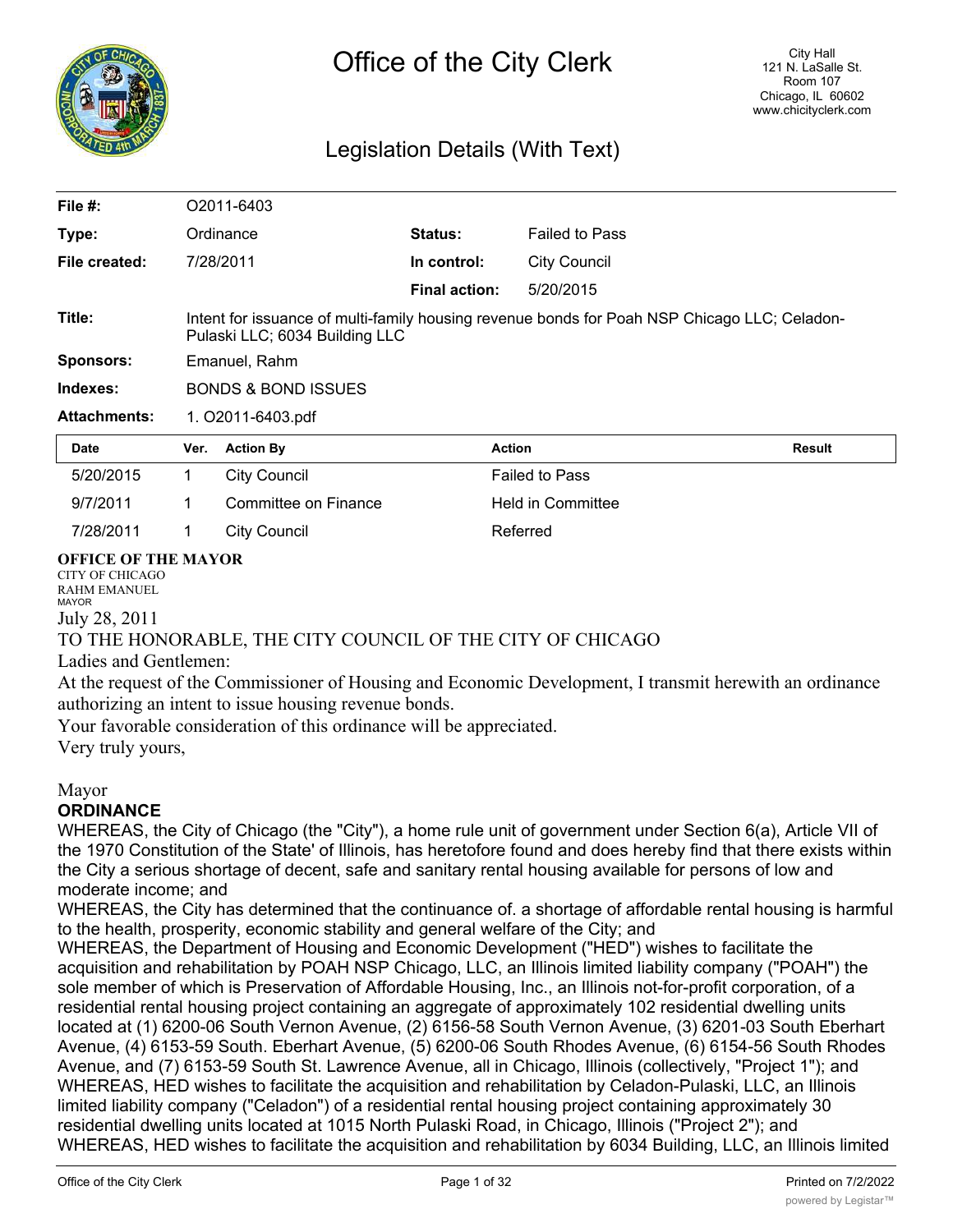liability company ("Three Corners") of a residential rental housing project containing approximately 33 residential dwelling units located at 6034-52 South Prairie Avenue, in Chicago, Illinois ("Project 3"); and WHEREAS, HED wishes to facilitate the acquisition and rehabilitation of a residential rental housing project containing approximately 65 residential dwelling units located at 735-47 West Garfield Boulevard, in Chicago, Illinois ("Project 4") by a developer to be hereafter selected by HED and approved by the City Council of the City ("Developer 4"); and ,

WHEREAS, HED wishes to facilitate the acquisition and rehabilitation of a residential rental housing project containing an aggregate of approximately 36 residential dwelling units located at (1) 6554-58 South Vernon Avenue, and (2) 6555 South Dr. Martin Luther King, Jr. Drive, both in Chicago, Illinois ("Project 5") by a developer to be hereafter selected by HED and approved by the City Council of the City ("Developer 5"); and WHEREAS, HED wishes to facilitate the acquisition and rehabilitation of a residential rental housing project containing an aggregate of approximately 54

#### **1**

residential dwelling units located at (1) 6205 South Langley Avenue, (2) 6101 South Langley Avenue, and (3) 6201 South Langley Avenue, all in Chicago, Illinois ("Project 6") by a developer to be hereafter selected by HED and approved by the City Council of the City ("Developer 6"); and

WHEREAS, the City intends to issue multi-family housing revenue bonds, notes or other indebtedness in an amount not to exceed \$13,000,000 (the "Project 1 Bonds") for the purpose of financing all or a portion of the costs of Project 1; and

WHEREAS, it is intended that the interest on the Project 1 Bonds will be excluded from gross income for federal income tax purposes; and

WHEREAS, it is intended that this ordinance shall constitute a declaration of intent to reimburse certain eligible expenditures for Project 1 made prior to the issuance of the Project 1 Bonds from the proceeds of the Project 1 Bonds (if and when issued) within the meaning of Section 1.150-2 of the Treasury Regulations promulgated under the Internal Revenue Code of 1986, as amended (the "Treasury Regulations"); and. WHEREAS, the City intends to issue multi-family housing revenue bonds, notes or other indebtedness in an amount not to exceed \$5,000,000 (the "Project

2 Bonds") for the purpose of financing all or a portion of the costs of Project 2; and

WHEREAS, it is intended that the interest on the Project 2 Bonds will be excluded from gross income for federal income tax purposes; and

WHEREAS, it is intended that this ordinance shall constitute a declaration of intent to reimburse certain eligible expenditures for Project 2 made prior to the issuance of the Project 2 Bonds from the proceeds of the Project 2 Bonds (if and when issued) within the meaning of Section 1.150-2 of the Treasury Regulations; and WHEREAS, the City intends to issue multi-family housing revenue bonds, notes or other indebtedness in an amount not to exceed \$5,000,000 (the "Project

3 Bonds") for the purpose of financing all or a portion of the costs of Project 3; and

WHEREAS, it is intended that the interest on the Project 3 Bonds will be excluded from gross income for federal income tax purposes; and

WHEREAS, it is intended that this ordinance shall constitute a declaration of intent to reimburse certain eligible expenditures for Project 3 made prior to the issuance of the Project 3 Bonds from the proceeds of the Project 3 Bonds (if and when issued) within the meaning of Section 1.150-2 of the Treasury Regulations; and WHEREAS, the City intends to issue multi-family housing revenue bonds, notes or other indebtedness in an amount not to exceed \$9,000,000 (the "Project

2

4 Bonds") for the purpose of financing all or a portion of the costs of Project 4; and

WHEREAS, it is intended that the interest on the Project 4 Bonds will be excluded from gross income for federal income tax purposes; and

WHEREAS, it is intended that this ordinance shall constitute a declaration of intent to reimburse certain eligible expenditures for Project 4 made prior to the issuance of the Project 4 Bonds from the proceeds of the Project 4 Bonds (if and when issued) within the meaning of Section 1.150-2 of the Treasury Regulations; and WHEREAS, the City intends to issue multi-family housing revenue bonds, notes or other indebtedness in an amount not to exceed \$6,000,000 (the "Project

5 Bonds") for the purpose of financing all or a portion of the costs of Project 5; and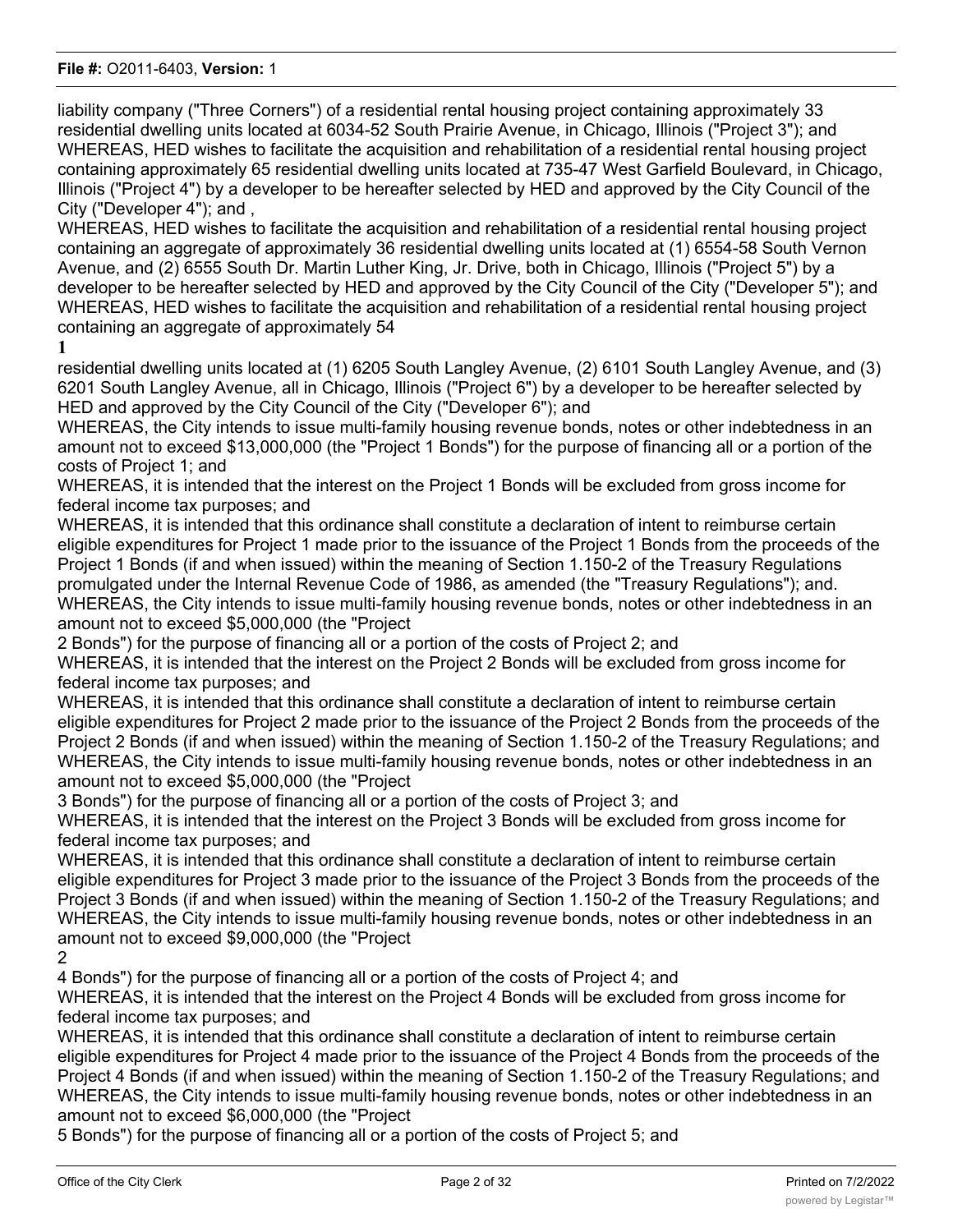WHEREAS, it is intended that the interest on the Project 5 Bonds will be excluded from gross income for federal income tax purposes; and

WHEREAS, it is intended that this ordinance shall constitute a declaration of intent to reimburse certain eligible expenditures for Project 5 made prior to the issuance of the Project 5 Bonds from the proceeds of the Project 5 Bonds (if and when issued) within the meaning of Section 1.150-2 of the Treasury Regulations; and WHEREAS, the City intends to issue multi-family housing revenue bonds, notes or other indebtedness in an amount not to exceed \$8,000,000 (the "Project

6 Bonds") for the purpose of financing all or a portion of the costs of Project 6; and

WHEREAS, it is intended that the interest on the Project 6 Bonds will be excluded from gross income for federal income tax purposes; and

WHEREAS, it is intended that this ordinance shall constitute a declaration of intent to reimburse certain eligible expenditures for Project 6 made prior to the issuance of the Project 6 Bonds from the proceeds of the Project 6 Bonds (if and when issued) within the meaning of Section 1.150-2 of the Treasury Regulations; now, therefore,

## **BE IT ORDAINED BY THE CITY COUNCIL OF THE CITY OF CHICAGO:**

SECTION 1. The above recitals are expressly incorporated in and made a part of this ordinance as though fully set forth herein.

SECTION 2. The City intends to issue the Project 1 Bonds and lend the proceeds thereof to POAH or another entity affiliated with or related to POAH for the purpose of financing Project 1. The maximum principal amount of Project 1 Bonds which the City intends to issue for Project 1 will not exceed \$13,000,000.

SECTION 3. Certain costs will be incurred by POAH, or another entity or entities affiliated with or related to POAH, in connection with Project 1 prior to the issuance of the Project 1 Bonds. The City reasonably expects to reimburse such costs with proceeds of the Project 1 Bonds.

SECTION 4. The costs to be reimbursed from the Project 1 Bonds will be paid from funds of POAH, or another entity or entities affiliated with or related to POAH, which have been allocated to other purposes.

SECTION 5. This ordinance is consistent with the budgetary and financial circumstances of the City. No funds from sources other than the Project 1 Bonds are, or are reasonably expected to be, reserved, allocated on a long-term basis or otherwise set aside by the City for Project 1 for costs to be paid from the proceeds of the Project 1 Bonds.

SECTION 6. The City intends to issue the Project 2 Bonds and lend the proceeds thereof to Celadon or another entity affiliated with or related to Celadon for the purpose of financing Project 2. The maximum principal amount of Project 2 Bonds which the City intends to issue for Project 2 will not exceed \$5,000,000. SECTION 7. Certain costs will be incurred by Celadon, or another entity or entities affiliated with or related to Celadon, in connection with Project 2 prior to the issuance of the Project 2 Bonds. The City reasonably expects to reimburse such costs with proceeds of the Project 2 Bonds.

SECTION 8: The costs to be reimbursed from the Project 2 Bonds will be paid from funds of Celadon, or another entity or entities affiliated with or related to Celadon, which have been allocated to other purposes. SECTION 9. This ordinance is consistent with the budgetary and financial circumstances of the City. No funds from sources other than the Project 2 Bonds are, or are reasonably expected to be, reserved, allocated on a long-term basis or otherwise set aside by the City for Project 2 for costs to be paid from the proceeds of the Project 2 Bonds.

SECTION 10. The City intends to issue the Project 3 Bonds and lend the , proceeds thereof to Three Corners or another entity affiliated with or related to Three Corners for the purpose of financing Project 3. The maximum principal amount of Project 3 Bonds which the City intends to issue for Project 3 will not exceed \$5,000,000.

SECTION 11. Certain costs will be incurred by Three Corners, or another entity or entities affiliated with or related to Three Corners, in connection with Project 3 prior to the issuance of the Project 3 Bonds. The City reasonably expects to reimburse such costs with proceeds of the Project 3 Bonds.

SECTION 12. The costs to be reimbursed from the Project 3 Bonds will be paid from funds of Three Corners, or another entity or entities affiliated with or related to Three Corners, which have been allocated to other purposes.

4

SECTION 13. This ordinance is consistent with the budgetary and financial circumstances of the City. No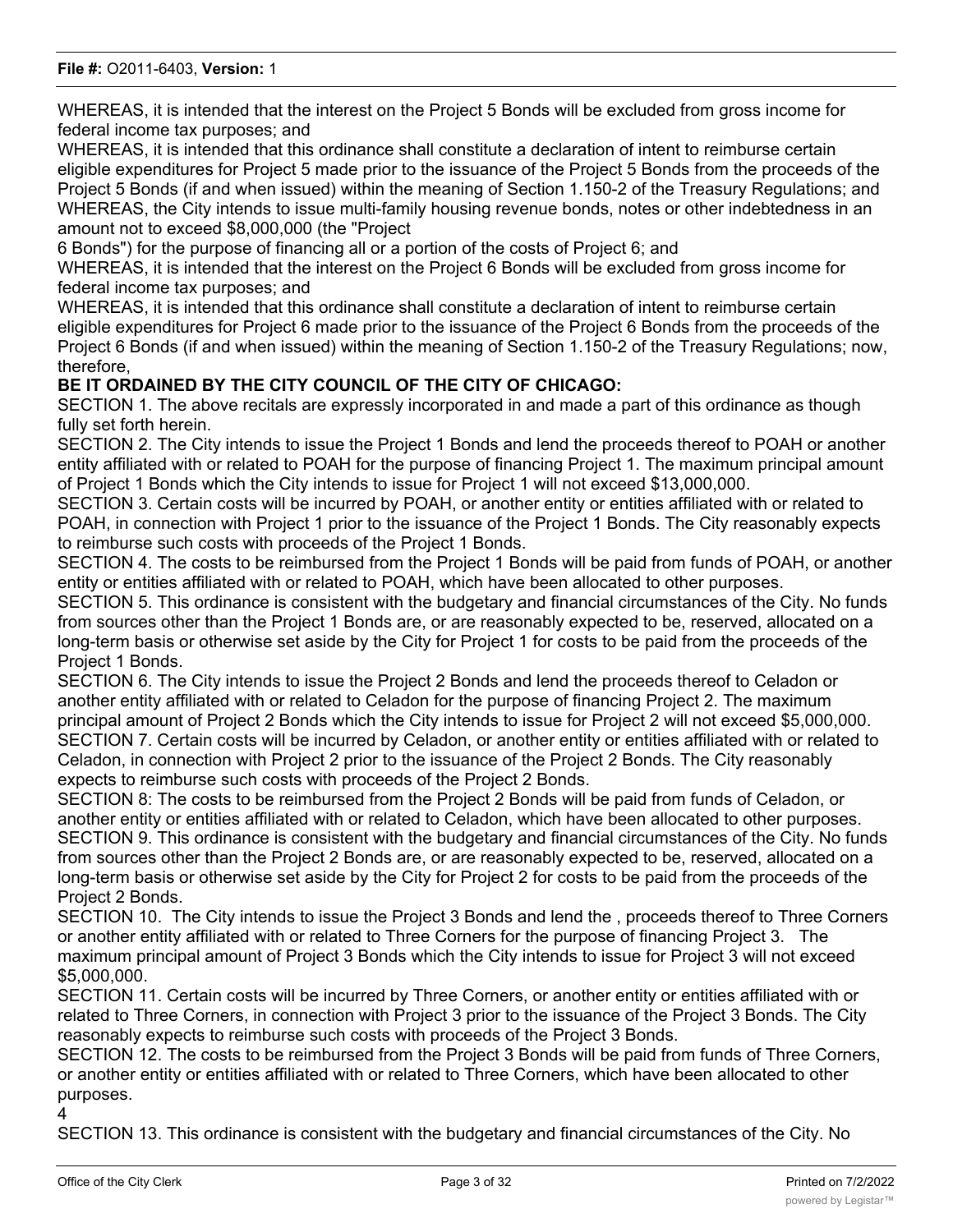funds from sources other than the Project 3 Bonds are, or are reasonably expected to be, reserved, allocated on a long-term basis or otherwise set aside by the City for Project 3 for costs to be paid from the proceeds of the Project 3 Bonds.

SECTION 14. The City intends to issue the Project 4 Bonds .and lend the proceeds thereof to Developer 4 or another entity affiliated with or related to Developer 4 for the purpose of financing Project 4. The maximum principal amount of Project 4 Bonds which the City intends to issue for Project 4 will not exceed \$9,000,000. SECTION 15. Certain costs will be incurred by Developer 4, or another entity or entities affiliated with or related to Developer 4, in connection with Project 4 prior to the issuance of the Project 4 Bonds. The City reasonably expects to reimburse such costs with proceeds of the Project 4 Bonds.

SECTION 16. The costs to be reimbursed from the Project 4 Bonds will be paid from funds of Developer 4, or another entity or entities affiliated with or related to Developer 4, which have been allocated to other purposes. SECTION 17. This ordinance is consistent with the budgetary and financial circumstances of the City. No funds from sources other than the Project 4 Bonds are, or are reasonably expected to be, reserved, allocated on a long-term basis or otherwise set aside by the City for Project 4 for costs:to be paid from the proceeds of the Project 4 Bonds.

SECTION 18. The City intends to issue the Project 5 Bonds and lend the proceeds thereof to Developer 5 or another entity affiliated with or related to Developer 5 for the purpose of financing Project 5. The maximum principal amount of Project 5 Bonds which the City intends to issue for Project 5 will not exceed \$6,000,000. SECTION 19. Certain costs will be incurred by Developer 5, or another entity or entities affiliated with or related to Developer 5, in connection with Project 5 prior to the issuance of the Project 5 Bonds. The City reasonably expects to reimburse such costs with proceeds of the Project 5 Bonds.

SECTION 20. The costs to be reimbursed'from the Project 5 Bonds will be paid from funds of Developer 5, or another entity or entities affiliated with or related to Developer 5, which have been allocated to other purposes. SECTION 21. This ordinance is consistent with the budgetary and financial circumstances of the City. No funds from sources other than the Project 5 Bonds are, or are reasonably expected to be, reserved, allocated on a long-term basis or otherwise set aside by the City for Project 5 for costs to be paid from the proceeds of the Project 5 Bonds.

SECTION 22. The City intends to issue the Project 6 Bonds and lend the proceeds thereof to Developer 6 or another entity affiliated with or related to Developer 6

**\ . 5**

for the purpose of financing Project 6. The maximum principal amount of Project 6 Bonds which the City intends to issue for Project 6 will not exceed \$8,000,000.

SECTION 23. Certain costs will be incurred by Developer 6, or another entity or entities affiliated with or related to Developer 6, in connection with Project 6 prior to the issuance of the Project 6 Bonds. The City reasonably expects to reimburse such costs with proceeds of the Project 6 Bonds.

SECTION 24. The costs to be reimbursed from the Project 6 Bonds will be paid from funds of Developer 6, or another entity or entities affiliated with or related to Developer 6, which have been allocated to other purposes. SECTION 25. This ordinance is consistent with the budgetary and financial circumstances of the City. No funds from sources other than the Project 6 Bonds are, or are reasonably expected to be, reserved, allocated on a long-term basis or otherwise set aside by the City for Project 6 for costs to be paid from the proceeds of the Project 6 Bonds.

SECTION 26. This ordinance constitutes a declaration of official intent under Section 1.150-2 of the Treasury Regulations in connection with each of the Project 1 Bonds, the Project 2 Bonds, the Project 3 Bonds, the Project 4 Bonds, the Project 5 Bonds and the Project 6 Bonds.

SECTION 27. To the extent that any ordinance, resolution, rule, order or provision of the Municipal Code of Chicago, or part thereof, is-in conflict with the provisions of this ordinance, the provisions of this ordinance shalf control. If any section, paragraph, clause or provision of this ordinance shall be held invalid, the invalidity of such section, paragraph, clause or provision shall not affect any of the other provisions of this ordinance. SECTION 28. This ordinance shall be effective as of the date of its passage and approval.

**6**

CITY OF CHICAGO ECONOMIC DISCLOSURE STATEMENT AND AFFIDAVIT SECTION I -- GENERAL INFORMATION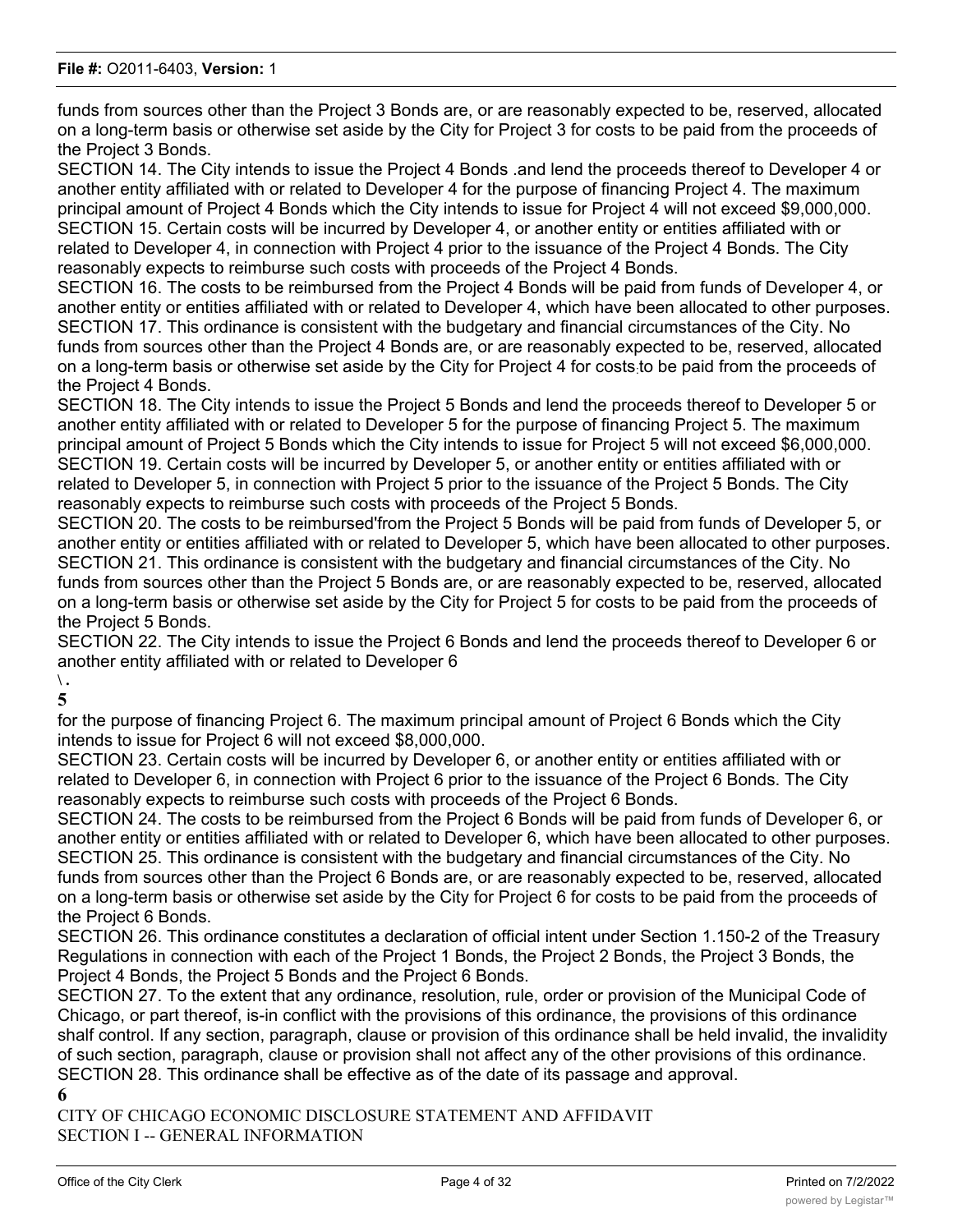A. Legal name of the Disclosing Party submitting this EDS. Include d/b/a/ if applicable: POAH NSP Chicago, LLC Check ONE of the following three boxes: Indicate whether the Disclosing Party submitting this EDS is: 1. [x] the Applicant OR 2. [ ] a legal entity holding a direct or indirect interest in the Applicant. State the legal name of the Applicant in which the Disclosing Party holds an interest:\_ OR 3. [ ] a legal entity with a right of control (see Section II.B.l.) State the legal name of the entity in which the Disclosing Party holds a right of control:\_\_ B. Business address of the Disclosing Party: 77 w. Washington Boulevard, suite looi\_ Chicago, IL 60602 C. Telephone:  $(312)$  283-0033 Fax:  $(312)$  6S8-0666 Email: jcoate3@poah.org <mailto:jcoate3@poah.org> D. Name of contact person: Johnathan coates E. Federal Employer Identification No. (if you have one \*F. Brief description of contract, transaction or other undertaking (referred to below as the "Matter") to which this EDS pertains. (Include project number and location of property, if applicable): EDS filed in conjunction with City of Chicago financing for proposed acquisition and rehabilitation of 6200-06 S. Vernon Ave., 6156-58 S. Vernon Ave., 6201-03 S. Eberhart Ave., 6200-06 S. Rhodes Ave. & 6153-59 South Eberhart Avenue, 6154- 56 S. Rhodes 6153-59 S. St. Lawrence Ave. *i* G. Which City agency Or department is requesting this EDS? Department of Housing and Bconomic Development If the Matter is a contract being handled by the City's Department of Procurement Services, please complete the following: Specification U  $_{i}$  and Contract # ' Ver. 09-01-10 Page 1 of 13 **SECTION II - DISCLOSURE OF OWNERSHIP INTERESTS** A. NATURE OF THE DISCLOSING PARTY 1. Indicate the nature of the Disclosing Party: [ ] Person [x] Limited liability company []. Publicly registered business corporation [ ] Limited liability partnership [] Privately held business corporation . [] Joint venture [] Sole proprietorship [] Not-for-profit corporation  $\lceil \cdot \rceil$  General partnership (Is the not-for-profit corporation also a 501 (c)(3))?  $\lceil \cdot \rceil$  Limited partnership  $\lceil \cdot \rceil$  Yes  $\lceil \cdot \rceil$  No [ ] Trust [ ] Other (please specify) 2. For legal entities, the state (or foreign country) of incorporation or organization, if applicable: Illinois 3. For legal entities not organized in the State of Illinois: Has the organization registered to do business in the State of Illinois as a foreign entity?  $[$ ]Yes  $[$ ] No  $[XjN/A]$ i B. IF THE DISCLOSING PARTY IS A LEGAL ENTITY: 1. List below the full names and titles of all executive officers and all directors of the entity. NOTE: For not-for-profit corporations, also list below all members, if any, which are legal entities. If there are no such members, write "no members." For trusts, estates or other similar entities, list below the legal titleholder(s). If the entity is a general partnership, limited partnership, limited liability company, limited liability partnership or joint venture, list below the name and title of each general partner, managing member, manager or any other person or entity that controls the day-to-day management of the Disclosing Party. NOTE: Each legal entity listed below must submit an EDS on its own behalf.

Name Title

Preservation of Affordable Housing, Inc. Managing Member / Sole Member ■

2. Please provide the following information concerning each person or entity having a direct or .indirect beneficial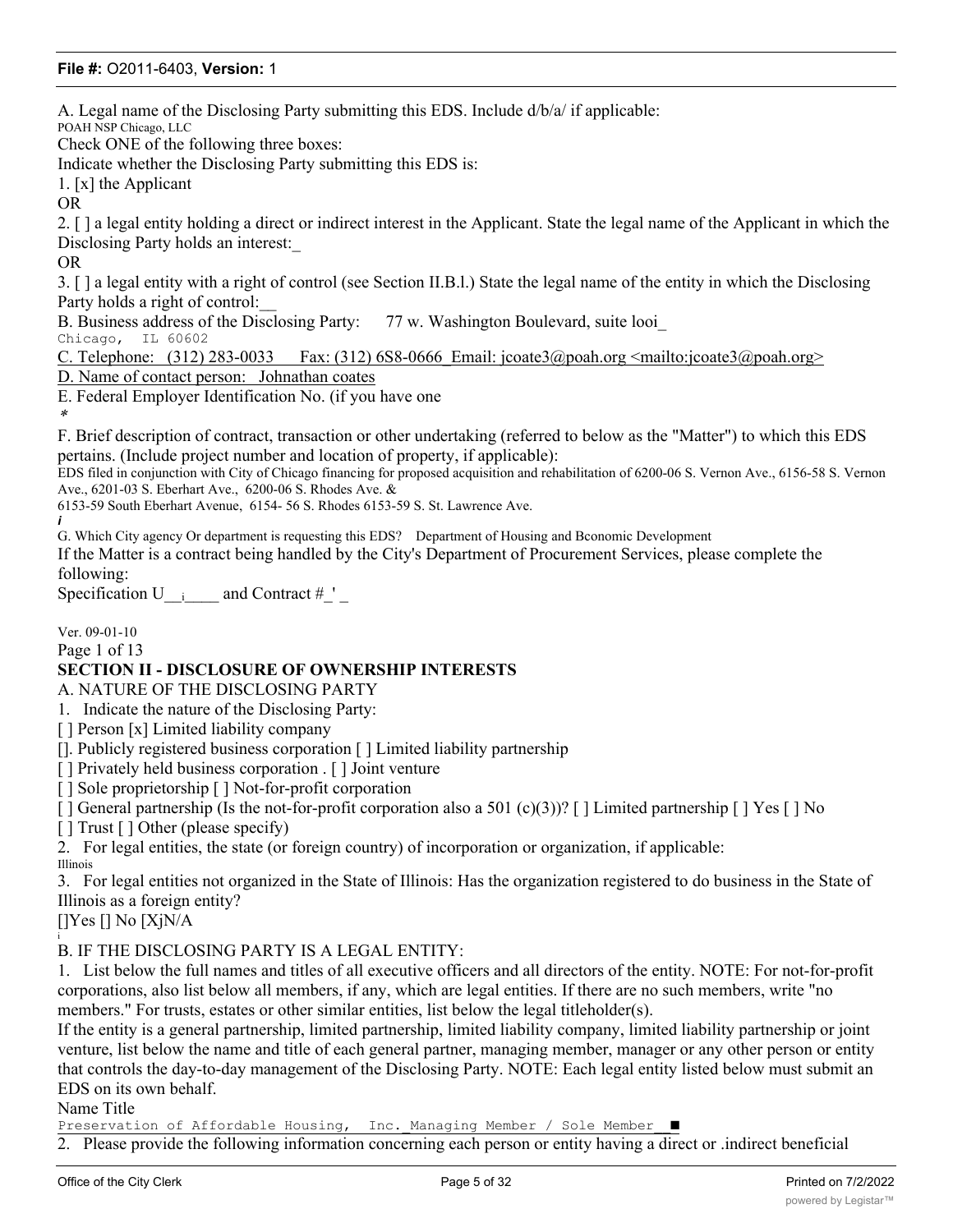interest (including ownership) in excess of 7.5% of the Disclosing Party. Examples of such ah interest include shares in a corporation, partnership interest in a partnership or joint venture,

#### Page 2 of 13

interest of a member or manager in a limited liability company, or interest of a beneficiary of a trust, estate or other similar entity. If none, state "None." NOTE: Pursuant to Section 2-154-030 of the Municipal Code of Chicago ("Municipal Code"), the City may require any such additional information from any applicant which is reasonably intended to achieve full disclosure. Name Business Address Percentage Interest in the

Disclosing Party

Preservation of Affordable 77 W. Washington Blvd. Ste. 1001 100% Chicago, IL 60602 .

Housing, Inc.

#### **SECTION III - BUSINESS RELATIONSHIPS WITH CITY ELECTED OFFICIALS**

Has the Disclosing Party had a "business relationship," as defined in Chapter 2-156 of the Municipal Code, with any City elected official in the 12 months before the date this EDS is signed?

[]Ycs [X] No

If yes, please identify below the name(s) of such City elected officials) and describe such relationship(s):

#### **SECTION IV - DISCLOSURE OF SUBCONTRACTORS AND OTHER RETAINED PARTIES**

The Disclosing Party must disclose the name and business address of each subcontractor, attorney, lobbyist, accountant, consultant and any other person or entity whom the Disclosing Party has retained or expects to retain in connection with the Matter, as well as the nature of the relationship, and the total amount of the fees paid or estimated to be paid. The Disclosing Party is not required to disclose employees who are paid solely through the Disclosing Parly's regular payroll.

"Lobbyist" means any person or entity who undertakes to influence any legislative or administrative action on behalf of any'person or entity other than: (1) a not-for-profit entity, on an unpaid basis, or (2) himself. "Lobbyist" also means any person or entity any part of whose duties as an employee of another includes undertaking to influence any legislative or administrative action.

If the Disclosing Party is uncertain whether a disclosure is required under this Section, the Disclosing Party must either ask the City whether disclosure is required or make the disclosure.

Page 3 of 13

#### **Name (indicate whether Business Relationship to Disclosing Party Fees (indicate whether retained or anticipated Address ' (subcontractor, attorney, paid or estimated.) NOTE:**

to be retained) lobbyist, etc.) "hourly rate" or "t.b.d." is

not an acceptable response.

Please see Attachment 1 - .

(Add sheets if necessary)

#### **[ ] Check here if the Disclosing Party has not retained, nor expects to retain, any such persons or entities. SECTION V--CERTIFICATIONS**

#### A. COURT-ORDERED CHILD SUPPORT COMPLIANCE.

Under Municipal Code Section 2-92-415, substantial owners of business entities that contract with the City must remain in compliance with their child support obligations throughout the contract's term.

Has any person who directly or indirectly owns 10% or more of the Disclosing Party been declared in arrearage on any child support obligations by any Illinois court of competent jurisdiction?

[] Yes [] No P<sup>5</sup>] No person directly or indirectly owns 10% or more of the Disclosing Party.

If "Yes," has the person entered into a court-approved agreement for payment of all support owed and is the person in compliance with that agreement?

[ ] Yes [ ] No

#### B. FURTHER CERTIFICATIONS

1. Pursuant to Municipal Code Chapter 1-23, Article I ("Article I")(which the Applicant should consult for defined terms (e.g., "doing business") and legal requirements), if the Disclosing Party submitting this EDS is the Applicant and is doing business with the City, then the Disclosing Party certifies as follows: (i) neither the Applicant nor any controlling person is currently indicted or charged with, or has admitted guilt of, or has ever been convicted of, or placed under supervision for, any criminal offense involving actual, attempted, or conspiracy to commit bribery, theft, fraud, forgery, perjury, dishonesty or deceit against an officer or employee of the City or any sister agency; and (ii) the Applicant understands and acknowledges that compliance with Article I is a continuing requirement for doing business with the City. NOTE: If Article I applies to the Applicant, the permanent compliance timeframe in Article I supersedes some five-year compliance timeframes in certifications 2 and 3 below. Page 4 of 13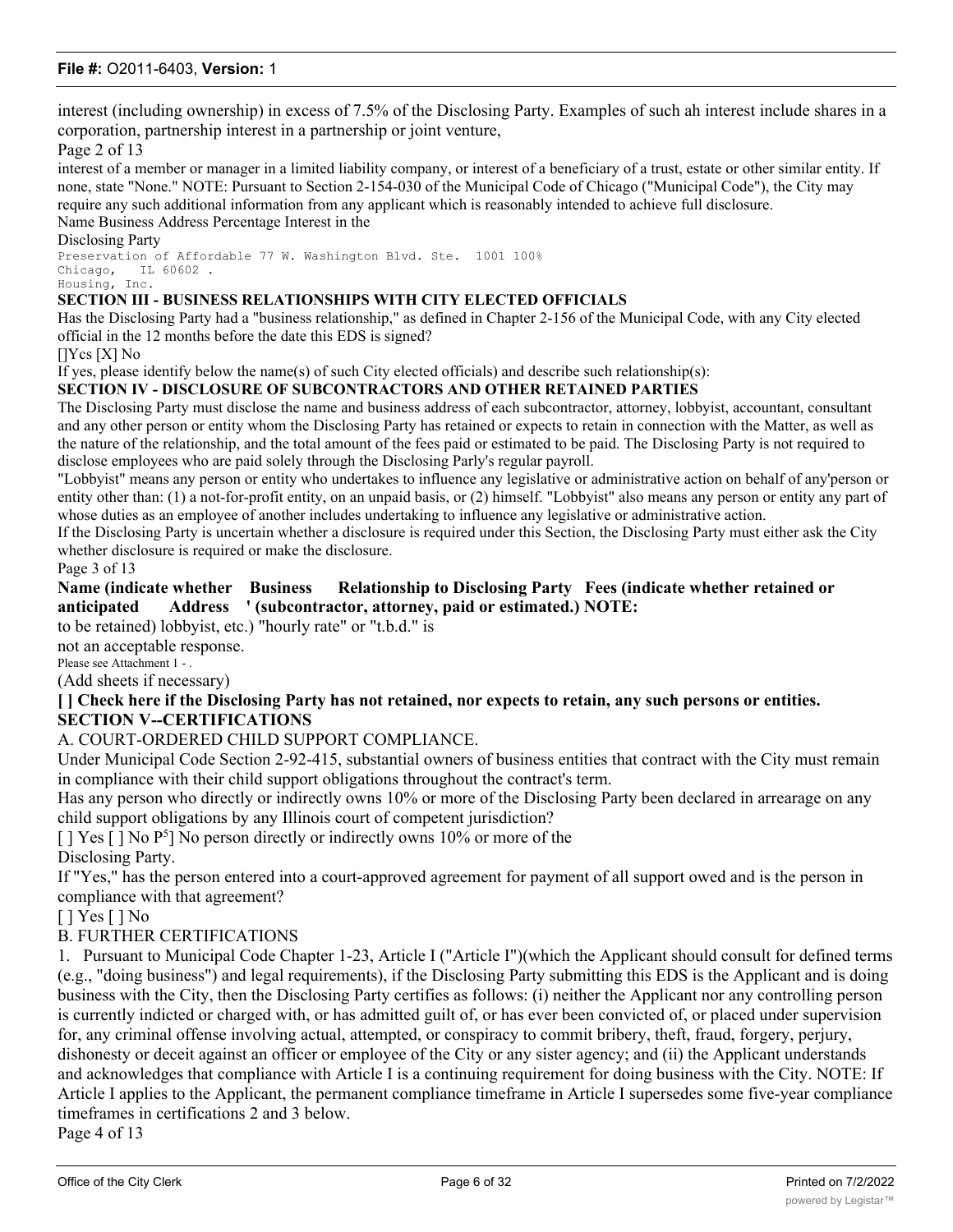2. The Disclosing Party and, if the Disclosing Party is a legal entity, all of those persons or entities identified in Section II.B.l. of this EDS:

a. are not presently debarred, suspended, proposed for debarment, declared ineligible or voluntarily excluded from any transactions by any federal, state or local unit of government;

b. have not, within a five-year period preceding the date of this EDS, been convicted of a criminal offense, adjudged guilty, or had a civil judgment rendered against them in connection with: obtaining, attempting to obtain, or performing a public (federal, state or local) transaction or contract under a public transaction; a violation of federal or state antitrust statutes; fraud; embezzlement; theft; forgery; bribery; falsification or destruction of records; making false statements; or receiving stolen property;

c. are not presently indicted for, or criminally or civilly charged by, a governmental entity (federal, state or local) with committing any of the offenses set forth in clause B.2.b. of this Section V;

d. have not, within a five-year period preceding the date of this EDS, had one or more public transactions (federal, state or local) terminated for cause or default; and

e. have not, within a five-year period preceding the date of this EDS, been convicted, adjudged ' guilty, or found liable in a civil proceeding, or in any criminal or civil action, including actions concerning environmental violations, instituted by the City or by the federal government, any state, or any other unit of local government.

3. The certifications in subparts 3, 4 and 5 concern:

• the Disclosing Party;

• any "Contractor" (meaning any contractor or subcontractor used by the Disclosing Party in connection with the Matter, including but not limited to all persons or legal entities disclosed under Section IV, "Disclosure of Subcontractors and Other Retained Parties"); • any "Affiliated Entity" (meaning a person or entity that, directly or indirectly: controls the .

. Disclosing Party, is controlled by the Disclosing Party, or is, with the Disclosing Party, under common control of another person or entity. Indicia of control include, without limitation': interlocking management or ownership; identity of interests among family members, shared facilities and equipment; common use of employees; or organization of a business entity following the ineligibility of a business entity to do business with federal or state or local government, including the City, using substantially the same management, ownership, or principals as the ineligible entity); with respect to Contractors, the term Affiliated Entity means a person or entity that directly or indirectly controls the Contractor, is controlled by it, or, with the Contractor, is under common control of another person or entity;

• any responsible official of the Disclosing Party, any Contractor or any Affiliated Entity or any other official, agent or employee of the Disclosing Party, any Contractor or any Affiliated Entity, acting pursuant to the direction or authorization of a responsible official of the Disclosing Party, any Contractor or any Affiliated Entity (collectively "Agents"). Page 5 of 13

Neither the Disclosing Party, nor any Contractor, nor any Affiliated Entity of either the Disclosing Party or any Contractor nor any Agents have, during the five years before the date this EDS is signed, or, with respect to a Contractor, an Affiliated Entity, or an Affiliated Entity of a Contractor during the five years before the date of such Contractor's or Affiliated Entity's contract or engagement in connection with the Matter:

a. bribed or attempted to bribe, or been convicted or adjudged guilty of bribery or attempting to bribe, a public officer or employee of the City, the Slate of Illinois, or any agency of the federal government or of any state or local government in the United States of America, in that officer's or employee's official capacity;

b. agreed or colluded with other bidders or prospective bidders, or been a party to any such agreement, or been convicted or adjudged guilty of agreement or collusion among bidders or prospective bidders, in restraint of freedom of competition by agreement to bid a fixed price or otherwise; or

c. made an admission of such conduct described in a. or b. above that  $\alpha$  is a matter of record, but have not been prosecuted for such conduct; or

d. violated the provisions of Municipal Code Section 2-92-610 (Living Wage Ordinance).

4. Neither the Disclosing Party, Affiliated Entity or Contractor, or any of their employees, officials, agents or partners, is barred from contracting with any unit of state or local government as a result of engaging in or being convicted of (1) bidrigging in violation of 720 ILCS 5/33E-3; (2) bid-rotating in violation of 720 ILCS 5/33E-4; or (3) any similar offense of any state or of the United States of America that contains the same elements as the offense of bid-rigging or bid-rotating. 5. Neither the Disclosing Party nor any Affiliated Entity is listed on any of the following lists maintained by the Office of Foreign Assets Control of the U.S. Department of the Treasury or the Bureau of Industry and Security of the U.S. Department of Commerce or their successors: the Specially Designated Nationals List, the Denied Persons List, the Unverified List, the Entity List and the

. Debarred List.

6. The Disclosing Party understands and shall comply with the applicable requirements of Chapters 2-55 (Legislative Inspector General), 2-56 (Inspector General) and 2-156 (Governmental Ethics) of the Municipal Code.

7. If the Disclosing Party is unable to certify to any of the above statements in this Part B (Further Certifications), the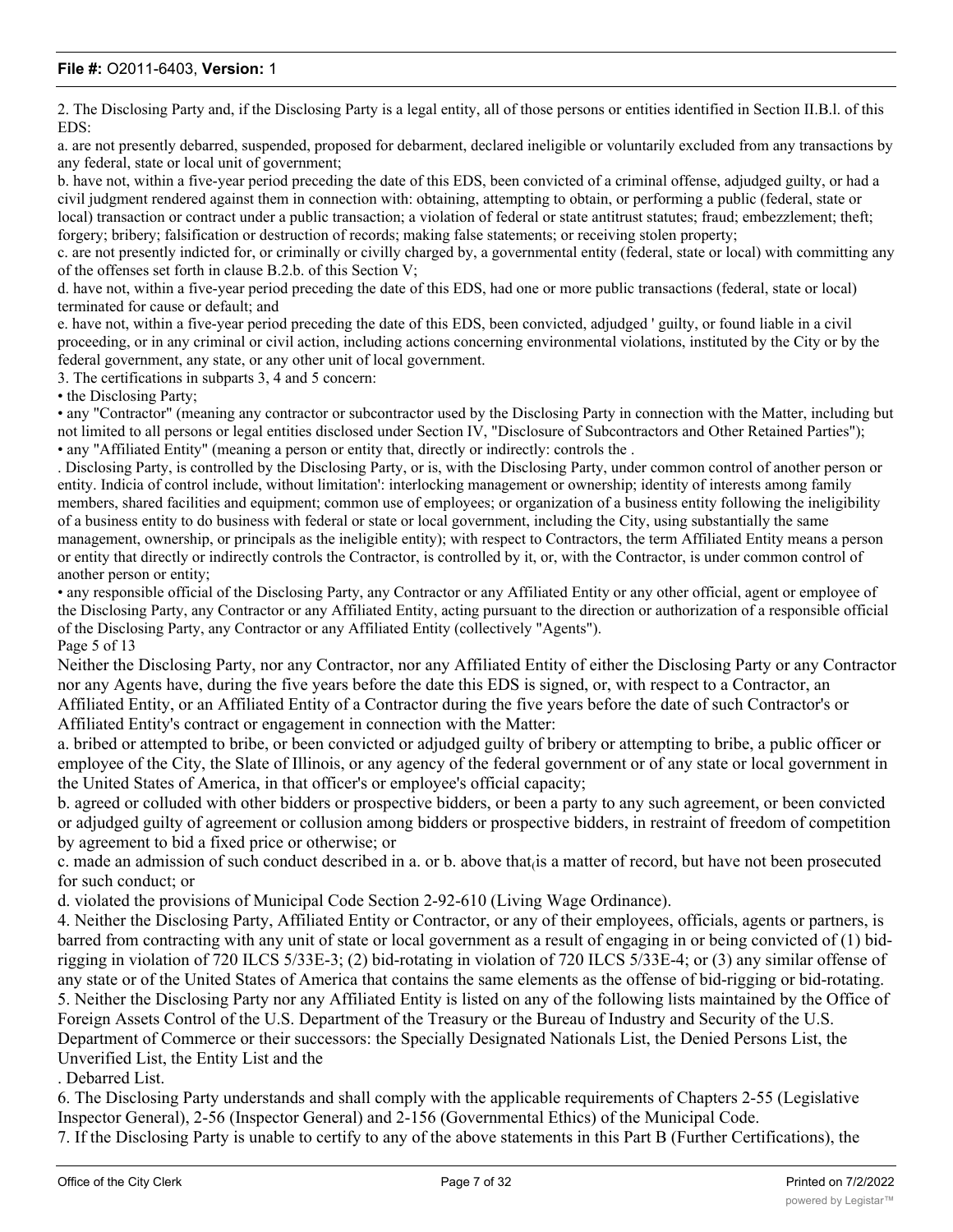Disclosing Party must explain below:

Page 6 of 13

If the letters "NA," the word "None," or no response appears on the lines above, it will be conclusively presumed that the Disclosing Party certified to the above statements.

C. CERTIFICATION OF STATUS AS FINANCIAL INSTITUTION

1. The Disclosing Party certifies that the Disclosing Party (check one)

 $\lceil$   $\rceil$  is  $\lceil$  x  $\rceil$  is not

a "financial institution" as defined in Section 2-32-455(b) of the Municipal Code.

. 2. If the Disclosing Parly IS a financial institution, then the Disclosing Party pledges:

"We are not and will not become a predatory lender as defined in Chapter 2-32 of the Municipal Code. We further pledge that none of our affiliates is, and none of them will become, a predatory lender as defined in Chapter 2-32 of the Municipal Code. We understand that becoming a predatory lender or becoming an affiliate of a predatory lender may result in the loss of the privilege of doing business with the City."

If the Disclosing Party is unable to make this pledge because it or any of its affiliates (as defined in Section 2-32-455(b) of the Municipal Code) is a predatory lender within the meaning of Chapter 2-32 of the Municipal Code, explain here (attach additional pages if necessary):

If the letters "NA," the word "None," or no response appears on the lines above, it will be conclusively presumed that the Disclosing Party certified to the above statements.

#### D. CERTIFICATION REGARDING INTEREST IN CITY BUSINESS

Any words or terms that are defined in Chapter 2-156 of the Municipal Code have the same  $\land$  meanings when used in this Part D.

 $\land$  1. In accordance with Section 2-156-110 of the Municipal Code: Does any official or employee of the City have a financial interest in his or her own name or in the name of any other person or entity in the Matter? []Yes [\*| No

NOTE: If you checked "Yes" to Item D.L, proceed to Items D.2. and D.3. If you checked "No" to Item D.l., proceed to Part E.

Page 7 of 13

2. Unless sold pursuant to a process of competitive bidding, or otherwise permitted, no City elected official or employee shall have a financial interest in his or her own name or in the name of any other person or entity in the purchase of any property that (i) belongs to the City, or (ii) is sold for taxes or assessments, or (iii) is sold by virtue of legal process at the suit of the City (collectively, "City Property Sale"). Compensation for property taken pursuant to the City's eminent domain power does not constitute a financial interest within the meaning of this Part D.

Does the Matter involve a City Property Sale?

[]Ycs [XjNo

3. If you checked "Yes" to Item D.L, provide the names and business addresses of the City officials or employees having such interest and identify the nature of such interest:

Name Business Address Nature of Interest

4. The Disclosing Party further certifies that no prohibited financial interest in the Matter will be acquired by any City official or employee.

#### E. CERTIFICATION REGARDING SLAVERY ERA BUSINESS

Please check either 1. or 2. below. If the Disclosing Party checks 2., the Disclosing Party must disclose below or in an attachment to this EDS all information required by paragraph 2. Failure to comply with these disclosure requirements may make any contract entered into with the City in connection with the Matter voidable by the City.

<sup>x</sup> 1. The Disclosing Party verifies that the Disclosing Party has searched any and all records of the Disclosing Party and any and all predecessor entities regarding records of investments or profits from slavery or slaveholder insurance policies during the slavery era (including insurance policies issued to slaveholders that provided coverage for damage to or injury or death of their slaves), and the Disclosing Party has found no such records.

\_2. The Disclosing Party verifies that, as a result of conducting the search in step 1 above, the

Disclosing Party has found records of investments or profits from slavery or slaveholder insurance policies. The Disclosing Party verifies that the following constitutes full disclosure of all such records, including the names of any and all slaves or slaveholders described in those records:

Page 8 of 13

#### SECTION VI - CERTIFICATIONS FOR FEDERALLY FUNDED MATTERS

NOTE: If the Matter is federally funded, complete this Section VI. If the Matter is not federally funded, proceed to Section VII. For purposes of this Section VI, tax credits allocated by the City and proceeds of debt obligations of the City are not federal funding.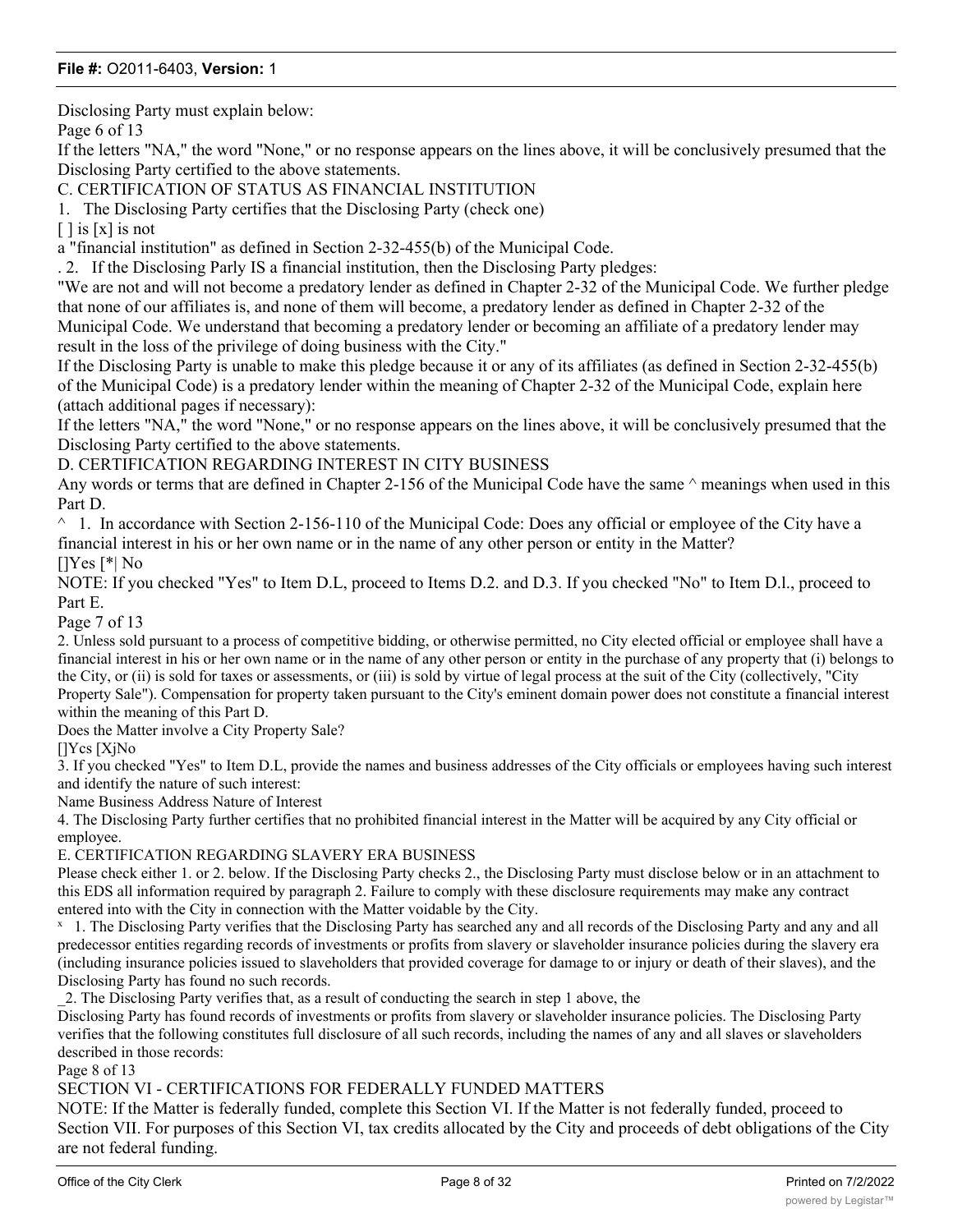#### A. CERTIFICATION REGARDING LOBBYING

1. List below the names of all persons or entities registered under the federal Lobbying Disclosure Act of 1995 who have made lobbying contacts on behalf of the Disclosing Party with respect to the Matter: (Add sheets if necessary): (If no explanation appears or begins on the lines above, or if the letters "NA" or if the word "None" appear, it will be conclusively presumed that the Disclosing Party means that NO persons or entities registered under the Lobbying Disclosure Act of 1995 have made lobbying contacts on behalf of the Disclosing Party with respect to the Matter.) 2. The Disclosing Party has not spent and will not expend any federally appropriated funds to pay any person or entity listed in Paragraph A.l. above for his or her lobbying activities or to pay any person or entity to influence or attempt to influence an officer or employee of any agency, as defined by applicable federal law, a member of Congress, an officer or employee of Congress, or an employee of a member of Congress, in connection with the award of any federally funded contract, making any federally funded grant or loan, entering into any cooperative agreement, or to extend, continue, renew, amend, or modify any federally funded contract, grant, loan, or cooperative agreement.

3. The Disclosing Party will submit an updated certification at the end of each calendar quarter in which there occurs any event that materially affects the accuracy of the statements and information set forth in paragraphs A.l. and A.2. above. 4. The Disclosing Party certifies that either: (i) it is not an organization described in section  $501(c)(4)$  of the Internal Revenue Code of 1986; or (ii) it is an organization described in section  $501(c)(4)$  of the Internal Revenue Code of 1986 but has not engaged and will not engage in "Lobbying Activities".

5. If the Disclosing Party is the Applicant, the Disclosing Party must obtain certifications equal in form and substance to paragraphs A.l. through A.4. above from all subcontractors before it awards any subcontract and the Disclosing Party must maintain all such subcontractors' certifications for the duration of the Matter and must make such certifications promptly available to the City upon request.

Page 9 of 13

B. CERTIFICATION REGARDING EQUAL EMPLOYMENT OPPORTUNITY

If the Matter is federally funded, federal regulations require the Applicant and all proposed subcontractors to submit the following information with their bids or in writing at the outset of negotiation's.

Is the Disclosing Party the Applicant?

[x] Yes [ ] No

If "Yes," answer the three questions below:

1. Have you developed and do you have on file affirmative action programs pursuant to applicable federal regulations? (See 41 CFR Part 60-2.)

[x] Yes []No

2. Have you filed with the Joint Reporting Committee, the Director of the Office of Federal Contract Compliance Programs, or the Equal Employment Opportunity Commission all reports due under the applicable filing requirements?

P]Yes []No

3. Have you participated in any previous contracts or subcontracts subject to the equal opportunity clause?

(X]Yes []No

If you checked "No" to question 1. or 2. above, please provide an explanation:

SECTION VII -- ACKNOWLEDGMENTS, CONTRACT INCORPORATION, COMPLIANCE, PENALTIES, DISCLOSURE The Disclosing Party understands and agrees that:

A. The certifications, disclosures, and acknowledgments contained in this EDS will become part of any contract or other agreement between the Applicant and the City in connection with the Matter, whether procurement, City assistance, or other City action, and are material inducements to the City's execution of any contract or taking other action with respect to the Matter. The Disclosing Party understands that it must comply with ail statutes, ordinances, and regulations on which this EDS is based.

B. The City's Governmental Ethics and Campaign Financing Ordinances, Chapters 2-156 and 2-164 of the Municipal Code, impose certain duties and obligations on persons or entities seeking City contracts, work, business, or transactions. The full text of these ordinances and a training program is available on line at www.cityofchicaKO.org/Ethics <http://www.cityofchicaKO.org/Ethics>, and may also be obtained from the City's Board of Ethics, 740 N.

Page 10 of 13

Sedgwick St., Suite 500, Chicago, IL 60610, (312) 744-9660. the Disclosing Party must comply fully with the applicable ordinances. C. If the City determines that any information provided in this EDS is false, incomplete or inaccurate, any contract or other agreement in connection with which it is submitted may be rescinded or be void or voidable, and the City may pursue any remedies under the contract or agreement (if not rescinded or void), at law, or in equity, including terminating the Disclosing Party's participation in the Matter and/or declining to allow the Disclosing Party to participate in other transactions with the City. Remedies at law for a false statement of material fact may include incarceration and an award to the City of treble damages.

D. It is the City's policy to make this document available to the public on its Internet site and/or upon request. Some or all of the information provided on this EDS and any attachments to this EDS may be made available to the public on the Internet, in response to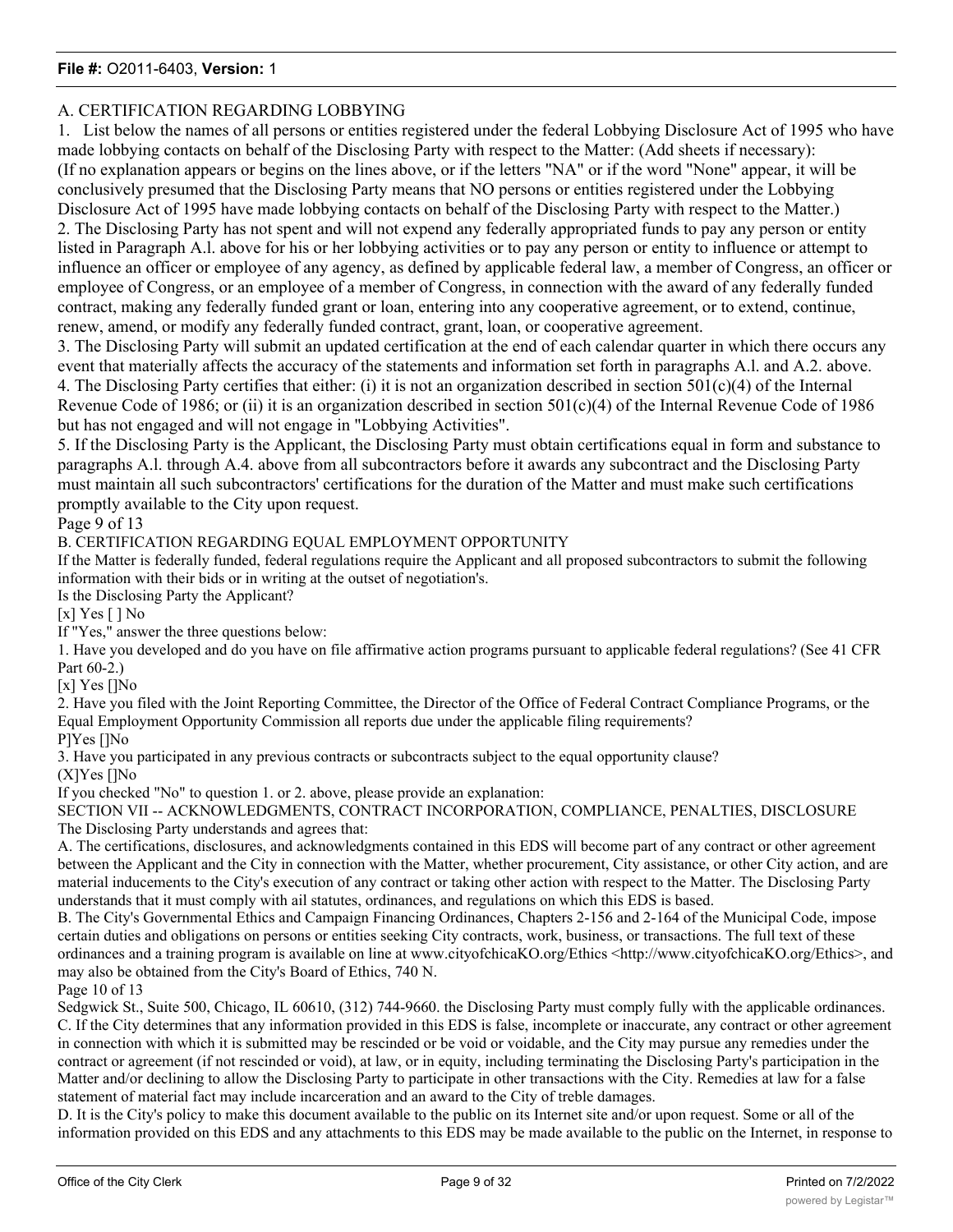a Freedom of Information Act request, or otherwise. By completing and signing this EDS, the Disclosing Party waives and releases any possible rights or claims which it may have against the City in connection with the public release of information contained in this EDS and also authorizes the City to verify the accuracy of any information submitted in this EDS.

E. The information provided in this EDS must be kept current. In the event of changes, the Disclosing Party must supplement this EDS up to the time the City takes action on the Matter. If the Matter is a contract being handled by the City's Department of Procurement Services, the Disclosing Party must update this EDS as the contract requires. NOTE: With respect to Matters subject to Article I of Chapter 1-23 of the Municipal Code (imposing PERMANENT INELIGIBILITY for certain specified offenses), the information provided herein regarding eligibility must be kept current for a longer period, as required by Chapter 1-23 and Section 2- 154-020 of the Municipal Code.

The Disclosing Party represents and warrants that: .

F. 1. The Disclosing Party is not delinquent in the payment of any lax administered by the Illinois Department of Revenue, nor are the Disclosing Party or its Affiliated Entities delinquent in paying any. fine, fee, tax or other charge owed to the City. This includes, but is not limited to, all water charges, sewer charges, license fees, parking tickets, property taxes or sales taxes.

F.2 If the Disclosing Party is the Applicant, the Disclosing Party and its Affiliated Entities will not . use, nor permit their subcontractors to use, any facility listed by the U.S. E.P.A. on the federal Excluded Parties List System ("EPLS") maintained by the U. S. General Services Administration.

F.3 If the Disclosing Party is the Applicant, the Disclosing Party will obtain from any contractors/subcontractors hired or to be hired in connection with the Matter certifications equal in form and substance to those in F. 1. and F.2. above and will not, without the prior written consent of the City, use any such contractor/subcontractor that does not provide such certifications or that the Disclosing Party has reason to believe has not provided or cannot provide truthful certifications.

Page 11 of 13

NOTE: If the Disclosing Party cannot certify, as to any of the items in F.l., F.2, or F.3. above,-aii explanatory statement must be attached to this EDS. CERTIFICATION

Under penalty of perjury, the person signing below: (1) warrants that he/she is authorized to execute this EDS and Appendix A (if applicable) on behalf of the Disclosing Party, and (2) warrants that all ■certifications and statements contained in this EDS and Appendix A (if applicable) are true, accurate and complete as of the date furnished to the City,

POAH NSP Chicago, LLC (Print or type.name of Disclosing B^rty) sign nete) /

Amy S. Anthony (Print or type name of person signing) President of Preservation o£ Affordable Housing, Inc. managing member of POAH NSP Chicago, LLC (Print or type title of person signing) Signed and sworn to before me on (date) Aqoc AA .. .a.na at >op-pp"-^ County, (state). rf^ -^o- >£a^C.- $\blacksquare$  Notary Public. Commission expires: 7/Hj2o tm ^ PKrRieKW.NIEBAUER ' Notary Public Commonwealth ol Massachusetts Mv Commission Expires . July 4,2014

#### Page 12 of 13 **CITY OF CHICAGO ECONOMIC DISCLOSURE STATEMENT AND AFFIDAVIT APPENDIX A**

#### **FAMILIAL RELATIONSHIPS WITH ELECTED CITY OFFICIALS AND DEPARTMENT HEADS This Appendix is to be completed only by (a) the Applicant, and (b) any legal entity which has a direct ownership interest in the Applicant exceeding 7.5 percent. It is not to be completed by any legal entity which has only an indirect ownership interest in the Applicant.**

Under Municipal Code Section 2-154-015, the Disclosing Party must disclose whether such Disclosing Party or any "Applicable Party" or any Spouse or Domestic Partner thereof currently has a "familial relationship" with any elected city official or department head. A "familial relationship" exists if, as of the date this EDS is signed, the Disclosing Party or any "Applicable Party" or any Spouse or Domestic Partner thereof is related to the mayor, any alderman, the city clerk, the city treasurer or any city department head as spouse or domestic partner or as any of the following, whether by blood or adoption: parent, child, brother or sister, .aunt or uncle, niece or nephew, grandparent, grandchild, father-in-law, mother -in-law, son-in-law, daughter-in-law, stepfather or stepmother, stepson or stepdaughter, stepbrother or stepsister or halfbrother or half-sister.

"Applicable Party" means (1) all executive officers of fhe Disclosing Party listed in Section O.B.l.a., if the Disclosing Party is a corporation; all partners of the Disclosing Party, if the Disclosing Party is a general partnership; all general partners and limited partners of the Disclosing Party, if the Disclosing Party is a limited partnership; all managers,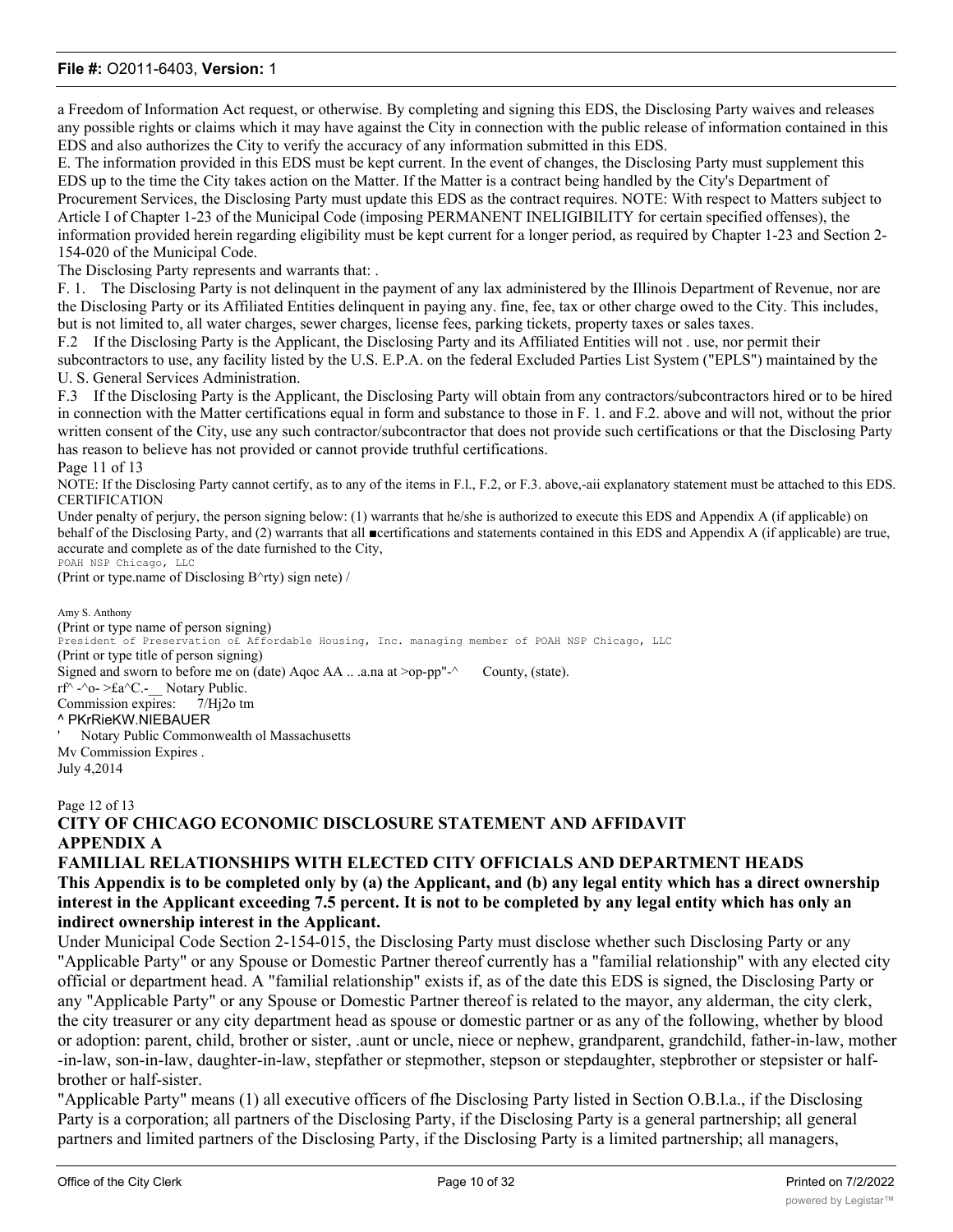managing members and members of the Disclosing Party, if the Disclosing Party is a limited liability company; (2) all principal officers of the Disclosing Party; and (3) any person having more than a 7.5 percent ownership interest in the Disclosing Party. "Principal officers" means the president, chief operating officer, executive director, chief financial officer, treasurer or secretary of a legal entity or any person exercising similar authority.

Does the Disclosing Party or any "Applicable Party" or any Spouse or Domestic Partner thereof currently have a "familial relationship" with an elected city official or department head?

#### $[$   $]$  Yes  $[X]$  No

If yes, please identify below (1) the name and title of such person, (2) the name of the legal entity to which such person is connected; (3) the name and title of the elected city official or department head to whom such person has a familial relationship, and (4) the precise nature of such familial relationship.

Page 13 of 13

Section IV - Disclosure of Subcontractors or Other Retained Parties

| Name (all parties have been retained Business address |                                                                           | Relationship to             | <b>Estimated fees</b> |
|-------------------------------------------------------|---------------------------------------------------------------------------|-----------------------------|-----------------------|
| for services)<br>SAFEWAY CONSTRUCTION, INC.           | 4327 W Roosevelt Rd SteContractor                                         | <b>Disclosing Party</b>     | \$7,005,039.20        |
| IMA of Colorado, Inc.                                 | 1 • Chicago, IL 60624<br>1550 17th Street, Suite<br>600, Denver, CO 80202 | Insurance                   | \$22,745.49           |
| Appfegate & Thorne-Thomsen                            | 322 S. Green Street Suite Attorney<br>400 Chicago, IL 60607               |                             | \$, 34,000.00         |
| Chicago Title and Trust Company                       | 171 N. Clark street,<br>Chicago                                           | <b>Title Company</b>        | \$6,675.00            |
| Landon Bone Baker                                     | 734 N Milwaukee Ave<br>Chicago, IL 60642                                  | Architect                   | \$245,176.00          |
| PRECISION CONSULTING LLC                              |                                                                           | Insurance Consultant        | \$975.00              |
| Chicago Building and Consulting<br>Services, Inc      | 205 W. Randolph Street, Permit Expeditor<br>Suitre 650 Chicago<br>60606   |                             | \$10,926.21           |
| Environmental Design International                    | 33 West Monroe,<br>Chicago IL 60603                                       | Environmental<br>Consultant | \$8,500.00            |
| Digital Imaging Resources, Inc.                       | 650 West Lake Street,<br>Suite #120 Chicago IL<br>60661                   | <b>Blueprinting</b>         | \$2,740.60            |

## CITY OF CHICAGO ECONOMIC DISCLOSURE STATEMENT AND AFFIDAVIT

SECTION I -- GENERAL INFORMATION

A. Legal name of the Disclosing Party submitting this EDS. Include d/b/a/ if applicable:

Preservation of Affordable Housing, Inc.

Check ONE of the following three boxes:

Indicate whether the Disclosing Party submitting this EDS is:

1. [ ] the Applicant

OR

2. fx] a legal entity holding a direct or indirect interest in the Applicant. State the legal name of the Applicant in which the Disclosing Party holds an interest: pqah nsp Chicago, llc\_

OR

,3. [] a legal entity with a right of control (see Section II.B.L) State the legal name of the entity in which the Disclosing Party holds a right of control:\_

B. Business address of the Disclosing Party:  $\frac{77}{10}$  w. Washington Blvd., suite 1001 Chicago, IL 60602

Chicago,

| C. Telephone: $012$ ) 233-0033 Fax: $(312)$ sss-osss |  |  |  |  | Email: jcoate3@poah.org <mailto:jcoate3@poah.org></mailto:jcoate3@poah.org> |  |
|------------------------------------------------------|--|--|--|--|-----------------------------------------------------------------------------|--|
|                                                      |  |  |  |  |                                                                             |  |

D. Name of contact person: Johnathan coates\_

E. Federal Employer Identification No. (if you have one):

F. Brief description of contract, transaction or other undertaking (referred to below as the "Matter") to which this EDS pertains. (Include project number and location of property, if applicable):

EDS filed in conjunction with City of Chicago financing for proposed acquisition and rehabilitation of 6200-6206 S. Vernon Ave, 6201-03 S. Eberhart Ave., 6200-06 S. Rhodes Ave. & 6153-59 S. St. Lawrence Ave: 6156-58 South Vernon Avenue, 6153-59 South Eberhart Avenue, 6154-56 South Rhodes Avenue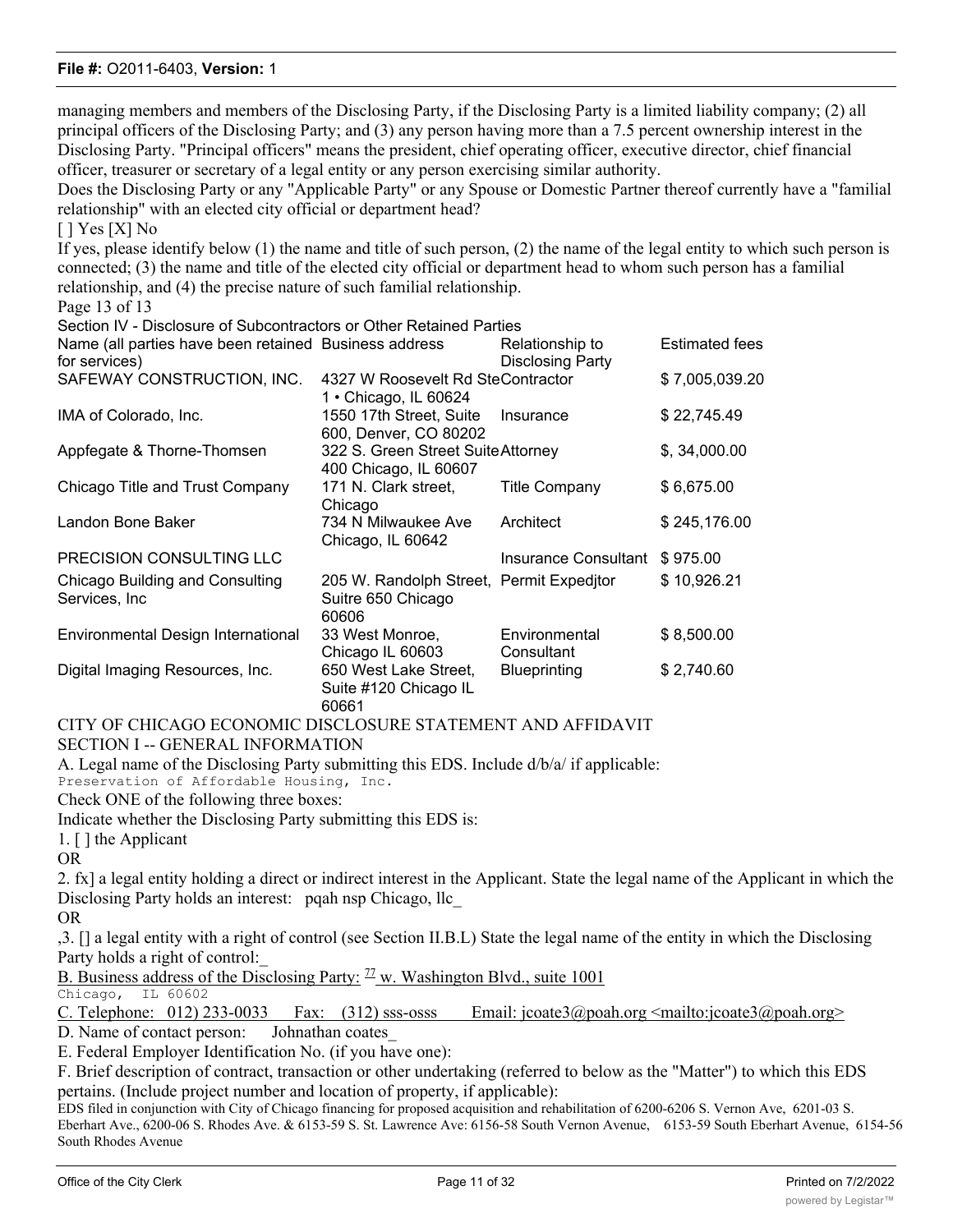G. Which City agency Or department is requesting this EDS? Department of Housing and Economic Development

If the Matter is a contract being handled by the City's Department of Procurement Services, please complete the following:

Specification #  $\qquad \qquad \text{and Contract }#$ 

Ver. 09-OMO

Page 1 of 13

## **SECTION II - DISCLOSURE OF OWNERSHIP INTERESTS**

A. NATURE OF THE DISCLOSING PARTY

1. Indicate the nature of the Disclosing Party:

[] Person [] Limited liability company

[ ] Publicly registered business corporation [ ] Limited liability partnership

[ ] Privately held business corporation [ ] Joint venture

[] Sole proprietorship [x] Not-for-profit corporation

[] General partnership (Is the not-for-profit corporation also a  $501(c)(3)$ )? [] Limited partnership [xl Yes [] No

[ ] Trust [ ] Other (please specify)

2. For legal entities; the state (or foreign country) of incorporation or organization, if applicable: Illinois

3. For legal entities not organized in the State of Illinois: Has the organization registered to do business in the State of Illinois as a foreign entity?

 $[ ]$  Yes £ j No [Xj N/A]

B. IF THE DISCLOSING PARTY IS A LEGAL ENTITY:

1. List below the full names and titles of all executive officers and all directors of the entity. NOTE: For not-for-profit corporations, also list below all members, if any, which are legal entities. If there are no such members, write "no members." For trusts, estates or other similar entities, list below the legal titleholder(s).

If the entity is a general partnership, limited partnership, limited liability company, limited liability partnership or joint venture, list below the name and title of each general partner, managing member, manager or any other person or entity that controls the day-to-day management of the Disclosing Party. NOTE: Each legal entity listed below must submit an EDS on its own behalf.

Name Title

Please see list of officers and directors provided as Attachment 1.

2. Please provide the following information concerning each person or entity having a direct or indirect beneficial interest (including ownership) in excess of 7.5% of the Disclosing Party. Examples of such an interest include shares in a corporation, partnership interest in a partnership or joint venture,

Page 2 of 13

interest of a member or manager in a limited liability company, or interest of a beneficiary of a trust, estate or other similar entity. If none, slate "None." NOTE: Pursuant to Section 2-154-030 of the Municipal Code of Chicago ("Municipal Code"), the City may require any such additional information from any applicant which is reasonably intended to achieve full disclosure.

Name Business Address Percentage Interest in the

Disclosing Party NA

#### **SECTION III - BUSINESS RELATIONSHIPS WITH CITY ELECTED OFFICIALS**

Has the Disclosing Party had a "business relationship," as defined in Chapter 2-156 of the Municipal Code, with any City elected official in the 12 months before the date this EDS is signed?

[JYes [xjNo

If yes, please identify below the name(s) of such City elected officials) and describe such relationship(s):

#### **SECTION IV - DISCLOSURE OF SUBCONTRACTORS AND OTHER RETAINED PARTIES**

The Disclosing Party must disclose the name and business address of each subcontractor, attorney, lobbyist, accountant, consultant and any other person or entity whom the Disclosing Party has retained or expects to retain in connection with the Matter, as well as the nature of the relationship, and the total amount of the fees paid or estimated to be paid. The Disclosing Party is not required to disclose employees who are paid solely through the Disclosing Party's regular payroll.

"Lobbyist" means any person or entity who undertakes to influence any legislative or administrative action on behalf of any person or entity other than: (1) a not-for-profit entity, on an .unpaid basis, or (2) himself. "Lobbyist" also means any person or entity any part of whose duties as an employee of another includes undertaking to influence any legislative or administrative action.

If the Disclosing Party is uncertain whether a disclosure is required under this Section, the Disclosing Party must either ask the City whether disclosure is required or make the disclosure.

Page 3 of 13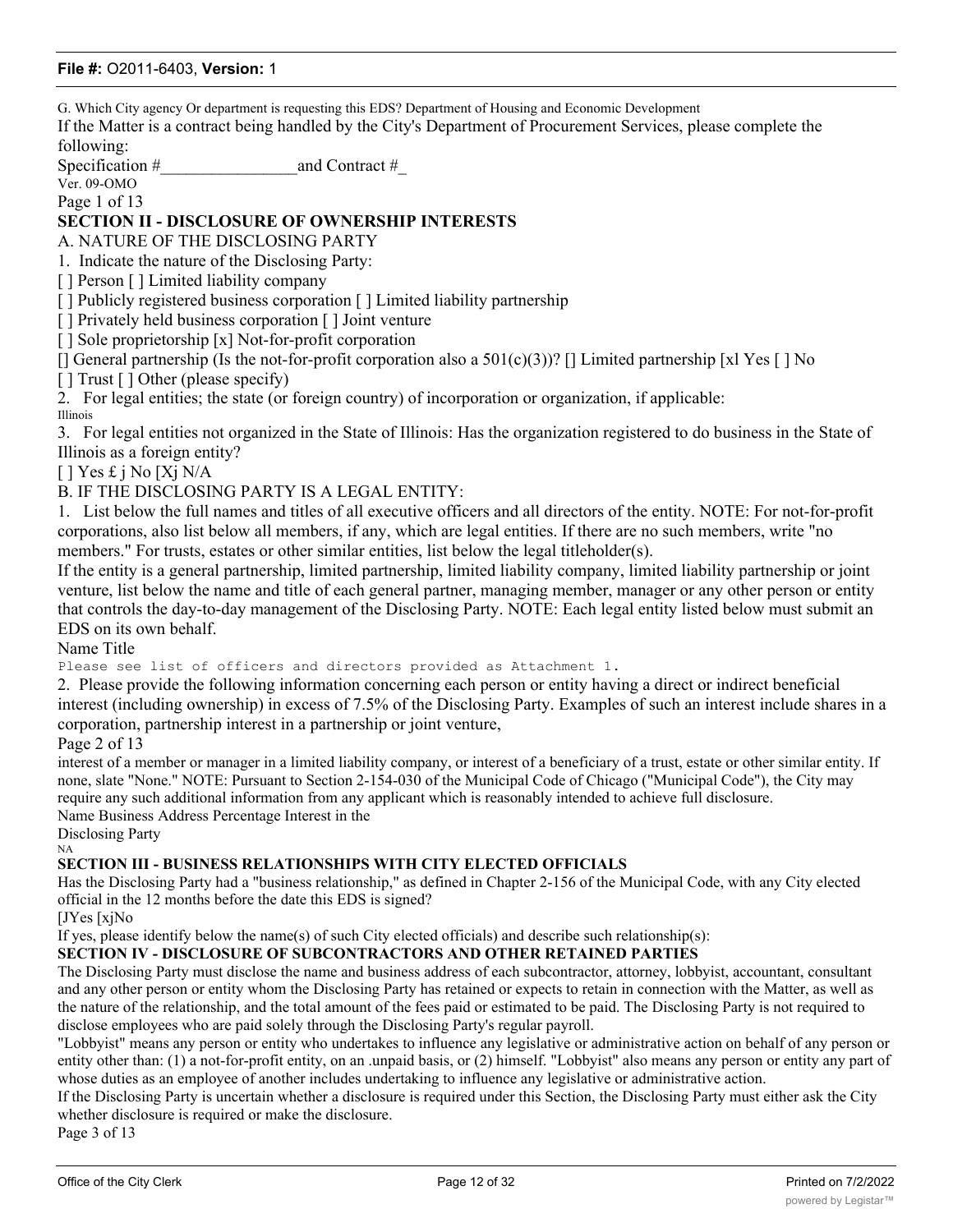Name (indicate whether Business Relationship to Disclosing Party Fees (indicate whether retained or anticipated Address (subcontractor, attorney, paid or estimated.) NOTE:

to be retained) lobbyist, etc.) "hourly rate" or "t.b.d." is

not an acceptable response.

(Add sheets if necessary)

[x] Check here if the Disclosing Party has not retained, nor expects to retain, any such persons or entities. SECTION V -- CERTIFICATIONS

A. COURT-ORDERED CHILD SUPPORT COMPLIANCE

Under Municipal Code Section 2-92-415, substantial owners of business entities that contract with the City must remain in compliance with their child support obligations throughout the contract's term.

Has any person who directly or indirectly owns 10% or more of the Disclosing Party been declared in arrearage on any child support obligations by any Illinois court of competent jurisdiction?

[JYes [ ] No [x| No person directly or indirectly owns 10% or more of the Disclosing Party.

If "Yes," has the person entered into a court-approved agreement for payment of all support owed and is the person in compliance with that agreement?

[JYes [JNo

#### B. FURTHER CERTIFICATIONS

1. Pursuant to Municipal Code Chapter 1-23, Article I ("Article I")(which the Applicant should consult for defined terms (e.g., "doing business") and legal requirements), if the Disclosing Party submitting this EDS is the Applicant and is doing business with the City, then the Disclosing Party certifies as follows: (i) neither the Applicant nor any controlling person is currently indicted or charged with, or has admitted guilt of, or has ever been convicted of, or placed under supervision for, any criminal offense involving actual, attempted, or conspiracy to commit bribery, theft, fraud, forgery, perjury, dishonesty or deceit against an officer or employee of the City or any sister agency; and (ii) the Applicant understands and acknowledges that compliance with Article I is a continuing requirement for doing business with the City. NOTE: If Article I applies to the Applicant, the permanent compliance timeframe in Article I supersedes some five-year compliance timeframes in certifications 2 and 3 below.

Page 4 of 13

2. The Disclosing Party and, if the Disclosing Party is a legal entity, all of those persons or entities identified in Section II.B.l. of this EDS:

a. are not presently debarred, suspended, proposed for debarment, declared ineligible or voluntarily excluded from any transactions by any federal, state or local unit of government;

b. have not, within a five-year period preceding the date of this EDS, been convicted of a criminal offense, adjudged guilty, or had a civil judgment rendered against them in connection with: obtaining, attempting to obtain, or performing a public (federal, state or local) transaction or contract under a public transaction; a violation of federal or state antitrust statutes; fraud; embezzlement; theft; forgery; bribery; falsification or destruction of records; making false statements; or receiving stolen property;

c. are not presently indicted for, or criminally or civilly charged by, a governmental entity (federal-state or local) with committing any of the offenses set forth in clause B.2.b. of this Section V;

d. have not, within a five-year period preceding the date of this EDS, had one or more public transactions (federal, state or local) terminated for cause or default; and

e. have not, within a five-year period preceding the date of this EDS, been convicted, adjudged guilty, or found liable in a civil proceeding, or in any criminal or civil action, including actions concerning environmental violations, instituted by the City or by the federal government, any state, or any other unit of local government.

3. The certifications'in subparts 3, 4 and 5 concern:

• the Disclosing Party;

• any "Contractor" (meaning any contractor or subcontractor used by the Disclosing Party in connection with the Matter, including but not limited to all persons or legal entities disclosed under Section IV, "Disclosure of Subcontractors and Other Retained Parties"); • any "Affiliated Entity" (meaning a person or entity that, directly or indirectly: controls the Disclosing Party, is controlled by the Disclosing Party, or is, with the Disclosing Party, under common control of another person or entity. Indicia of control include, without limitation: interlocking management or ownership; identity of interests among family members, shared facilities and equipment; common use of employees; or organization of a business entity following the ineligibility of a business entity to do business with federal or state or local government, including the City, using substantially the same management, ownership, or principals as the ineligible entity);-with respect to Contractors, the term Affiliated Entity means a person or entity that directly or indirectly controls the Contractor, is controlled by it, or, with the Contractor, is under common control of another person or entity; • any responsible official of the Disclosing Party, any Contractor or any Affiliated Entity or any other official, agent or employee of the Disclosing Party, any Contractor or any Affiliated Entity, acting pursuant to the direction or authorization of a responsible official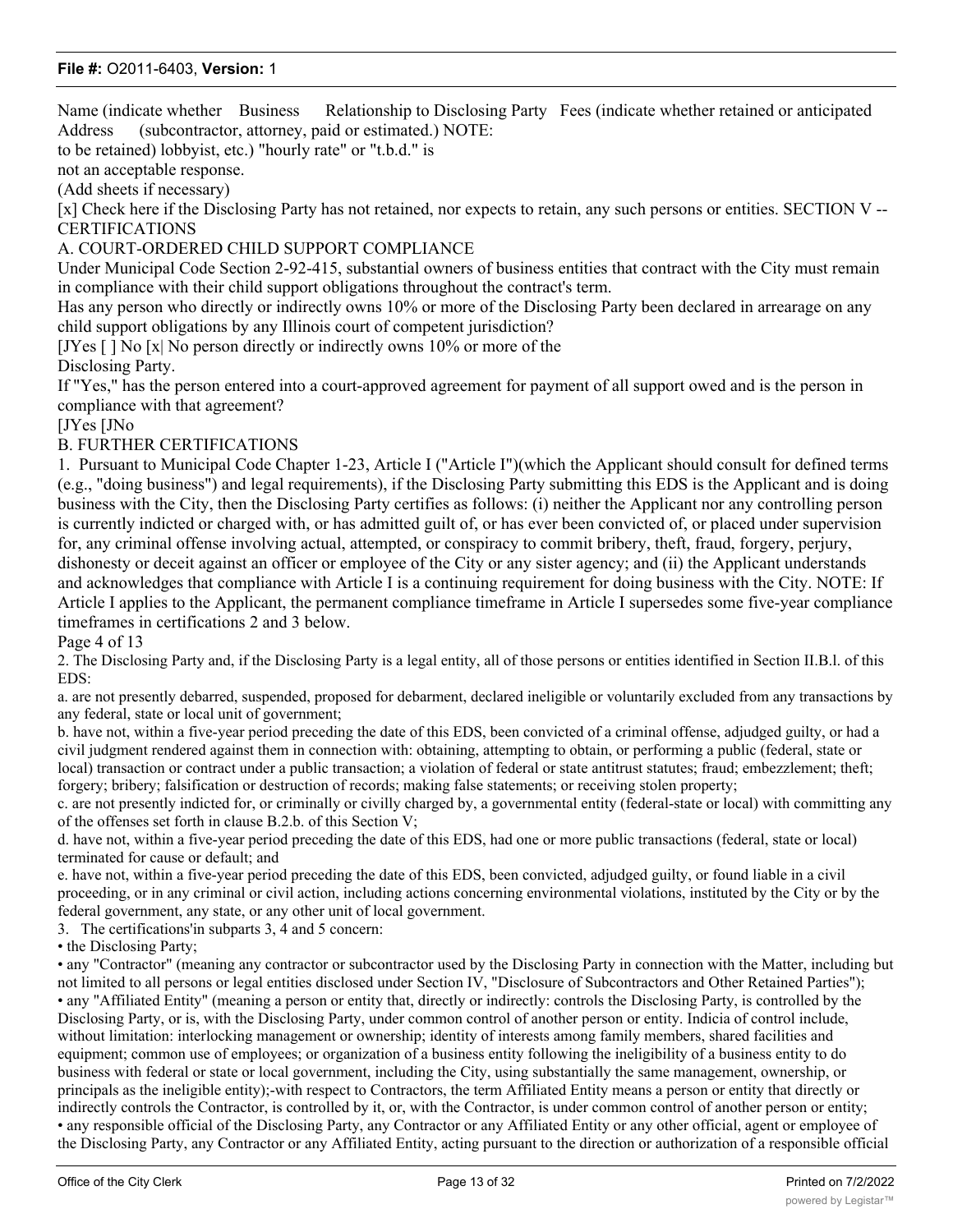of the Disclosing Party, any Contractor or any Affiliated Entity (collectively "Agents"). Page 5 of 13

Neither the Disclosing Party, nor any Contractor, nor any Affiliated Entity of either the Disclosing Party or any Contractor nor any Agents have, during the five years before the date this EDS is signed, or, with respect to a Contractor, an Affiliated Entity, or an Affiliated Entity of a Contractor during the five years before the date of such Contractor's or Affiliated Entity's contract or engagement in connection with the Matter:

a. bribed or attempted to bribe, or been convicted or adjudged guilty of bribery or attempting to bribe, a public officer or employee of the City, the State of Illinois, or any agency of the federal government or of any state or local government in the United Slates of America, in that officer's or employee's official capacity;

b. agreed or colluded with other bidders or prospective bidders, or been a party to any such , agreement, or been convicted or adjudged guilty of agreement or collusion among bidders or prospective bidders, in restraint of freedom of competition by agreement to bid a fixed price or otherwise; or

c. made an admission of such conduct described in a. or b. above that is a matter of record, but have not been prosecuted for such conduct; or

d. violated the provisions of Municipal Code Section 2-92-610 (Living Wage Ordinance).

4. Neither the Disclosing Party, Affiliated Entity or Contractor, or any of their employees, officials, agents or partners, is barred from contracting with any unit of state or local government as a result of engaging in or being convicted of (1) bid-rigging in violation of 720 ILCS 5/33E-3; (2) bid-rotating in violation of 720 ILCS 5/33E-4; or (3) any similar offense of any state or of the United States of America that contains the same elements as the offense of bid-rigging or bid-rotating.

5. Neither the Disclosing Party nor any Affiliated Entity is listed on any of the following lists maintained by the Office of Foreign Assets Control of the U.S. Department of the Treasury or the Bureau of Industry and Security of the U.S. Department of Commerce or their successors: the Specially Designated Nationals List, the Denied Persons List, the Unverified List, the Entity List and the Debarred List.

6. The Disclosing Party understands and shall comply with the applicable requirements of Chapters 2-55 (Legislative Inspector General), 2-56 (Inspector General) and 2-156 (Governmental Ethics) of the Municipal Code.

7. If the Disclosing Party is unable to certify to any of the above statements in this Part B (Further Certifications), the Disclosing Party must explain below:

Page 6 of 13

If the letters "NA," the word "None," or no response appears on the lines above, it will be conclusively presumed that the Disclosing Party certified to the above statements.

C. CERTIFICATION OF STATUS AS FINANCIAL INSTITUTION

1. The Disclosing Party certifies that the Disclosing Party (check one)  $\lceil \cdot \rceil$  is  $\lceil x \rceil$  is not

a "financial institution" as defined in Section 2-32-455(b) of the Municipal Code.

2. If the Disclosing Party IS a financial institution, then the Disclosing Party pledges:

"We are not and will not become a predatory lender as defined in Chapter 2-32 of the Municipal Code. We further pledge that none of our affiliates is, and none of them will become, a predatory lender as defined in.Chapter 2-32 of the Municipal Code. We understand that becoming a predatory lender or becoming an affiliate of a predatory lender may result in the loss of the privilege of doing business with the City."

If the Disclosing Party is unable to make this pledge because it or any of its affiliates (as defined in Section 2-32-455(b) of the Municipal Code) is a predatory lender within the meaning of Chapter 2-32 of the Municipal Code, explain here (attach additional pages if necessary):

If the letters "NA," the word "None," or no response appears on the lines above, it will be conclusively presumed that the Disclosing Party certified to the above statements.

D. CERTIFICATION REGARDING INTEREST IN CITY BUSINESS

Any words or terms that are defined in Chapter 2-156 of the Municipal Code have the same meanings when used in this Part D.

1. In accordance with Section 2-156-110 of the Municipal.Code: Does any official or employee of the City have a financial interest in his or her own name or in the name of any other person or entity in the Matter?  $[$   $]$  Yes  $[x]$  No

NOTE: If you checked "Yes" to Item D.L, proceed to Items D.2. and D.3. If you checked "No" to Item D.L, proceed to Part E.

Page 7 of 13

2. Unless sold pursuant to a process of competitive bidding, or otherwise permitted, no City elected official or employee shall have a financial interest in his or her own name or in the name of any other person or entity in the purchase of any property that (i) belongs to the City, or (ii) is sold for taxes or assessments, or (iii) is sold by virtue of legal process at the suit of the City (collectively, "City Property Sale"). Compensation for property taken pursuant to the City's eminent domain power does not constitute a financial interest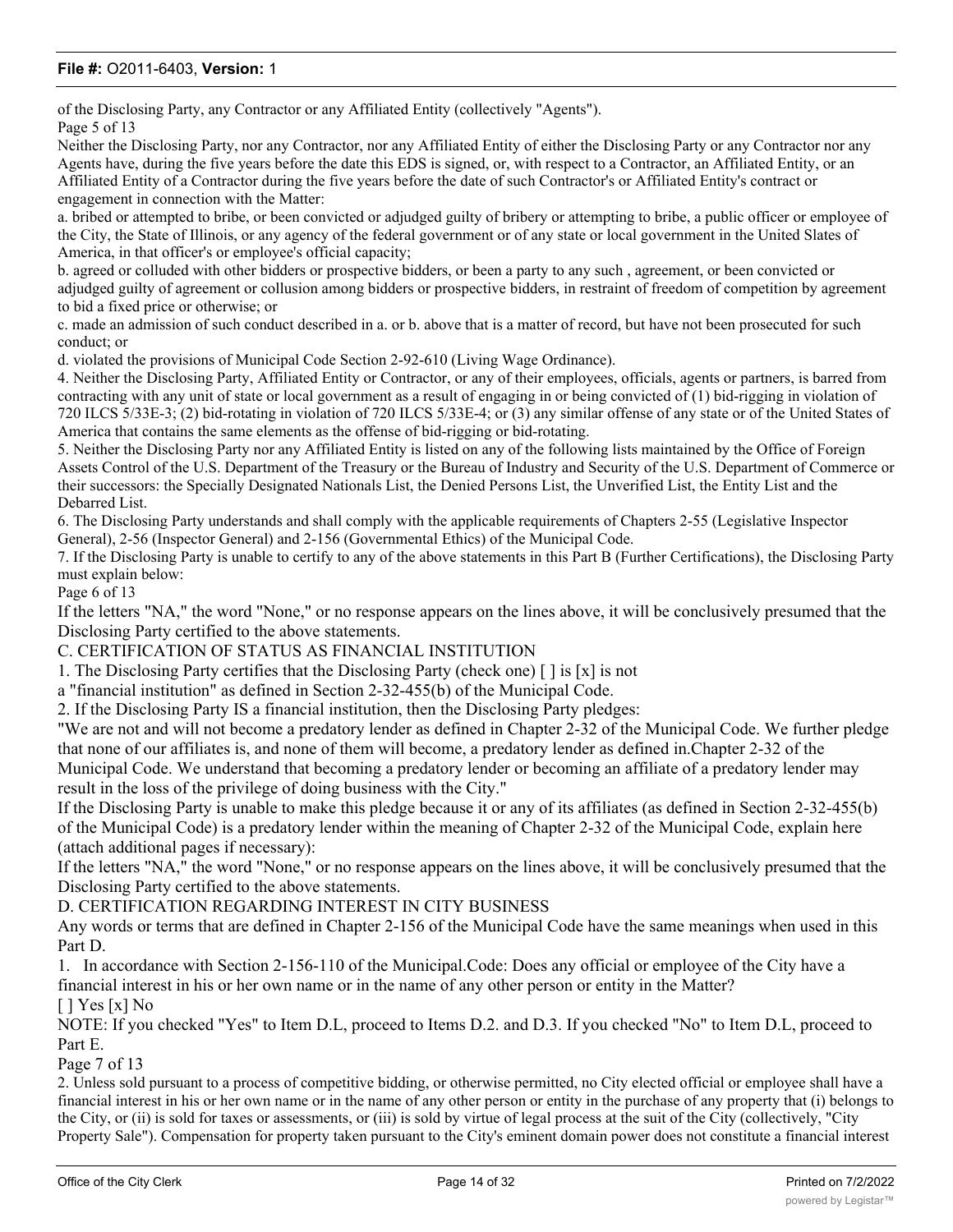within the meaning of this Part D.

Does the Matter involve a City Property Sale?

[] Yes [>jNo

3. If you checked "Yes" to Item D.L, provide the names and business addresses of the City officials or employees having such interest and identify the nature of such interest:

Name Business Address Nature of Interest

4. The Disclosing Party further certifies that no prohibited financial interest in the Matter will be acquired by any City official or employee.

E. CERTIFICATION REGARDING SLAVERY ERA BUSINESS

Please check either 1. or 2. below. If the Disclosing Party checks 2., the Disclosing Party must disclose below or in an attachment to this EDS all information required by paragraph 2. Failure to comply with these disclosure requirements may make any contract entered into with the City in connection with the Matter voidable by the City.

<sup>1</sup> 1. The Disclosing Party verifies that the Disclosing Party has searched any and all records of the Disclosing Party and any and all predecessor entities regarding records of investments or profits from slavery or slaveholder insurance policies during the slavery era (including insurance policies issued to slaveholders that provided coverage for damage to or injury or death of their slaves), and the Disclosing Party has found no such records.

\_2. The Disclosing Party verifies that, as a result of conducting the search in step 1 above, the

Disclosing Party has found records of investments or profits from slavery or slaveholder insurance policies. The Disclosing Party verifies that the following constitutes full disclosure of all such records, including the names of any and all slaves or slaveholders described in those records:

Page 8 of 13

#### **SECTION VI - CERTIFICATIONS FOR FEDERALLY FUNDED MATTERS**

NOTE: If the Matter is federally funded, complete this Section VI. If the Matter is not federally funded, proceed to Section VII. For purposes of this Section VI, tax credits allocated by the City and proceeds of debt obligations of the City are not federal funding.

#### A. CERTIFICATION REGARDING LOBBYING

1. List below the names of all persons or entities registered under the federal Lobbying Disclosure Act of 1995 who have made lobbying contacts on behalf of the Disclosing Party with respect to the Matter: (Add sheets if necessary): None

(If no explanation appears or begins on the lines above, or if the letters "NA" or if the word "None" appear, it will be conclusively presumed that the Disclosing Party means that NO persons or entities registered under the Lobbying Disclosure Act of 1995 have made lobbying contacts on behalf of the Disclosing Party with respect to the Matter.) 2. The Disclosing Party has not spent and will not expend any federally appropriated funds to pay any person or entity listed in Paragraph A.l. above for his or her lobbying activities or to pay any person or entity to influence or attempt to

influence an officer or employee of any agency, as defined by applicable federal law, a member of Congress, an officer or employee of Congress, or an employee of a member, of Congress, in connection with the award of any federally funded contract, making any federally funded grant or loan, entering into any cooperative agreement, or to extend, continue, renew, amend, or modify any federally funded contract, grant, loan, or cooperative agreement.

3. The Disclosing Party will submit an updated certification at the end of each calendar quarter in which there occurs any event that materially affects the accuracy of the statements and information set forth in paragraphs A.L and A.2. above. 4. The Disclosing Party certifies that either: (i) it is not an organization described in section  $501(c)(4)$  of the Internal Revenue Code of 1986; or (ii) it is an organization described in section  $501(c)(4)$  of the Internal Revenue Code of 1986 but has not engaged and will not engage in "Lobbying Activities".

5. If the Disclosing Party is the Applicant, the Disclosing Party must obtain certifications equal in form and substance to paragraphs A. 1. through A.4. above from all subcontractors before it awards any subcontract and the Disclosing Party must maintain all such subcontractors' certifications for the duration of the Matter and must make such certifications promptly available to the City upon request.

Page 9 of 13

B. CERTIFICATION REGARDING EQUAL EMPLOYMENT OPPORTUNITY

If the Matter is federally funded, federal regulations require the Applicant and all proposed subcontractors to submit the following information with their bids or in writing at the outset of negotiations. . : ,

Is the Disclosing Party the Applicant?

 $[$ ]Yes  $[XjNo<sup>1</sup>]$ 

If "Yes," answer the three questions below:

1. Have you developed and do you have on file affirmative action programs pursuant to applicable federal regulations? (See 41 CFR Part 60-2.)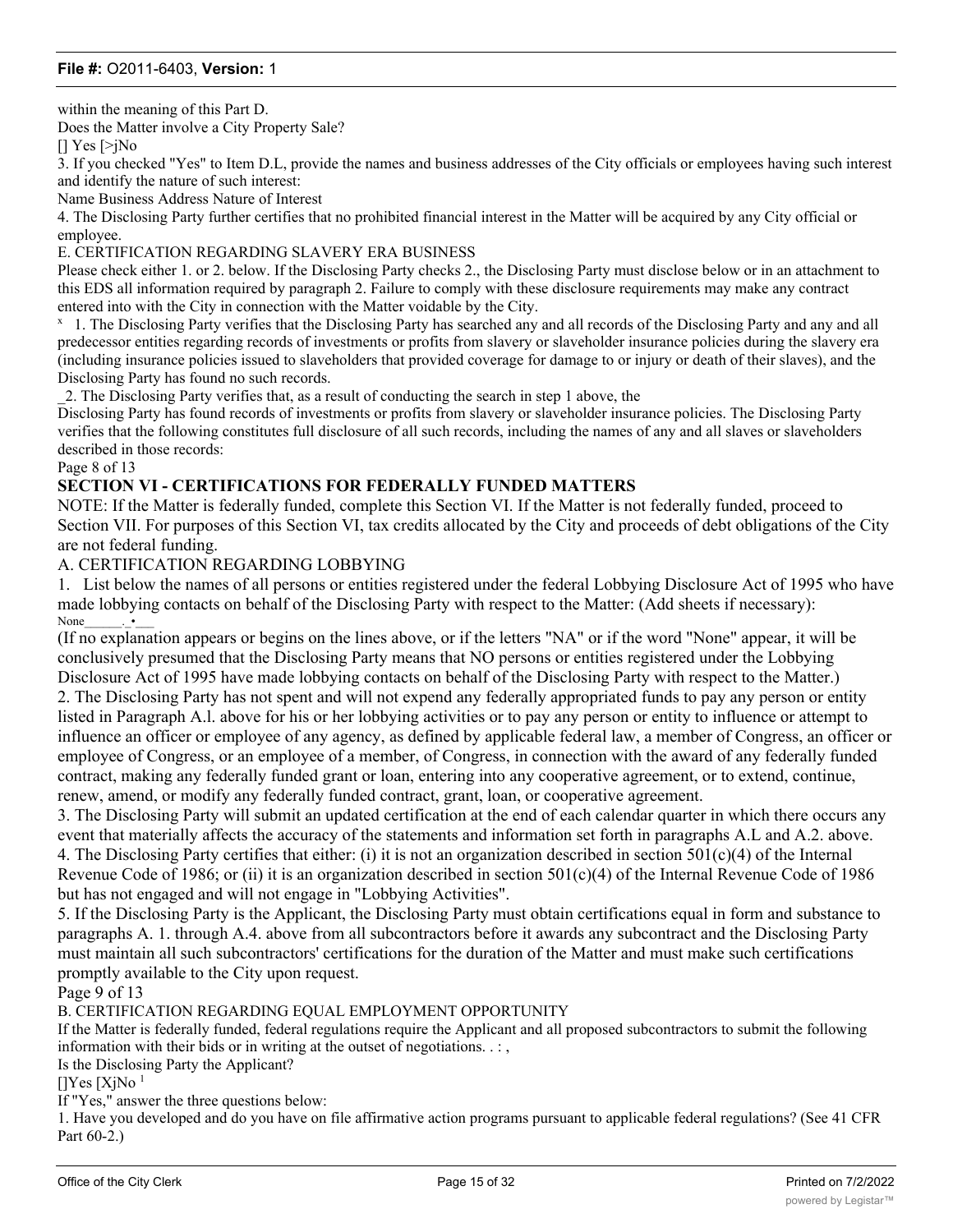[]Yes []No

2. Have you filed with the Joint Reporting Committee, the Director of the Office of Federal Contract Compliance Programs, or the Equal Employment Opportunity Commission all reports due under the applicable filing requirements?

[] Yes []No

3. Have you participated in any previous contracts or subcontracts subject to the equal opportunity clause? . "

[]Yes []No

If you checked "No" to question 1. or 2. above, please provide an explanation:

**SECTION VII - ACKNOWLEDGMENTS, CONTRACT INCORPORATION, COMPLIANCE, PENALTIES, DISCLOSURE** The Disclosing Parly understands and agrees that:

A. The certifications, disclosures, and acknowledgments contained in this EDS will become part of any contract or other agreement between the Applicant and the City in connection with the Matter, whether procurement, City assistance, or other City action, and are material inducements to the City's execution of any contract or taking other action with respect to the Matter. The Disclosing Party understands that it must comply with ail statutes, ordinances, and regulations on which this EDS is based.

B. The City's Governmental Ethics and Campaign Financing Ordinances, Chapters 2-156 and 2-164 of the Municipal Code, impose certain duties and obligations on persons or entities seeking City contracts, work, business, or transactions. The full text of these ordinances and a training program is available on line at www.cityofchicaRo:org/Ethics <http://www.cityofchicaRo:org/Ethics>, and may also be obtained from the City's Board of Ethics, 740 N.

Page 10 of 13

Sedgwick St., Suite 500, Chicago, IL 60610, (312) 744-9660. The Disclosing Party must comply fully with the applicable ordinances. C. If the City determines that any information provided in this EDS is false, incomplete or inaccurate, any contract or other agreement in connection with which it is submitted may be rescinded or be void or ' voidable, and the City may pursue any remedies under the contract or agreement (if not rescinded or void), at law, or in equity, including terminating the Disclosing Party's participation in the Matter and/or declining to allow the Disclosing Party to participate in other transactions with the City. Remedies at law for a false statement of material fact may include incarceration and an award to the City of treble damages.

D. It is the City's policy to make this document available to the public on its Internet site and/or upon request. Some or all of the information provided on this EDS and any attachments to this EDS may be made available to the public on the Internet, in response to a Freedom of Information Act request, or otherwise. By completing and signing this EDS, the Disclosing Party waives and releases any possible rights or claims which it may have against the City in connection with the public release of information contained in this EDS and also authorizes the City to verify the accuracy of any information submitted in this EDS.

E. The information provided in this EDS must be kept current. In the event of changes, the Disclosing Party must supplement thisJ3DS up to the time the City takes action on the Matter. If the Matter is a contract being handled by the City's Department of Procurement Services, the Disclosing Party must update this EDS as the contract requires. NOTE: With respect to Matters subject to Article I of Chapter 1-23 of the Municipal Code (imposing PERMANENT INELIGIBILITY for certain specified offenses), the information provided herein regarding eligibility must be kept current for a longer period, as required by Chapter 1-23 and Section 2- 154-020 of the Municipal Code.

The Disclosing Party represents and warrants that:

F. 1. The Disclosing Party is not delinquent in the payment of any tax administered by the Illinois Department of Revenue, nor are the Disclosing Party or its Affiliated Entities delinquent in paying any fine, fee, tax or other charge owed to the City. This includes, but is not limited to, all water charges, sewer charges, license fees, parking tickets, property taxes or sales taxes.

F.2 If the Disclosing Party is the Applicant, the Disclosing Party and its Affiliated Entities will not use, nor permit their subcontractors to use, any facility listed by the U.S. E.P.A. on the federal Excluded Parties List System ("EPLS") maintained by the U. S. General Services Administration.

F.3 If the Disclosing Party is the Applicant, the Disclosing Party will obtain from any contractors/subcontractors hired or to be hired in connection with the Matter certifications equal in form and substance to those in F.l. and F.2. above and will not, without the prior written consent of the City, use any such contractor/subcontractor that does not provide such certifications or that the " Disclosing Party has reason to believe has not provided or cannot provide truthful certifications.

Page 11 of 13

NOTE: If the Disclosing Party cannot certify as to any of the items in F.l., F.2. or F.3. above, an explanatory statement must be attached to this EDS.

#### CERTIFICATION

Under penally of perjury, the person signing below: (1) warrants that he/she is authorized to execute this EDS and Appendix A (if applicable) on behalf of the Disclosing Party, and (2) warrants that all certifications and statements contained in this EDS and Appendix A (if applicable) are true, accurate and complete as of the date furnished to the City. Preservation of Affordable Housing, inc.

(Print or type name of person signing) President, Preservation of Affordable Housing, Inc. (Print or type title of person signing) Signed and sworn to before mc on (date) ajjc Mi J-qU at  $6ox-$  ^otA^\_County, ' Estate),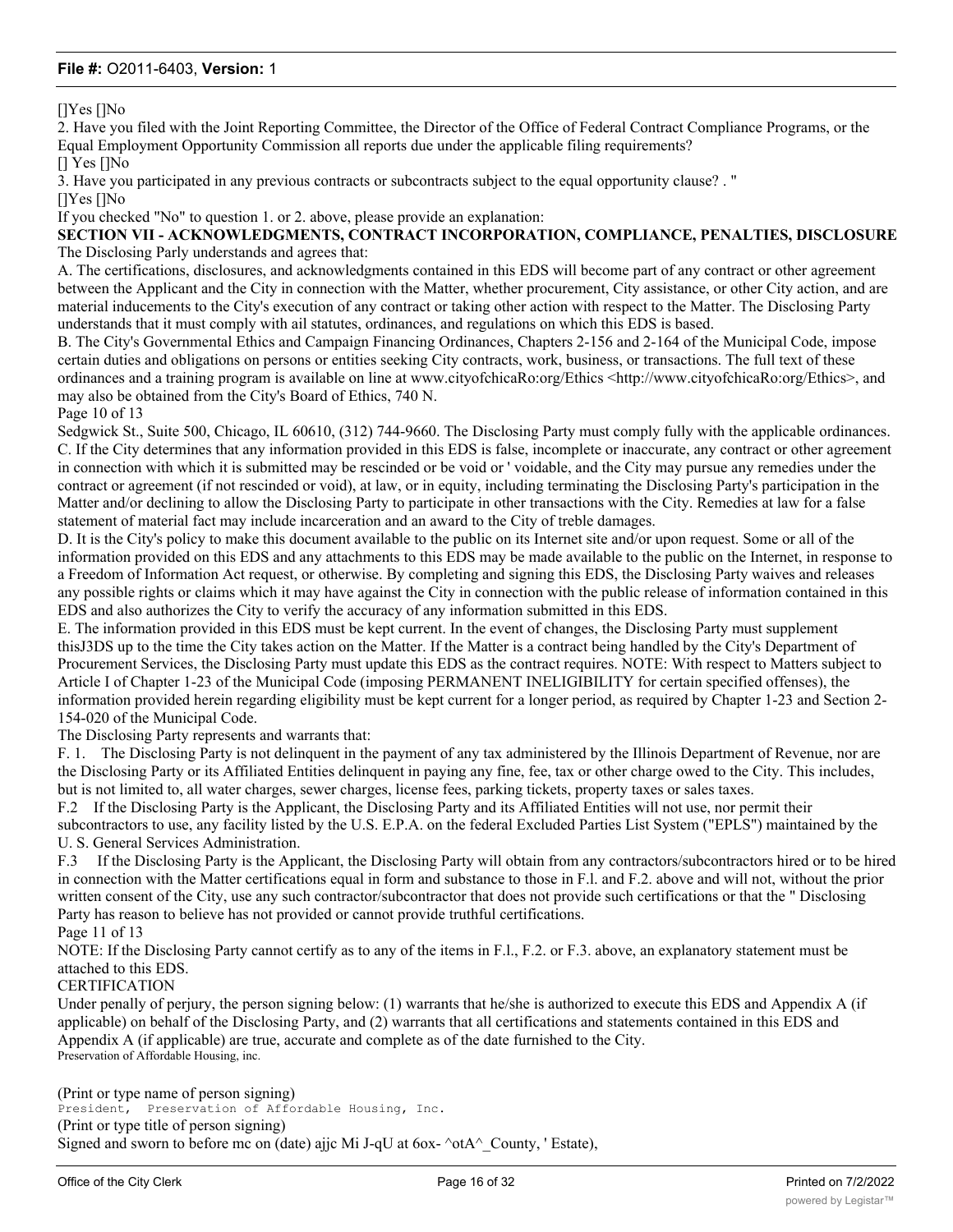/^g^^gS^^^o . ^'^><C Notary Public. Commission expires: "7,A//b-oi'-l...

#### PATRICK W.NIEBAUER

Notary Public Commoiwealth ol Massachusetts My Commission Expires July 4,2014 Page 12 of 13 **CITY OF CHICAGO ECONOMIC DISCLOSURE STATEMENT AND AFFIDAVIT**

## **APPENDIX A**

#### **FAMILIAL RELATIONSHIPS WITH ELECTED CITY OFFICIALS AND DEPARTMENT HEADS This Appendix is to be completed only by (a) the Applicant, and (b) any legal entity which has a direct ownership interest in the Applicant exceeding 7.5 percent. It is not to be completed by any legal entity which has only an indirect ownership interest in the Applicant.**

Under Municipal Code Section 2-154-015, the Disclosing Party must disclose whether such Disclosing Party or any "Applicable Party" or any Spouse or Domestic Partner thereof currently has a "familial relationship" with any elected city official or department head. A "familial relationship" exists if, as of the date this EDS is signed, the Disclosing Party or any "Applicable Party" or any Spouse or Domestic Partner thereof is related to the mayor, any alderman, the city clerk, the city treasurer or any city department head as spouse or domestic partner or as any of the following, whether by blood or adoption: parent, child, brother or sister, aunt or uncle, niece or nephew, grandparent, grandchild, father-in-law, mother -in-law, son-in-law, daughter-in-law, stepfather or stepmother, stepson or stepdaughter, stepbrother or stepsister or halfbrother or half-sister.

"Applicable Party" means (1) all executive officers of the Disclosing Party listed in Section O.B.l.a., if the Disclosing Party is a corporation; all partners of the Disclosing Party, if the Disclosing Party is a general partnership; all general partners and limited partners of the Disclosing Party, if the Disclosing Party is a limited partnership; all managers, managing members and members of the Disclosing Party, if the Disclosing Party is a limited liability company; (2) all principal officers of the Disclosing Party; and (3) any person having more than a 7.5 percent ownership interest in the Disclosing Party. "Principal officers" means the president, chief operating officer, executive director, chief financial officer, treasurer or secretary of a legal entity or any person exercising similar authority.

Does the Disclosing Party or any "Applicable Party" or any Spouse or Domestic Partner thereof currently have a "familial relationship" with an elected city official or department head?

 $[ ] Yes \cdot [x] No$ 

If yes, please identify below (1) the name and title of such person, (2) the name of the legal entity to which such person is connected; (3) the name and title of the elected city official or department head to whom such person has a familial relationship, and (4) the precise nature of such familial relationship.

Page 13 of 13

#### **City of Chicago Economic Disclosure Statement Preservation of Affordable Housing, Inc. Attachment 1 List of Officers and Directors Officers:**

| <b>Name</b>                                                 | <b>Title</b>                       |
|-------------------------------------------------------------|------------------------------------|
| Amy S. Anthony                                              | President and Executive Director   |
| <b>Herbert Morse</b>                                        | <b>Executive Vice President</b>    |
| W. Bart Lloyd                                               | Vice President                     |
| Laura Vennard                                               | Treasurer                          |
| Kathleen M. Carpenter                                       | Secretary                          |
| Directors:                                                  |                                    |
| <b>Name</b>                                                 | <b>Title</b>                       |
| Herbert Morse                                               | Director and Chairman of the Board |
| George Latimer                                              | Director                           |
| Reese Fayde                                                 | Director                           |
| Mark Goldhaber                                              | Director                           |
| Georgia Murray                                              | Director                           |
| Kit Hadley                                                  | Director                           |
| CITY OF CHICAGO ECONOMIC DISCLOSURE STATEMENT AND AFFIDAVIT |                                    |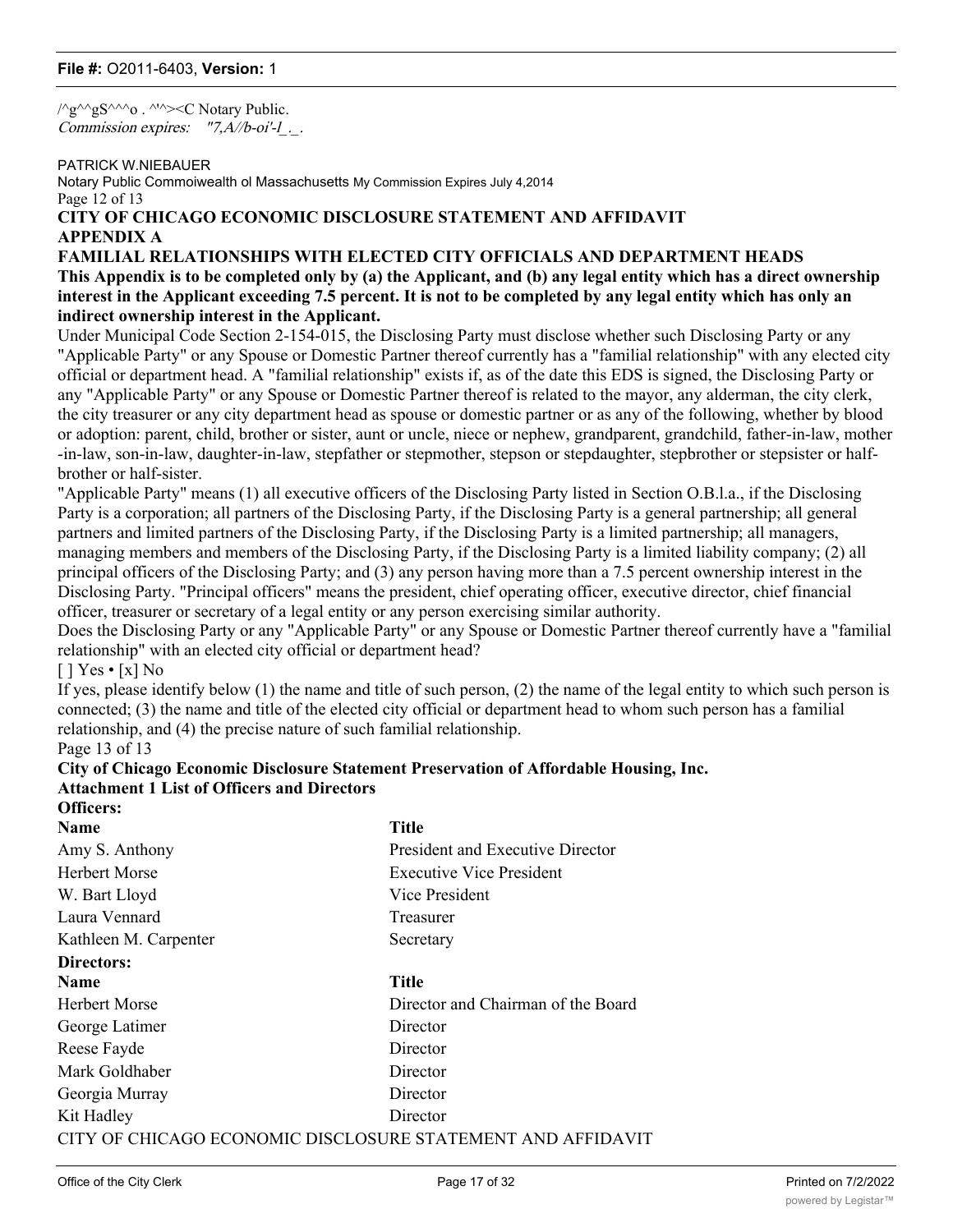### SECTION I -- GENERAL INFORMATION

A. Legal name of the Disclosing Party submitting this EDS. Include d/b/a/ if applicable:

Check ONE of the following three boxes: /

Indicate whether the Disclosing Party submitting this EDS is:

1.  $p^{\wedge}$ the Applicant

OR

2. [ ] a legal entity holding a direct or indirect interest in the Applicant. State the legal name of the Applicant in which the Disclosing Party holds an interest:\_\_

OR -

3. [ ] a legal entity with a right of control (see Section II.B. 1.) State the legal name of the entity in which the Disclosing Party holds a right of control:\_

### **B. Business address of the Disclosing Party: \go S, ,^^>K(£A. \$VrT€- t/Z-op**

P. Telephone:  $(\frac{\hat{S}}{Z})S^{\wedge 1}$  '^Fax: (pm) Email: ske $\hat{C}r^{\wedge 2}Pc\&C^{\wedge 1}XCa$ .

D. Name of contact person:  $\text{Pic-rr } l-W \text{Tr}Y$ 

E. Federal Employer Identification No. (if you have one):

F. Brief description of contract^ transaction or other undertaking (referred to below as the "Matter") to which this EDS pertains. (Include project number and location of property, if applicable):

#### **G. Which City agency or department is requesting this EDS? H-vVS<»J6> /Wfo feoiJcmi**

If the Matter is a contract being handled by the City's Department of Procurement Services,, please complete the following:

Specification  $\#$  ' - and Contract  $\#$ 

Ver. 09-01-10 Page 1 of 13

**/**

### **SECTION II -- DISCLOSURE OF OWNERSHIP INTERESTS**

A. NATURE OF THE DISCLOSING PARTY 1. Indicate the nature of the Disclosing Party:

Person J\$ Limited liability company

Publicly registered business Corporation [ ] Limited liability partnership Privately held business corporation [ Joint venture

Sole proprietorship [ ] Not-for-profit corporation

General partnership (Is the not-for-profit corporation also a,  $501(c)(3)$ )?

Limited partnership [ ] Yes [ ] No

Trust [ ] Other (please specify)

2. For legal entities, the state (or foreign country) of incorporation or organization, if applicable:

3. For legal entities not organized in the State of Illinois: Has the organization registered to do business in the State of Illinois as a foreign entity?

 $[$  | Yes ^ J^No  $[$  | N/A

B. IF THE DISCLOSING PARTY IS A LEGAL ENTITY:

1. List below the. full names and titles of all executive officers and. all directors of the entity, NOTE: For not-for-profit corporations, also list below all members, if any, which are legal entities. If there are no such members, write "no members." For trusts, estates or other similar entities, list below the legal titleholder(s).

If the entity is a general partnership, limited partnership, limited liability company, limited liability partnership or joint venture, list below the name and title of each general partner, managing member, manager or any other person or entity that controls the day-to-day management of the Disclosing Party. NOTE: Each legal entity listed below must submit an EDS on its own behalf.

Name Title

2. Please provide the following information concerning each person or entity having a direct or indirect beneficial interest (including ownership) in excess of 7.5% of the Disclosing Party. Examples of such an interest include shares in a corporation, partnership interest in a partnership or joint venture,

Page 2 of 13

interest of a member or manager in a limited liability company, or interest of a beneficiary of a trust, estate or other similar entity. If none, state "None." NOTE: Pursuant to Section 2-154-030 df the Municipal Code of Chicago ("Municipal Code"), the City may require any such additional information from any applicant which is reasonably intended to achieve full disclosure.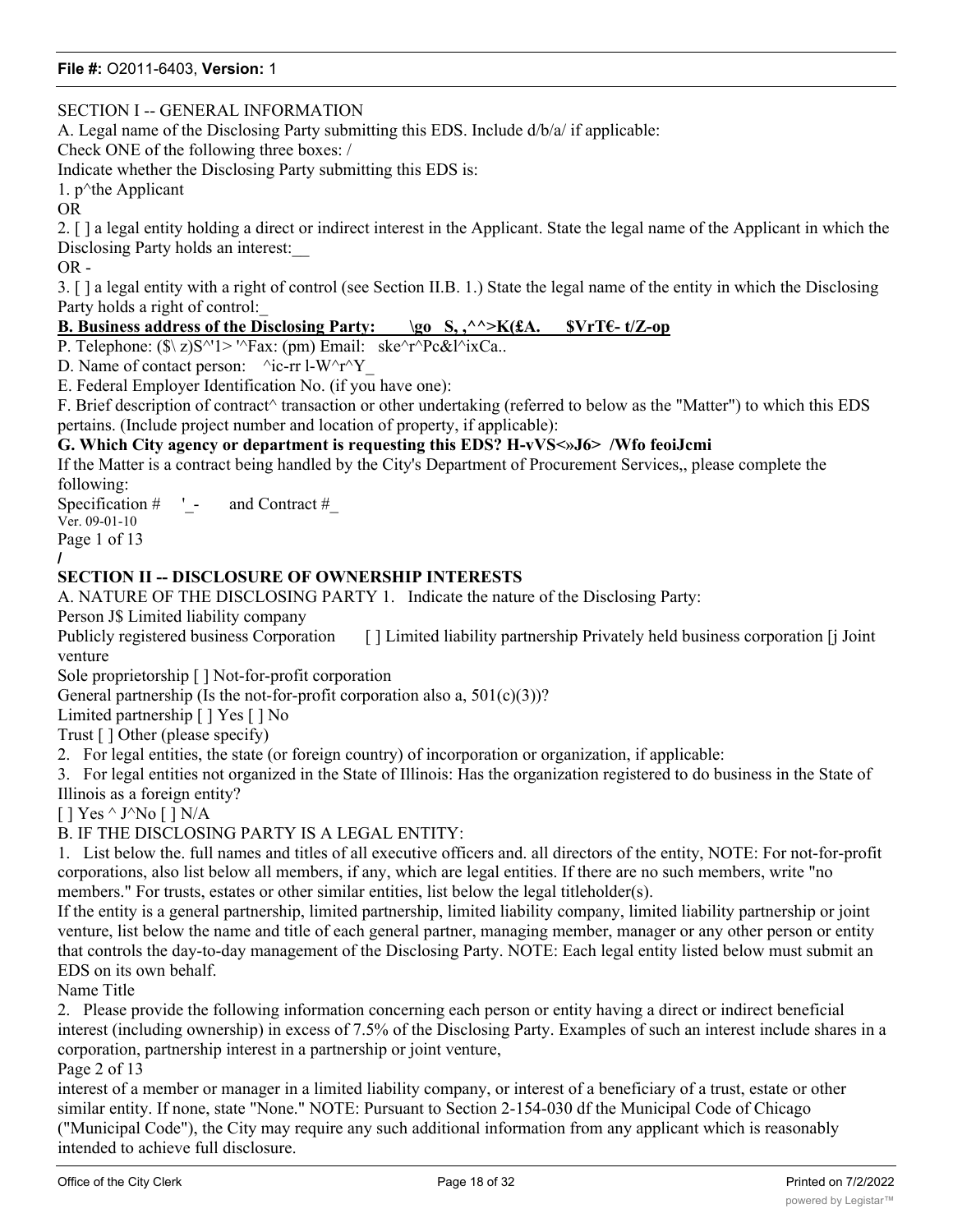Name Business Address Percentage Interest in the

Disclosing Party

 $\sim$ Jy $\gamma$ r $\sim$  fap $\gamma$ frz. So C Up\*c.l\*#(?. YL $\gamma$ A $\land$  fa/hot\* \* $\frac{9}{8}$  %

#### **SECTION III -- BUSINESS RELATIONSHIPS WITH CITY ELECTED OFFICIALS**

Has the Disclosing Party had a "business relationship," as defined in Chapter 2-156 of the Municipal Code, with any City elected official in the 12 months before the date this EDS is signed?

[J $Yes \,^{\wedge}No$ .

If yes, please identify below the name(s) of such City elected official(s) and describe such relationship(s):

#### **SECTION IV -- DISCLOSURE OF SUBCONTRACTORS AND OTHER RETAINED PARTIES**

The Disclosing Party must.disclose the name and business address of each subcontractor, attorney, lobbyist, accountant, consultant and any other person or entity whom the Disclosing Party has retained or expects to retain in connection, with the Matter\*, as well as the nature of the relationship, and the total amount of the fees paid or estimated to be paid. The Disclosing Party is not required to disclose employees who are paid solely through the Disclosing Party's regular payroll. "Lobbyist" means any person or entity who undertakes to influence any legislative or administrative action on behalf of any person or entity other than: (1) a not-for-profit entity, on an unpaid basis, or (2) himself. "Lobbyist" also means any person or entity any part of whose duties as an employee of another includes undertaking to influence any legislative or administrative action.

If the Disclosing Party is uncertain whether a disclosure is required under this Section, the Disclosing Party must either ask the City whether disclosure is required or make the disclosure.

Page 3 of 13

#### **Name (indicate whether Business Relationship to Disclosing Party Fees (indicate whether retained or anticipated Address (subcontractor, attorney, paid or estimated.) NOTE:**

to be retained) lobbyist, etc.) "hourly rate" or "t.b.d." is

not an acceptable response.  $\lambda$ -Ve- $\lambda$ T

(Add sheets if necessary)

**[ ] Check here if the Disclosing Party has not retained, nor expects to retain, any such persons or entities. SECTION V--CERTIFICATIONS**

#### A! COURT-ORDERED CHILD SUPPORT COMPLIANCE

Under Municipal Code Section 2-92-415, substantial owners of business entities that contract with the City must remain in compliance with their child support obligations throughout the contract's term.

Has any person who directly or indirectly owns 10% or more of the Disclosing Party been declared in arrearage on any child support obligations by any Illinois court of competent jurisdiction?

 $[$  | Yes .^CNo  $[$  | No person directly or indirectly owns-10% or more of the

Disclosing Party.

If "Yes," has the person entered into a court-approved agreement for payment of all support owed and is the person in compliance with that agreement?

 $[$  ] Yes  $\blacksquare$  [ ] No  $\,<\,$ 

#### B. FURTHER CERTIFICATIONS

1. Pursuant to Municipal Code Chapter 1-23, Article I.("Article I")(which the Applicant should consult for defined terms (e.g., "doing business") and legal requirements), if the Disclosing Party submitting this EDS is the Applicant and is doing business with the City, then the Disclosing Party certifies as follows: (i) neither the Applicant nor any controlling person is currently indicted or charged with, or has admitted guilt of, or has ever been convicted of, or placed under supervision for, any criminal offense involving actual, attempted, or conspiracy to commit bribery, theft, fraud, forgery, perjury, dishonesty or deceit against an officer or employee of the City or any sister agency; and (ii) the Applicant understands and acknowledges that compliance with Article I is a continuing requirement for doing business with the City. NOTE: If Article I applies to the Applicant, the permanent compliance timeframe in Article I supersedes some five-year compliance timeframes in certifications 2 and 3 below.

Page .4 of 13

**Section IV - Disclosure of Subcontractors or Other Retained Parties**

Grayslake, IL 600300 (IL 600300)

| <b>Name</b> (indicate whether Business address | Relationship to Disclosing Fees (indicate whether |                    |
|------------------------------------------------|---------------------------------------------------|--------------------|
| retained or anticipated to be                  | Party                                             | paid or estimated) |
| retained)                                      |                                                   |                    |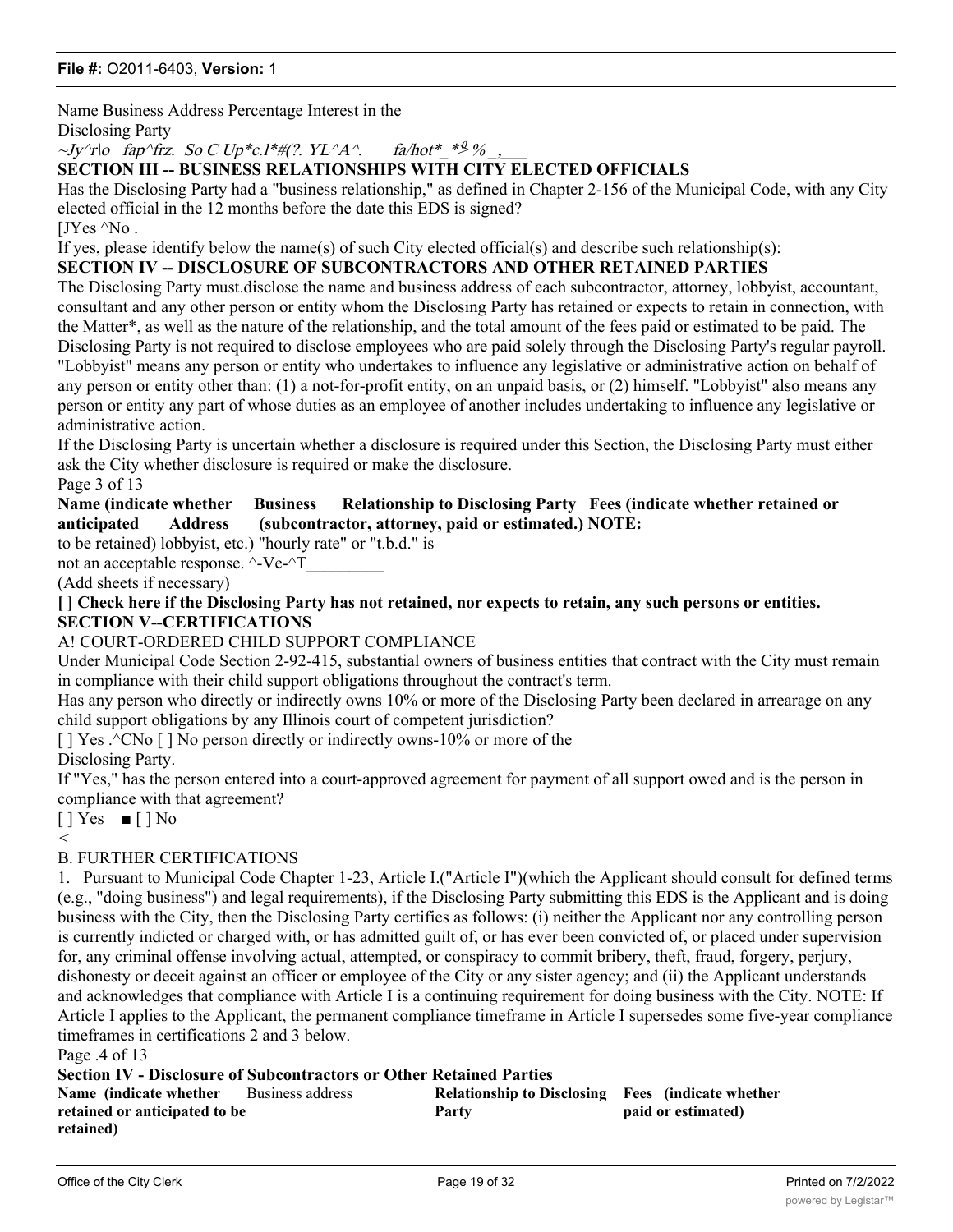#### **File #:** O2011-6403, Version: 1 Business address **Relationship to Disclosing**

| RJ Galla (retained)                                            | 42 North Lake Street,<br>Grayslake, IL 60030                          | Insurance vendor    | \$3,000 (estimated)                                                               |
|----------------------------------------------------------------|-----------------------------------------------------------------------|---------------------|-----------------------------------------------------------------------------------|
| <b>FitzGerald Associates</b><br>(retained)                     | 912 West Lake Street,<br>Chicago, IL 60607-1707                       | Architect           | \$120,000 (estimated; \$18,000)<br>paid)                                          |
| Vogt Santer Insights<br>(anticipated to be retained)           | 869 West Goodale Blvd,<br>Columbus, OH 43202                          | Market study vendor | \$8,000 (estimated)                                                               |
| Gabriel Environmental<br>Services (retained)                   | 1421 N. Elston Avenue<br>Chicago, 11.60642                            | Environmental       | \$5,000 (estimated)                                                               |
| Professionals Associated<br>Survey, Inc. (retained)            | 4711 West Golf Road Suite<br>200 Skokie, 11 60076                     | Surveyor            | $$1,500$ (estimated)                                                              |
| Bruce Schiff, FLS Group<br>LLC (anticipated to be<br>retained) | 4711 West GolfRd, suite 200, Accounting/cost cert<br>Skokie, IL 60076 | preparation vendor  | \$25,000 (estimated) $\frac{1}{1}$                                                |
| Applegate & Thorne-<br>Thomsen (retained)                      | 322 South Green St., suite<br>400, Chicago, IL 60607                  | Legal               | \$160,000 (estimated; includes<br>upper tier org costs)                           |
| Relocation manager<br>(anticipated to be retained)             | TBD                                                                   | Relocation manager  | \$43,000 (estimated)                                                              |
| VPS (retained)                                                 | 4010 S.Morgan St, Chicago, Security shutters and doors<br>IL 60609    |                     | \$50,000 (estimated)                                                              |
| Nawrocki Systems (retained)                                    | 820 Audubon Ct, Aurora, IL Camera security installation<br>60506      |                     | $$14,000$ (estimated)                                                             |
| Baxter construction (retained) 3225 Avenue N Fort              | Madison, Iowa /                                                       | General Contractor  | \$2,828,738 (estimated,<br>includes profit, overhead and<br>general requirements) |
| Appraiser (anticipated to be<br>retained)                      | TBD - to be chosen by lender Appraiser                                |                     | \$4,000 (estimate)                                                                |

**Fees (indicate whether**

2. The Disclosing Party and, if the Disclosing Party is a legal entity, all of those persons or entities dentified in Section II.B. 1. of this EDS:

a. are not presently debarred, suspended, proposed for debarment, declared ineligible or voluntarily excluded from any transactions by any federal, state or local unit of government;

b. have not, within a five-year period preceding the date of this EDS, been convicted of a criminal offense, adjudged guilty, or had a civil judgment rendered against them in connection with: obtaining, attempting to obtain, or performing a public (federal,.state or local) transaction or contract-under a public transaction; a violation of federal or state antitrust statutes; fraud; embezzlement; theft; forgery; bribery; falsification or destruction of records; making false statements; or receiving stolen property;

c. are not presently indicted for, or criminally or civilly charged by, a governmental entity (federal, state or local) with committing any of the offenses set forth in clause B.2.b. of this Section V;

d. have not, within a five-year period preceding the date of this EDS, had one or more public ' transactions (federal, state or local) terminated for cause or default; and

e. have not, within a five-year period preceding the date of this EDS, been convicted, adjudged guilty, or found liable in a civil proceeding, or in any criminal or civil action, including actions concerning environmental violations^ instituted by the City or by the federal government, any state, or any other unit of local government.

3. The certifications in subparts 3, 4 and 5 concern;

• the Disclosing Party;

• any "Contractor" (meaning any contractor or subcontractor used by the Disclosing Party in connection with the Matter, including but riot limited to all persons or legal entities disclosed under Section IV, "Disclosure of Subcontractors and Other Retained Parties");

• any "Affiliated Entity" (meaning a person or entity that, directly or indirectly: controls the Disclosing Party, is controlled by the Disclosing Party, or is, with the Disclosing Party, under common control of another person or entity. Indicia of control include, without limitation: interlocking management or ownership; identity of interests among family members, shared facilities and equipment; common use of employees; or organization of a business entity following the ineligibility of a business entity to do business with federal or state or local government, including the City, using substantially the same management, ownership, or principals as the ineligible entity); with respect to Contractors, the term Affiliated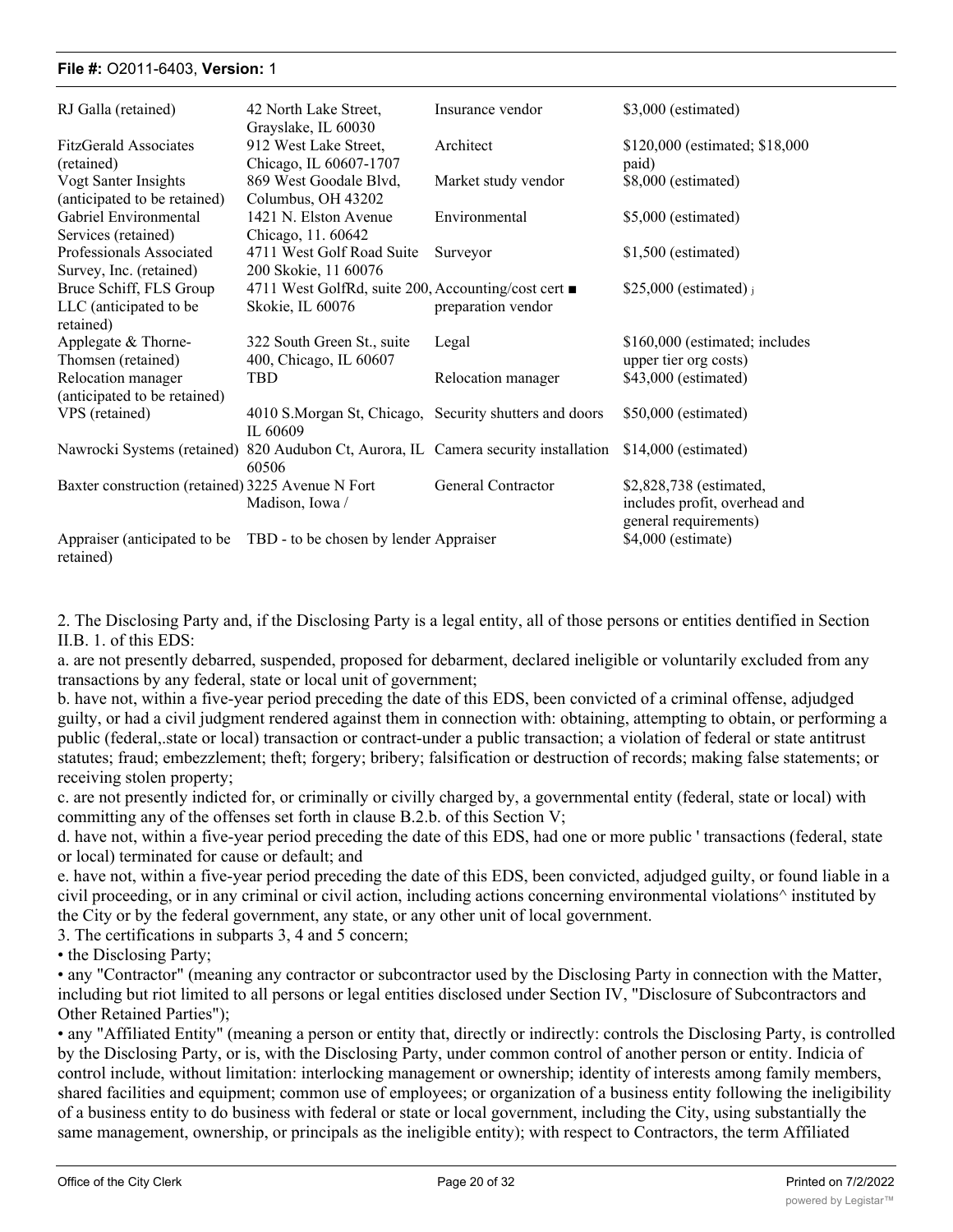Entity means a person or entity that directly or indirectly controls the Contractor, is controlled by it, or, with the Contractor, is under common control of another person or entity;

«,any responsible official of the Disclosing Party, any Contractor or any Affiliated Entity or any other official, agent or employee of the Disclosing Party, any Contractor or any AffiliatechEntity, acting pursuant to the direction or authorization of a responsible official of the Disclosing Party, any Contractor or any Affiliated Entity (collectively "Agents")..

Page 5 of 13

Neither the Disclosing Party, nor any Contractor, nor any Affiliated Entity of either the Disclosing Party or any Contractor nor any Agents have, during the five years before the date this EDS is signed, or, with respect to a Contractor, an Affiliated Entity, or an Affiliated. Entity of a Contractor during the five years before the date of such Contractor's or Affiliated Entity's contract or engagement in connection with the Matter:

a. bribed or attempted to bribe, or been convicted or adjudged guilty Of bribery or attempting to bribe, a public officer or employee of the City, the State of Illinois, or any agency of the federal government or of any state or local government in the United States of America, in that officer's or employee's official capacity;

b. agreed or colluded with other bidders or prospective bidders, or been a party to any such agreement, or been convicted or adjudged guilty of agreement or collusion among bidders or prospective bidders, in restraint of freedom of competition by agreement to bid a fixed price or otherwise; or -

c. made an admission of such conduct described in a. or b. above that is a matter of record, but have not been prosecuted for such conduct; or

d. violated the provisions of Municipal Code Section 2-92-610 (Living Wage Ordinance).

4. Neither the Disclosing Party, Affiliated Entity or Contractor, or any of their employees, officials, agents or partners, is barred from contracting with any unit of state or local government as a result of engaging in or being convicted of (1) bidrigging in violation of 720 ILCS 5/33E-3; (2) bid-rotating in violation of 720 ILCS 5/33E-4; or (3) any similar offense of any state or of the United States of America that contains the same elements as the offense of bid-rigging or bid-rotating. 5. Neither the Disclosing Party nor any Affiliated Entity is listed on any of the following lists maintained by the Office of Foreign Assets Control of the U.S. Department: of the Treasury or the Bureau of Industry and Security of the U.S. Department of Commerce or their successors: the Specially Designated Nationals List, the Denied Persons List, the Unverified List, the Entity List and the Debarred List.

6. The Disclosing Party understands and shall comply with the applicable requirements of Chapters 2-55 (Legislative Inspector General), 2-56 (Inspector General) and 2.-156 (Governmental Ethics) of the Municipal Code.

7. If the Disclosing Party is unable to certify to any of the above statements in this Part B (Further Certifications), the Disclosing Party must explain below:

Page 6 of 13

If the letters "NA," the word "None," or no response appears on the lines above, it will be conclusively presumed that the Disclosing Party certified to the above statements.

C. CERTIFICATION OF STATUS AS FINANCIAL INSTITUTION

1. The Disclosing Party certifies that the Disclosing Party (check one)

a "financial institution" as defined in Section 2-32-455(b) of the Municipal Code.

2. If the Disclosing Party IS a financial institution, then the Disclosing Party pledges:

"We are not and will not become a predatory lender as defined in Chapter 2-32 of the Municipal Code. We further pledge that none of our affiliates is, and none of them will become, a predatory lender as defined in Chapter 2-32 of the Municipal Code. We understand that becoming a predatory lender or becoming an affiliate of a predatory lender may result in the loss of the privilege of doing business with the City."

If the Disclosing Party is unable to make this pledge because it or any of its affiliates (as defined in Section 2-32-455(b) of the Municipal Code) is a predatoiy, lender within the meaning of Chapter 2-32 of the Municipal Code, explain here (attach additional pages if necessary):

If the letters "NA," the word "None," or no response appears on the lines above, it will be conclusively presumed that the Disclosing Party certified to the above statements.

D. CERTIFICATION REGARDING INTEREST IN CITY BUSINESS

Any words or terms that are defined in Chapter 2-156 of the Municipal. Code have the same meanings when used in this Part D.

1. In accordance with Section 2-156-110 of the Municipal Code: Does any official or employee of the City have a financial interest in his or her own name or in the name of any other person or entity in the Matter? ,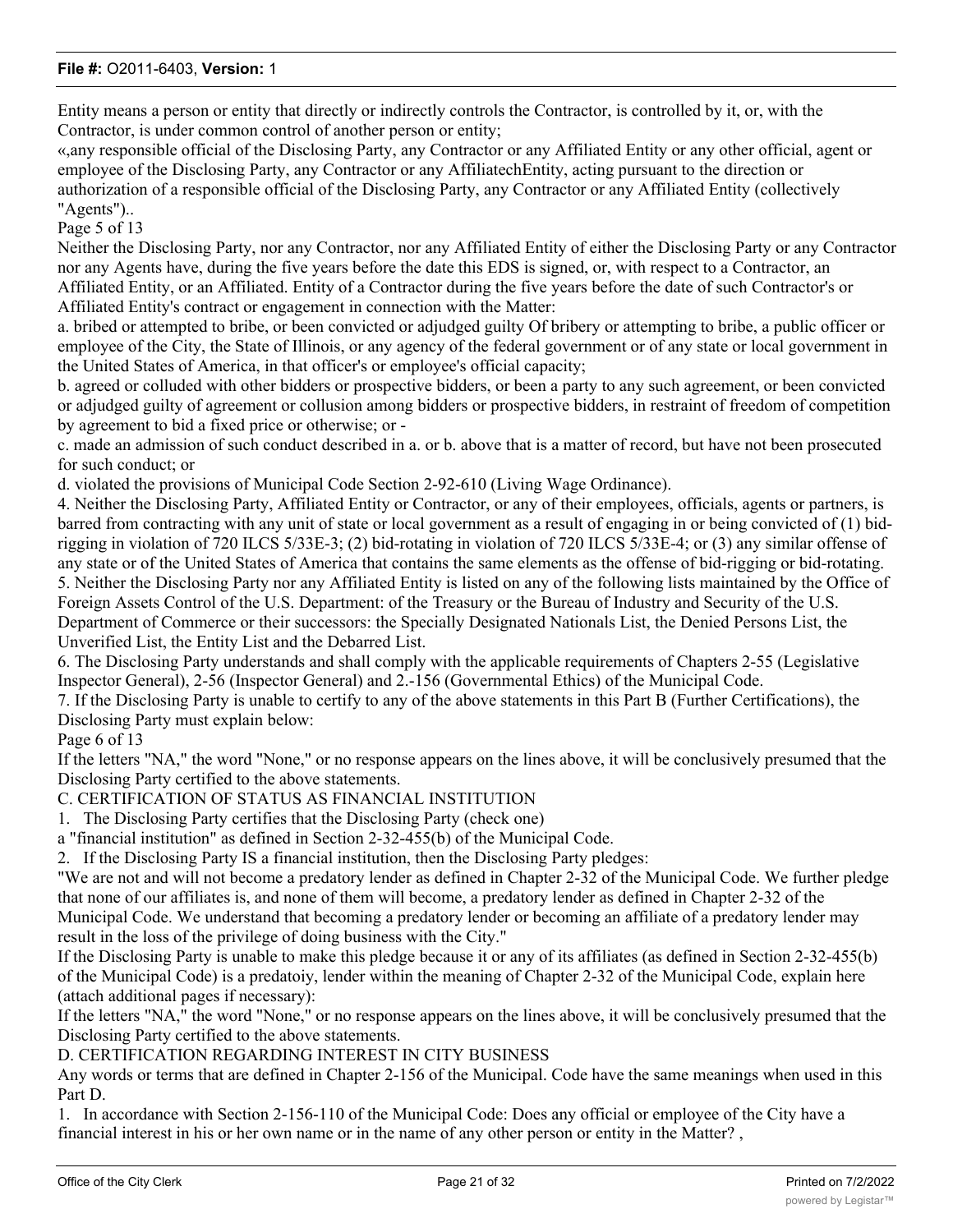NOTE: If you checked "Yes" to Item D.l., proceed to Items D.2. and D.3. If you checked "No" to Item D.L, proceed to Part E.

### []is

[] Yes

Page 7 of 13

2. Unless sold pursuant to a process of competitive bidding, or otherwise permitted, no City elected official or employee shall have a financial interest in his or her own name or in the name of any other person or entity in the purchase of any property that (tj belongs to the City, or (ii) is sold for taxes or assessments, or (iii) is sold by virtue of legal process at the suit of the City (collectively, "City Property Sale"). Compensation for property taken pursuant to the City's eminent domain power does not constitute a financial interest within the meaning of this Part D.

Does the Matter involve a City Property Sale?

[ ] Yes [] No

3. If you checked "Yes" to Item D. l., provide the names and business addresses of the City officials or employees having such interest and identify the nature of such interest:

Name Business Address Nature of Interest

4. The Disclosing Party further certifies that no prohibited financial interest in the Matter will be acquired by any City official or employee.

E. CERTIFICATION REGARDING SLAVERY ERA BUSINESS

Please check either 1. or 2. below. If the Disclosing Party checks 2., the Disclosing Party must disclose below or in an attachment to this EDS all information required by paragraph 2. Failure to comply with these disclosure requirements may make any contract entered into with the City in connection with the Matter voidable by the City.

 $XI$  The Disclosing Party verifies that the Disclosing Party has searched any and all records of the Disclosing Party and any and all predecessor entities regarding records of investments or profits from, slavery or slaveholder insurance policies during the slavery era (including insurance policies issued to slaveholders that provided coverage for damage to or injury or death of their slaves), and the Disclosing Party has found no such, records.

\_2. The Disclosing Party verifies that, as a result of conducting the search in step 1 above, the

Disclosing Party has found records of investments or profits from slavery or slaveholder insurance policies. The Disclosing Party verifies that the following constitutes full disclosure of a}l such records, including the names of any and all slaves or slaveholders described in those records:

Page 8 of 13

SECTION VI -- CERTIFICATIONS FOR FEDERALLY FUNDED MATTERS

NOTE: If the Matter is federally funded, complete this Section VL If the Matter is not federally funded, proceed to Section VII. For purposes of this Section VI, tax credits allocated by the City and proceeds of debt obligations of the City are not federal funding.

A. CERTIFICATION REGARDING LOBBYING

1. List below the names of all persons or entities registered under the federal Lobbying Disclosure Act of 1995 who have made lobbying contacts on behalf of the Disclosing Party with respect to the Matter: (Add sheets if necessary): (If no explanation appears or begins on the lines above, or if the letters "NA" or if the word "None" appear, it will be conclusively presumed that the Disclosing Party means that NO persons or entities registered under the Lobbying Disclosure Act of 1995 have made lobbying contacts on behalf of the Disclosing Party with respect to the Matter.) 2. The Disclosing Party has not spent and will not expend any federally appropriated funds to pay any person or entity listed in Paragraph A.l. above for his or her lobbying activities or to pay any person or entity to influence or attempt to influence an officer or employee of any agency, as. defined by applicable federal law, a member of Congress, an officer or employee of Congress, or an employee of a member of Congress, in connection with the award of any federally funded contract, making any federally funded grant or loan, entering into any cooperative agreement, or to extend, continue, renew, amend, or modify any federally funded contract, grant, loan, or cooperative agreement.

3. The Disclosing Party will submit an updated certification at the end of each calendar quarter in which there occurs any event that materially affects the accuracy of the statements and information set forth in.paragraphs A.l. and A.2, above. 4. The Disclosing Party certifies that either: (i) it is not an organization described in section  $501(c)(4)$  of the Internal Revenue Code of 1986; or (ii) it is an organization described in section  $501(c)(4)$  of the Internal Revenue Code of 1986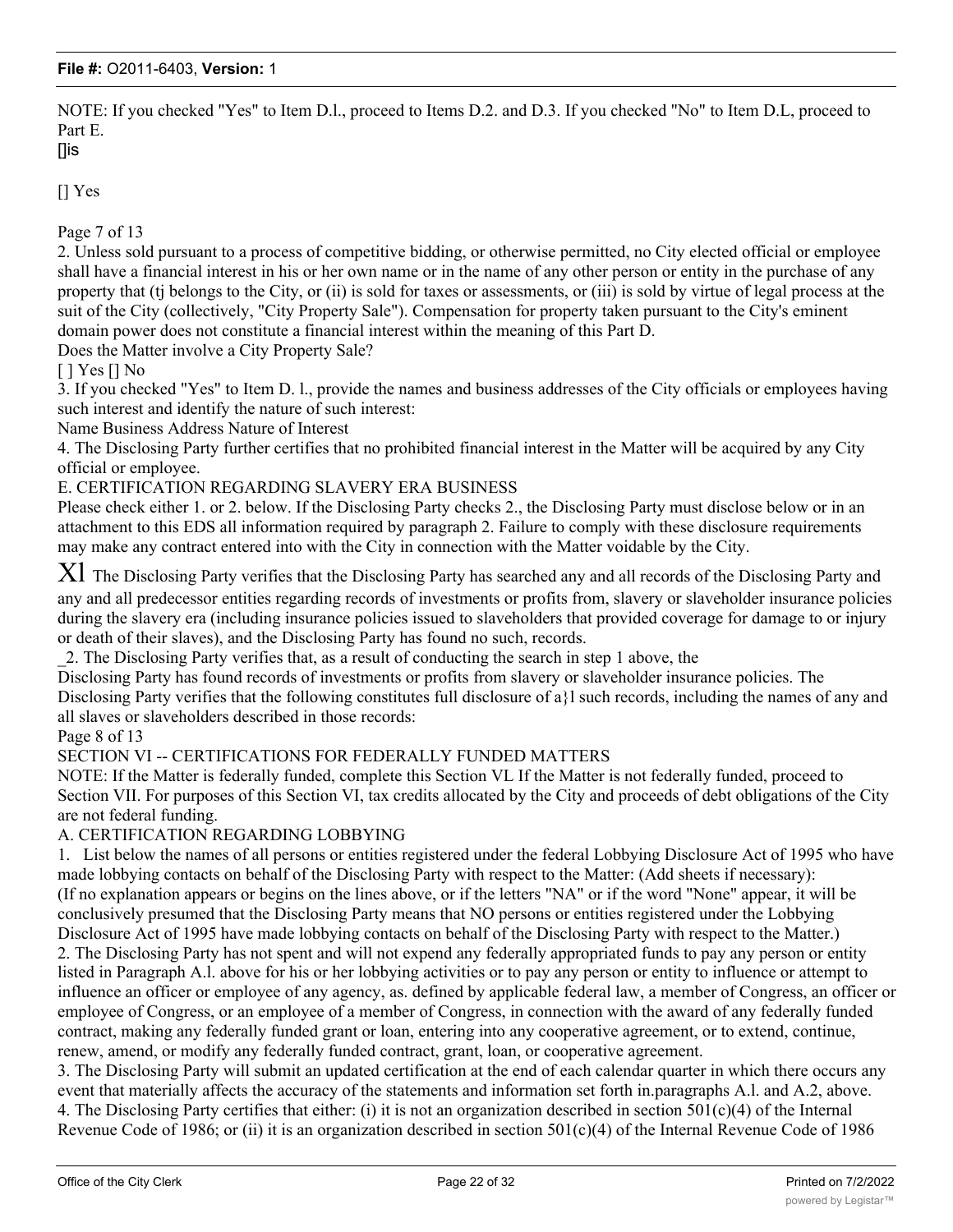but has not engaged and will not engage in "Lobbying Activities".

5. If the Disclosing Party is the Applicant, the Disclosing Party must obtain certifications equal in form and substance to paragraphs A.l. through A.4. above from all subcontractors before it awards any subcontract and the Disclosing Party must maintain ali such subcontractors' certifications for the duration of the Matter and must make such certifications promptly available to the City upon request.

Page 9 of 13

B. CERTIFICATION REGARDING EQUAL EMPLOYMENT OPPORTUNITY

If the Matter is federally funded, federal regulations require the Applicant and all proposed subcontractors to submit the following information with their bids or in writing at the outset of negotiations.

Is the Disclosing Party the Applicant?

# $K<sup>Yes</sup>$  n no

If "Yes," answer the three questions below:

1. Have you developed and do you have on file affirmative action programs pursuant to applicable federal regulations? (See 41 CFR Part 60-2.) []Yes }x(No

2.. Have you filed with the Joint Reporting Committee, the Director of the Office of Federal Contract Compliance'Programs, or the Equal Employment Opportunity Commission all reports due under the applicable filing requirements?:

 $p^{\wedge}Yes$  []No,

3. Have you participated in any previous contracts or subcontracts subject to the equal opportunity clause? j^Yes [ ] No

If you checked "No" to question 1. or 2. above, please provide an explanation:

fifcaiMfiflo T\-\fiBCK6U^ Ntce^wt^ <sup>To</sup> ryzx)Q-u>r /ymRtn^v'^ fkCTtotd

SECTION VII -- ACKNOWLEDGMENTS, CONTRACT INCORPORATION, COMPLIANCE, PENALTIES, DISCLOSURE

The Disclosing Party understands and agrees that;

A. The certifications, disclosures, and acknowledgments contained in this EDS will become part of any contract or other agreement between the Applicant and the City in connection with the Matter,.whether procurement, City assistance, or other City action, and are material inducements to the City's execution of any contract or taking other action with respect to the Matter. The Disclosing Party understands that it must comply with all statutes, ordinances, and regulations on which this EDS is based,

B. The City's Governmental Ethics and Campaign Financing Ordinances, Chapters 2-156 and 2-1.64 of the Municipal Code, impose certain duties and obligations on persons or entities seeking City contracts, work, business, or transactions. The full text of these ordinances and a training program is available on line at www.cityofchicago.org/Ethics <http://www.cityofchicago.org/Ethics>, and may also be obtained from the City's Board of Ethics, 740 N.

Page 10 of 13

Sedgwick St., Suite 500, Chicago, IL 60610, (312) 744-9660. The Disclosing Party must comply fully with the applicable ordinances.

C. If the City determines that any information provided in this EDS is false, incomplete or inaccurate, any contract or other agreement in connection with which it is submitted may be rescinded or be void or voidable, and the City may pursue any remedies under the contract or. agreement (if not rescinded or void), at law, or in equity, including terminating the Disclosing Party's participation in the Matter and/or declining to allow the Disclosing Party to participate in other transactions with the City. Remedies at law for a false statement of material fact may include incarceration and an award to the City of treble damages.

D. It is the City's policy to make this document available to the public on its Internet site and/or upon-request. Some or all of the information provided on this EDS and.any attachments to this EDS may be made available to the public on the Internet, in response to a Freedom of Information Act request, or otherwise. By completing and signing this EDS, the Disclosing Party waives and releases any possible rights or claims which it may have against the City in connection with the public release of information contained in this EDS and also authorizes the City to verify the accuracy of any information submitted in this EDS.

E. The information.provided in this EDS must be kept current. In the event of changes, the Disclosing Party must supplement this EDS up to the time the City takes action on the Matter. If the Matter is a contract being handled by the City's Department of Procurement Services, the Disclosing Party must update this EDS as the contract requires. NOTE: With respect to Matters subject to Article I of Chapter 1-23 of the Municipal Code (imposing PERMANENT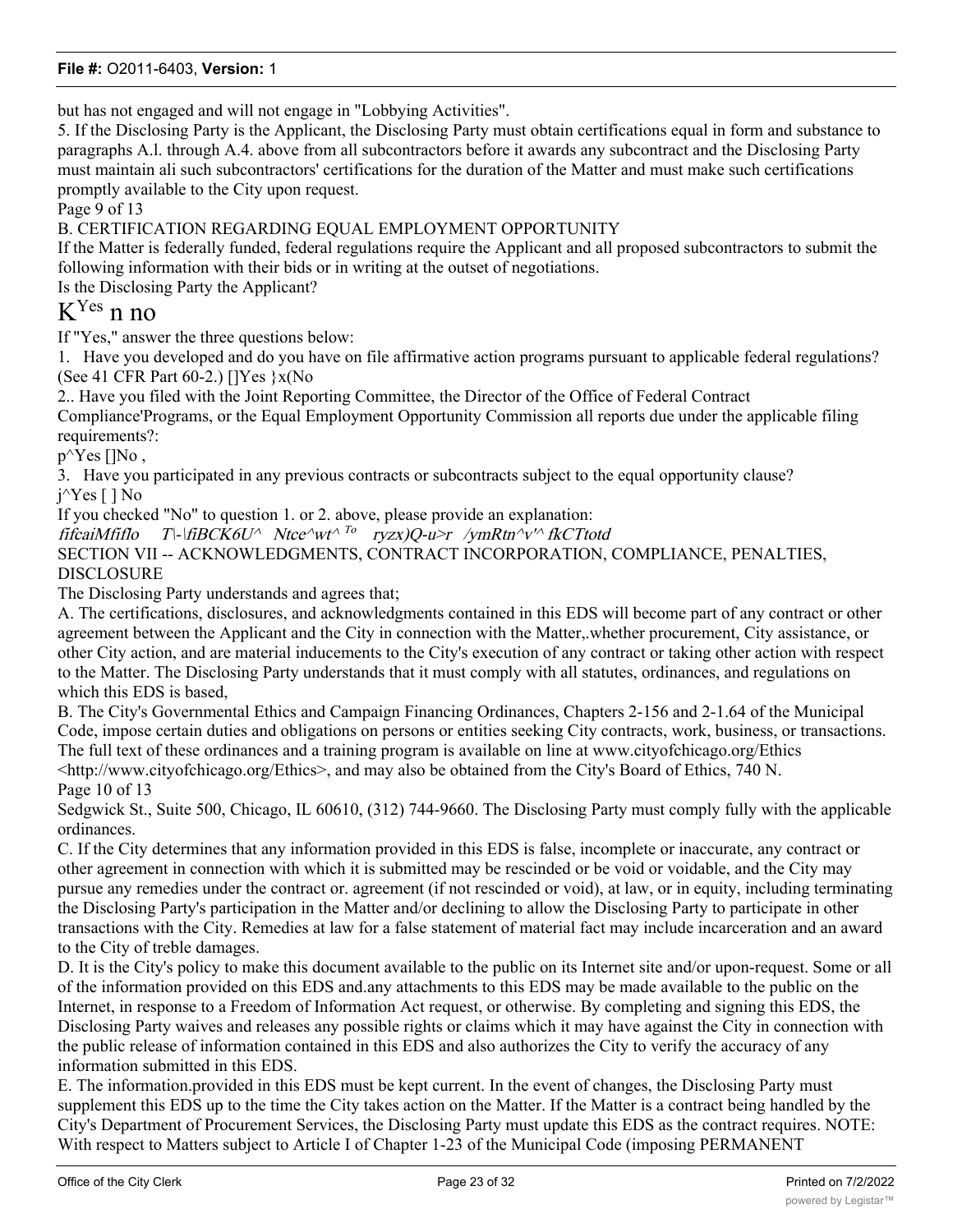INELIGIBILITY for certain specified offenses), the information provided herein regarding eligibility must be kept current for a longer period, as required by Chapter 1-23 and Section 2-154-020 of the Municipal Code. The Disclosing Party represents and warrants that:

F. 1. The Disclosing Party is not delinquent in the payment of any tax administered by the Illinois Department of Revenue, nor are the Disclosing Party or its Affiliated.Entities delinquent in paying any fine, fee, tax or other charge owed to the City. This includes, but is not limited to, all water charges, sewer charges, license fees, parking tickets, property taxes or sales taxes.

F.2 If the Disclosing Party is the Applicant, the Disclosing Party and its Affiliated Entities will not use, nor permit their subcontractors to use, any facility listed by the U.S. E.P.A. on the federal Excluded Parties List System ("EPLS") maintained by the U. S. General Services Administration.

F.3 If the Disclosing Party is the Applicant, the Disclosing Party will obtain from any contractors/subcontractors hired or to be hired in connection with the Matter certifications equal in form and substance to those in F.l. and F.2. above and will not, without the prior written consent of the City, use any such contractor/subcontractor that does not provide such certifications or that the Disclosing Party has reason to believe has not provided or cannot provide truthful certifications. Page 11 of 13

NOTE: If the Disclosing Party cannot certify as to any of the items in F.l., F.2. or F.3. above, an explanatory statement must be attached to this EDS.

#### **CERTIFICATION**

Under penalty of perjury, the person signing below: (1) warrants that he/she is authorized to execute this EDS and Appendix A (if applicable) on behalf of the Disclosing Party, and (2) warrants that all certifications and statements contained in this EDS and Appendix A (if applicable) are true, accurate and complete as of the date furnished to the City. (Print or type name of Disclosing Party)

(Print or type name of person signing) (Print or type title of person signing)

Signed and sworn to before me on (date) "?/,20 /. $\pounds$ o 11 at  $C$ ?QK County, J~L~ (state).  $\frac{\gamma}{\gamma}$  'Q, zflii<sup> $\land$ </sup> f ' y / / / <sup>b</sup> ^ - Commission expires:\_

Page 12 of 13

## **CITY OF CHICAGO ECONOMIC DISCLOSURE STATEMENT AND AFFIDAVIT APPENDIX A**

**FAMILIAL RELATIONSHIPS WITH ELECTED CITY OFFICIALS AND DEPARTMENT HEADS This Appendix is to be completed only by (a) the Applicant, and (b) any legal entity which has a direct ownership interest in the Applicant exceeding 7.5 percent. It is not to be completed by any legal entity which has only an indirect ownership interest in the Applicant.**

Under Municipal Code Section 2-154-015, the Disclosing Party must disclose whether such Disclosing Parly or any "Applicable Party" or any Spouse or Domestic Partner thereof currently has a "familial relationship" with any elected city official or department head. A "familial relationship" exists if, as of the date this EDS is signed, the Disclosing Party or any "Applicable Party" or. any Spouse or Domestic Partner thereof is related to the mayor, any alderman, the city clerk, the city treasurer or any city department head as spouse or domestic partner or as any of the following, whether by blood or adoption: parent, child, brother or sister, aunt or uncle, niece or nephew, grandparent, grandchild, father-in-law, mother -in-law, son-in-law, daughter-in-law, stepfather or stepmother, stepson or stepdaughter,- stepbrother or stepsister or halfbrother or half-sister.

"Applicable Party" means (1) all executive officers of the Disclosing Party listed in Section II.B.l.a., if the Disclosing Party is a corporation; all partners of the Disclosing Party, if the Disclosing Party is a general partnership; all general partners and limited partners of the Disclosing Party, if the Disclosing Party is a limited partnership; all managers, managing members and members of the Disclosing Party, if the Disclosing Party is a limited liability company; (2) all principal officers of the Disclosing Party; and (3) any person having more than a 7.5 percent ownership interest in the Disclosing Party. "Principal officers" means the president, chief Operating officer, executive director, chief financial officer, treasurer or secretary of a legal entity: or any person exercising similar authority.

Does the Disclosing Party or any "Applicable Party" or any Spouse or Domestic Partner thereof currently have a "familial relationship" with ah elected city Official or department head?

If yes, please identify below (1) the name and title of such person, (2) the name of the legal entity to which such person is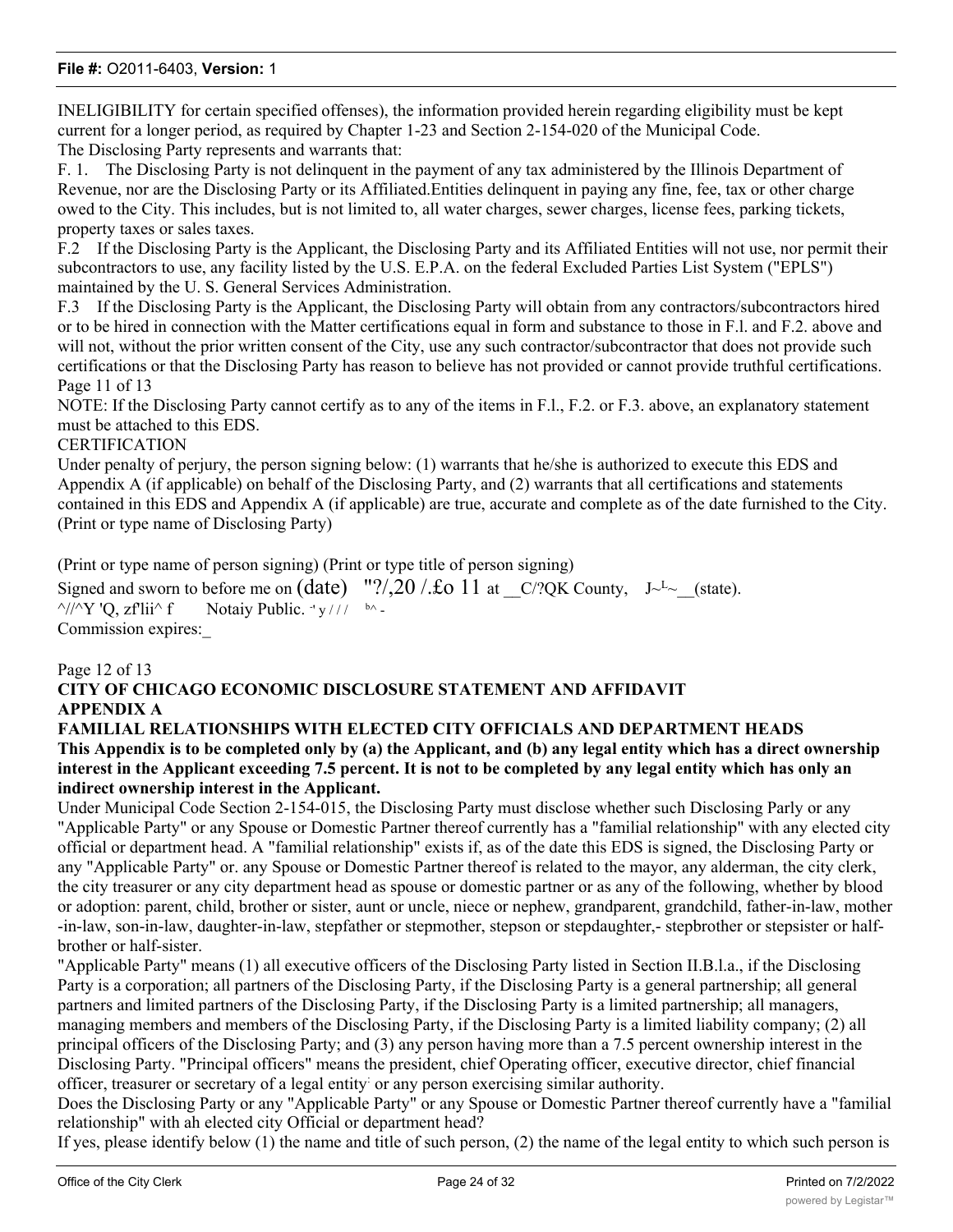connected; (3) the name and title of the elected city official or department head to whom such person has a familial relationship, and (4) the precise nature of such familial relationship. [ ] Yes

Page 13 of 13 CITY OF CHICAGO ECONOMIC DISCLOSURE STATEMENT AND AFFIDAVIT SECTION I - GENERAL INFORMATION A. Legal name of the Disclosing Party submitting this EDS. Include d/b/a/ if applicable: 6034 Building LLC Check ONE of the following three boxes: Indicate whether the Disclosing Party submitting this EDS is: 1. [X] the Applicant OR . 2. [ ] a legal entity holding a direct or indirect interest in the Applicant. State the legal name of the Applicant in which the Disclosing Party holds an interest: OR 3. [] a legal entity with a right of control (see Section II.B.l.) State the legal name of the entity in which the Disclosing Party holds a right of control: ' 15657 South 70th Court B. Business address of the Disclosing Party: Orland Park, Illinois 60462 C. Telephone: (708) 535 - 7716 Fax: (708) 525 - 7791 Email: rob.ferrino@madisonconstruction.net <mailto:rob.ferrino@madisonconstruction.net> D. Name of contact person: Robert Ferrino E. Federal Employer Identification No. (if you have one): F. Brief description of contract\*-transaction or other undertaking (referred to below as the "Matter") to which this EDS pertains. (Include project number and location of property, if applicable): The city will be providing NSP funds and bond financing for the proposed acquisition and rehabilitation of 6034-52 South Prairie. G. Which City agency or department is requesting this EDS?\_\_DHED\_ If the Matter is a contract being handled by the City's Department of Procurement Services, please complete the following: Specification #  $\Box$ ) and Contract # N/A Ver. 09-01-10 Page 1 of 13 SECTION II -- DISCLOSURE OF OWNERSHIP INTERESTS A. NATURE OF THE DISCLOSING PARTY 1. Indicate the nature of the Disclosing Party: Person [x] Limited liability company Publicly registered business corporation [ ] Limited liability partnership Privately held business corporation [ ] Joint venture Sole proprietorship [ ] Not-for-profit corporation General partnership (Is the not-for-profit corporation also a  $501(c)(3)$ )? Limited partnership [] Yes [] No Trust  $_{v}$  [] Other (please specify) 2. For legal entities, the state (or foreign country) of incorporation or organization, if applicable: Illinois 3. For legal entities not organized in the State of Illinois: Has the organization registered to do business in the State of Illinois as a foreign entity?  $1$ [ ] Yes [ ] No [X] N/A B. IF THE DISCLOSING PARTY IS A LEGAL ENTITY: 1. List below the full names and titles of all executive officers and all directors of the entity. NOTE: For notfor-profit corporations, also list below all members, if any, which are legal entities. If there are no such

members, write "no members." For trusts, estates or other similar entities, list below the legal titleholder(s).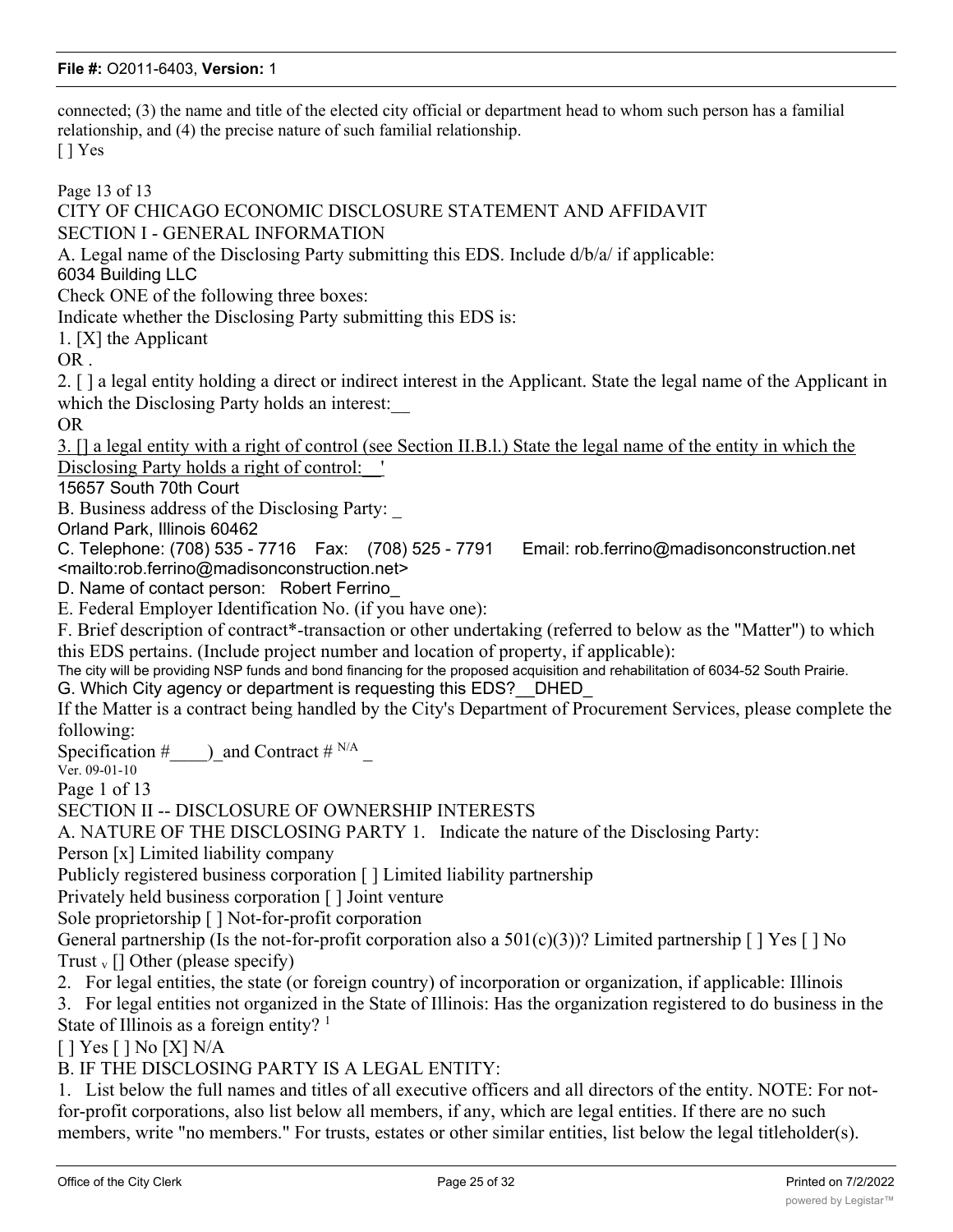If the entity is a general partnership, limited partnership, limited liability company, limited liability partnership or joint venture, list below the name and title of each general partner, managing member, manager or any other person or entity that controls the day-to-day management of the Disclosing Party. NOTE: Each legal entity listed below must submit an EDS on its own behalf. j

Name Title

## Robert Ferrino Manager

2. Please provide the following information concerning each person or entity having a direct or indirect beneficial interest (including ownership) in excess of 7.5% of the Disclosing Party. Examples of such an interest include shares in a corporation, partnership interest in a partnership or joint venture, Page 2 of 13

interest of a member or manager in a limited liability company, or interest of a beneficiary of a trust, estate or other similar entity. If none, state "None." NOTE: Pursuant to Section 2-154-030 of the Municipal Code of Chicago ("Municipal Code"), the City may require any such additional information from any applicant which is reasonably intended to achieve full disclosure.

Name Business Address Percentage Interest in the

v Disclosing Party

Robert Ferrino 15657 South 70th Court, Orland Park, Illinois 60462 92.5%

## **SECTION III -- BUSINESS RELATIONSHIPS WITH CITY ELECTED OFFICIALS**

Has the Disclosing Party had a "business relationship," as defined in Chapter 2-156 of the Municipal Code, with any City elected official in the 12 months before the date this EDS is signed?

[ ] Yes [x] No

If yes, please identify below the name(s) of such City elected official(s) and describe such relationship(s): **SECTION IV « DISCLOSURE OF SUBCONTRACTORS AND OTHER RETAINED PARTIES**

The Disclosing Party must disclose the name and business address of each subcontractor, attorney, lobbyist, accountant, consultant and any other person or entity whom the Disclosing Party has retained or expects to retain in connection with the Matter, as well as the nature of the relationship, and the total amount of the fees paid or estimated to be paid. The Disclosing Party is not required to disclose employees who are paid solely through the Disclosing Party's regular payroll.

' "Lobbyist" means any person or entity who undertakes to influence any legislative or administrative action on behalf of any person or entity other than: (1) a not-for-profit entity, on an unpaid basis, or (2) himself.

"Lobbyist" also means any person or entity any part of whose duties as an employee of another includes undertaking to influence any legislative or administrative action.

If the Disclosing Party is uncertain whether a disclosure is required under this Section, the Disclosing Party must either ask the City whether disclosure is required or make the disclosure.

Page 3 of 13

## **Name (indicate whether Business Relationship to Disclosing.Party Fees (indicate whether retained or anticipated Address (subcontractor, attorney, paid or estimated.) NOTE:**

to be retained) lobbyist, etc.) "hourly rate" or "t.b.d." is

not an acceptable response. Pat Thompson 4610 North Broadway Avenue, Chicago, Illinois 60640 (Architect) \$80,000 Est. Mitchell P. Whittaker 112 South Sangamon 4th Floor, Chicago, Illinois 60607 (Attorney) \$15,000 Est.

KCC, LLC 5151 West Madison.Street, Chicago, Illinois 60644 (General Contractor) \$101,700 Est.

Madison Construction 15657 S 70th Court, Orland Park, Illinois 60462 (Construction Manager) \$2 001,280 Est. (Add sheets if necessary)

## **[ ] Check here if the Disclosing Party has not retained, nor expects to retain, any such persons or entities. SECTION V - CERTIFICATIONS**

## A. COURT-ORDERED CHILD SUPPORT COMPLIANCE

Under Municipal Code Section 2-92-415, substantial owners of business entities that contract with the City must remain in compliance with their child support obligations throughout the contract's term.

Has any person who directly or indirectly owns 10% or more of the Disclosing Party been declared in arrearage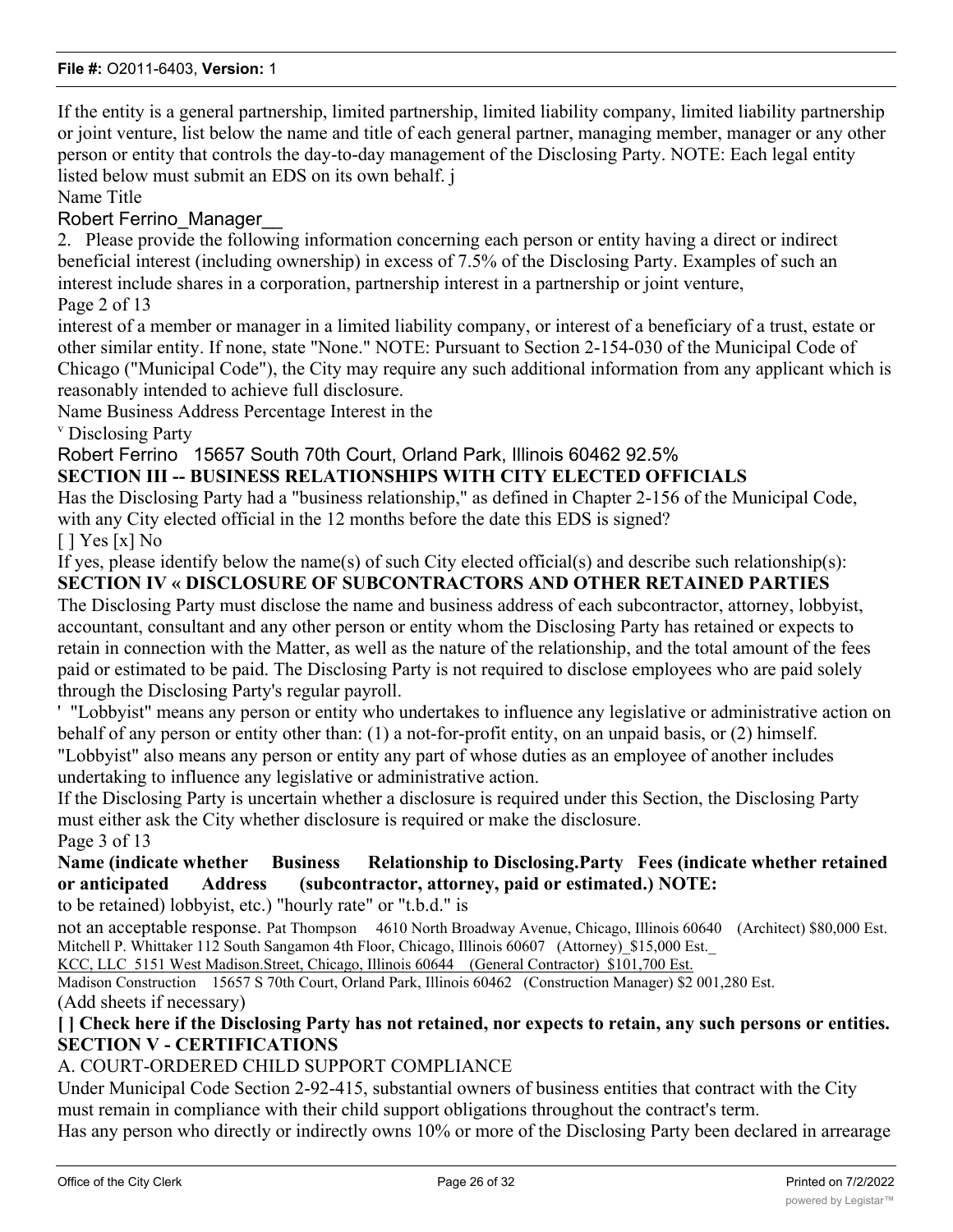on any child support obligations by any Illinois court of competent jurisdiction?

[ ] Yes [X] No [ ] No person directly or indirectly owns 10% or more of the Disclosing Party.

If "Yes," has the person entered into a court-approved agreement for payment of all support owed and is the person in compliance with that agreement? r\j/A

[ ] Yes [ ] No

B. FURTHER CERTIFICATIONS

1. Pursuant to Municipal Code Chapter 1-23, Article I ("Article I")(which the Applicant should consult for defined terms (e.g., "doing business") and legal requirements), if the Disclosing Party submitting this EDS is the Applicant and is doing business with the City, then the Disclosing Party certifies as follows: (i) neither the Applicant nor any controlling person is currently indicted or charged with, or has admitted guilt of, or has ever been convicted of, or placed under supervision for, any criminal offense involving actual, attempted, or conspiracy to commit bribery, theft, fraud, forgery, perjury, dishonesty or deceit against an officer or employee of the City or any sister agency; and (ii) the Applicant understands and acknowledges that compliance with Article I is a continuing requirement for doing business with the City. NOTE: If Article I applies to the Applicant, the permanent compliance timeframe in Article I supersedes some five-year compliance timeframes in certifications 2 and 3 below.

Page 4 of 13

2. The Disclosing Party and, if the Disclosing Party is a legal entity, all of those persons or entities identified in Section II.B.l. of this EDS:

a. are not presently debarred, suspended, proposed for debarment, declared ineligible or voluntarily excluded from any transactions by any federal, state or local unit of government;

b. have not, within a five-year period preceding the date of this EDS, been convicted of a criminal offense, adjudged guilty, or had a civil judgment rendered against them in connection with: obtaining, attempting to obtain, or performing a public (federal, state or local) transaction or contract under a public transaction; a violation of federal or state antitrust statutes; fraud; embezzlement; theft; forgery; bribery; falsification or destruction of records; making false statements; or receiving stolen property;

c. are not presently indicted for, or criminally or civilly charged by, a governmental entity (federal, state or local) with committing any of the offenses set forth in clause B.2.b. of this Section V;

d. have not, within a five-year period preceding the date of this EDS, had one or more public transactions (federal, state or local) terminated for cause or default; and

e. have not, within a five-year period preceding the date of this EDS, been convicted, adjudged guilty, or found liable in a civil proceeding, or in any criminal or civil action, including actions concerning environmental violations, instituted by. the City or by the federal government, any state, or any other unit of local government. 3. The certifications in subparts 3, 4 and 5 concern:

• the Disclosing Party; . .-

• any "Contractor" (meaning any contractor or subcontractor used by the Disclosing Party in connection with the Matter, including but not limited to all persons or legal entities disclosed under Section IV, "Disclosure of Subcontractors and Other Retained Parties");

• any "Affiliated Entity" (meaning a person or entity that, directly or indirectly: controls the Disclosing Party, is controlled by the Disclosing Party, or is, with the Disclosing Party, under common control of another person or entity. Indicia of control include, without limitation: interlocking management or ownership; identity of interests among family members, shared facilities and equipment; common use of employees; or organization of a business entity following the ineligibility of a business entity to do business with federal or state or local government, including the City, using substantially the same management, ownership, or principals as the ineligible entity); with respect to Contractors, the term Affiliated Entity means a person or entity that directly or indirectly controls the Contractor, is controlled by it, or, with the Contractor, is under common control of another person or entity;

• any responsible official of the Disclosing Party, any Contractor or any Affiliated Entity or any other official,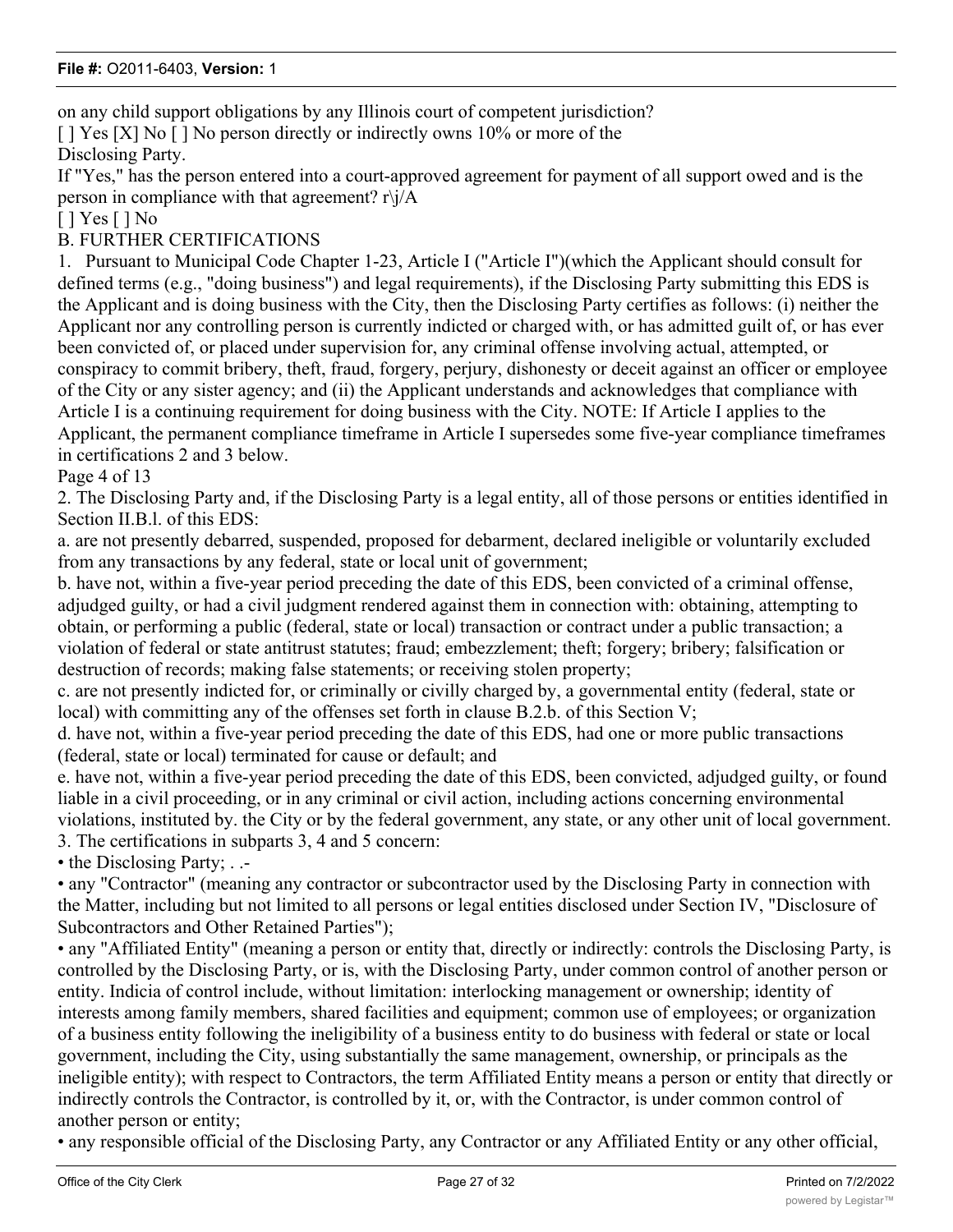agent or employee of the Disclosing Party, any Contractor or any Affiliated Entity, acting pursuant to the direction or authorization of a responsible official of the Disclosing Party, any Contractor or any Affiliated Entity (collectively "Agents").

Page 5 of 13

Neither the Disclosing Party, nor any Contractor, nor any Affiliated Entity of either the Disclosing Party or any Contractor nor any Agents have, during the five years before the date this EDS is signed, or, with respect to a Contractor, an Affiliated Entity, or an Affiliated Entity of a Contractor during the five years before the date of such Contractor's or Affiliated Entity's contract or engagement in connection with the Matter:

a. bribed or attempted to bribe, or been convicted or adjudged guilty of bribery or atternpting to bribe, a public officer or employee of the City, the State of Illinois, or any agency of the federal government or of any state or local government in the United States of America, in that officer's or employee's official capacity;

b. agreed or colluded with other bidders or prospective bidders, or been a party to any such agreement, or been convicted or adjudged guilty of agreement or collusion among bidders or prospective bidders, in restraint of freedom of competition by agreement to bid a fixed price or otherwise; or , .

c. made an admission of such conduct described in a. or b. above that is a matter of record, but . have not been prosecuted for such conduct; or

d. violated the provisions of Municipal Code Section2-92-610 (Living Wage Ordinance).

4. Neither the Disclosing Party, Affiliated Entity or Contractor, or any of their employees, officials, agents or partners, is barred from contracting with any unit of state or local government as a result of engaging in or being convicted of (1) bid-rigging in violation of 720 ILCS 5/33E-3; (2) bid-rotating in violation of 720 ILCS 5/33E-4; or (3) any similar offense of any state or of the United States of America that contains the same elements as the offense of bid-rigging or bid-rotating.

5. Neither the Disclosing Party nor any Affiliated Entity is listed oh any of the following lists maintained by the Office of Foreign Assets Control of the U.S. Department of the Treasury or the Bureau of Industry and Security of the U.S. Department of Commerce or their successors: the Specially Designated Nationals List, the Denied Persons List, the Unverified List, the Entity List and the Debarred List.

6. The Disclosing Party understands and shall comply with the applicable requirements of Chapters 2-55 (Legislative Inspector General), 2-56 (Inspector General) and 2-156 (Governmental Ethics) of the Municipal Code.

7. If the Disclosing Party is unable to certify to any of the above statements in this Part B (Further

Certifications), the Disclosing Party must explain below: -<sup>r</sup> N/A

Page 6 of 13

If the letters "NA," the word "None," or no response appears on the lines above, it will be conclusively presumed that the Disclosing Party certified to the above statements.

C. CERTIFICATION OF STATUS AS FINANCIAL INSTITUTION

1. The Disclosing Party certifies that the Disclosing Party (check one)

 $\int$  *l* is  $\int$  *s* is not  $\blacksquare$ 

a "financial institution" as defined in Section 2-32-455(b) of the Municipal Code.

2. If the Disclosing Party IS a financial institution, then the Disclosing Party pledges:

"We are not and will not become a predatory lender as defined in Chapter 2-32 of the Municipal Code. We further pledge that none of our affiliates is, and none of them will become, a predatory lender as defined in Chapter 2-32 of the Municipal Code. We understand that becoming a predatory lender or becoming an affiliate of a predatory lender may result in the loss of the privilege of doing business with the City."

If the Disclosing Party is unable to make this pledge because it or any of its affiliates (as defined in Section 2- 32-455(b) of the Municipal Code) is a predatory lender within the meaning of Chapter 2-32 of the Municipal Code, explain here (attach additional pages if necessary):

If the letters "NA," the word "None," or no response appears on the lines above, it will be conclusively presumed that the Disclosing Party certified to the above statements.

D. CERTIFICATION REGARDING INTEREST IN CITY BUSINESS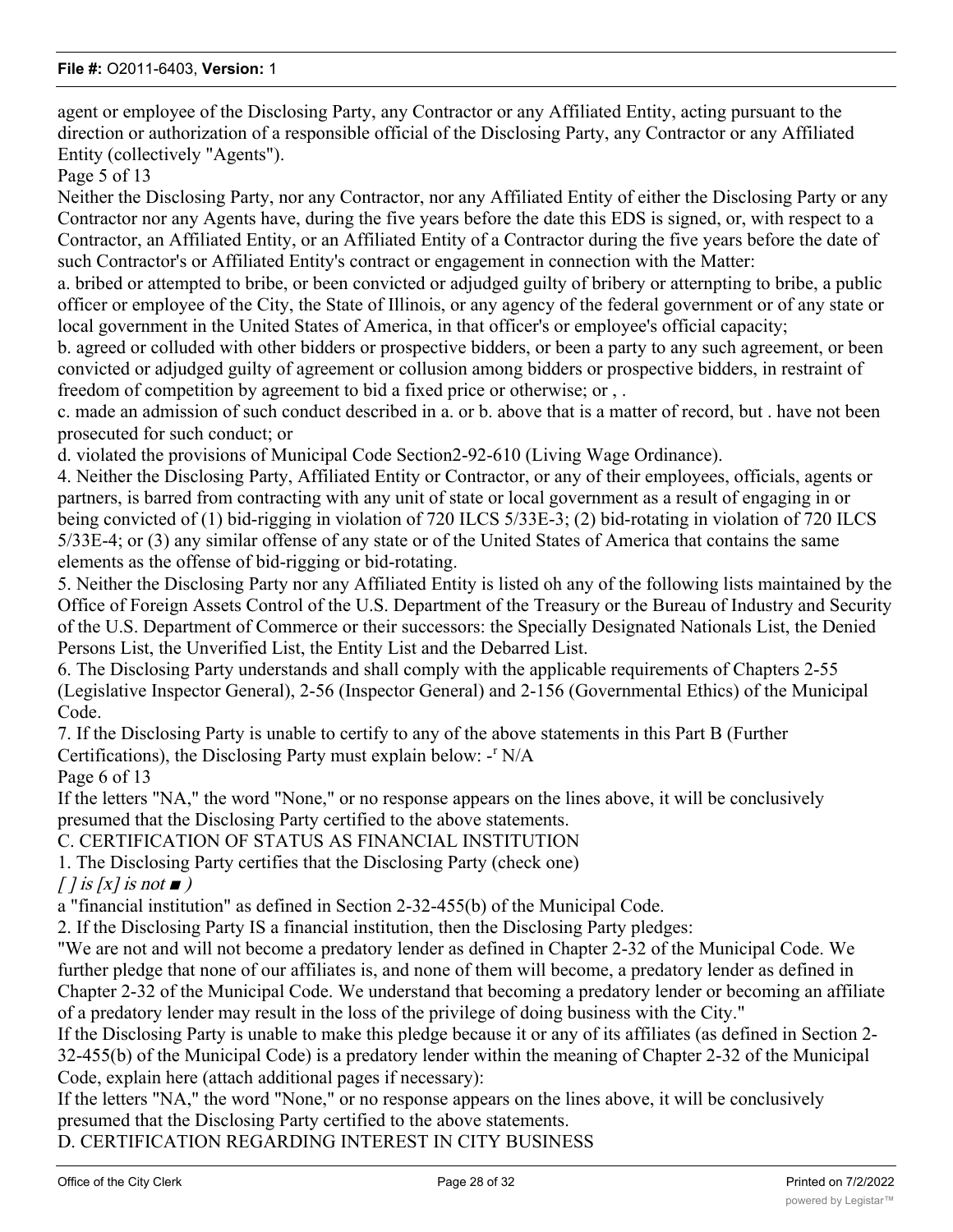Any words or terms "that are defined in Chapter 2-156 of the Municipal Code have the same meanings when used in this Part D.

1. In accordance with Section 2-156-110 of the Municipal Code: Does any official or employee of the City have a financial interest in his or her own name or in .the name of any other person or entity in the Matter?  $[$   $]$  Yes  $[x]$  No

NOTE: If you checked "Yes" to Item D.L, proceed to Items D.2. and D.31 If you checked "No" to Item D.L, proceed to Part E.

Page 7 of 13

2. Unless sold pursuant to a process of competitive bidding, or otherwise permitted, no City elected official or employee shall have a financial interest in his or her own name or in the name of any other person or entity in the purchase of any property that (i) belongs to the City, or (ii) is sold for taxes or assessments, or (iii) is sold by virtue of legal process at the suit of the City (collectively, "City Property Sale"). Compensation for property taken pursuant to the City's eminent domain power does not constitute a financial interest within the.meaning of this Part D;

Does the Matter involve a City Property Sale? '

[JYes []No

3. If you checked "Yes" to Item D.L, provide the names and business addresses of the City officials or employees having such interest and identify the nature of such interest:

Name Business Address Nature of Interest

4. The Disclosing Party further certifies that no prohibited financial interest in the Matter will be acquired by any City official or employee.

E. CERTIFICATION REGARDING SLAVERY ERA BUSINESS

Please check either 1. or 2. below. If the Disclosing Party checks 2., the Disclosing Party must disclose below or in an attachment to this EDS all information required by paragraph 2. Failure to comply with these disclosure requirements may make any contract entered into with the City in connection with the Matter voidable by the City.

X 1. The Disclosing Party verifies that the Disclosing Party has searched any arid all records of the Disclosing Party and any and all predecessor entities regarding records of investments or profits from slavery or slaveholder insurance policies during the slavery era (including insurance policies issued to slaveholders that provided coverage for damage to or injury or death of their slaves), and the Disclosing Party has found no such records.

\_2. The Disclosing Party verifies that, as a result of conducting the search in step 1 above, the

Disclosing Party has found records of investments or profits from slavery or slaveholder insurance policies. The Disclosing Party verifies that the following constitutes full disclosure of all such records, including the names of any and all slaves or slaveholders described in those records:

Page 8 of 13

SECTION VI - CERTIFICATIONS FOR FEDERALLY FUNDED MATTERS

#### **NOTE: If the Matter is federally funded, complete this Section VI. If the Matter is not federally**

funded, proceed to Section VII. For purposes of this Section VI, tax credits allocated by the City and proceeds of debt obligations of the City are not federal funding.

A. CERTIFICATION REGARDING LOBBYING

1. List below the names of all persons or entities registered under the federal Lobbying Disclosure Act of l995 who have made lobbying contacts on behalf of the Disclosing Party with respect to the Matter: (Add sheets if necessary): , N/A

(If no explanation appears or begins on the lines above, or if the letters "NA" or if the word "None" appear, it will be conclusively presumed that the Disclosing Party means that NO persons or entities registered under the Lobbying Disclosure Act of 1995 have made lobbying contacts on behalf of the Disclosing Party with respect to the Matter.)

2. The Disclosing Party has not spent and will not expend any federally appropriated funds to pay any person or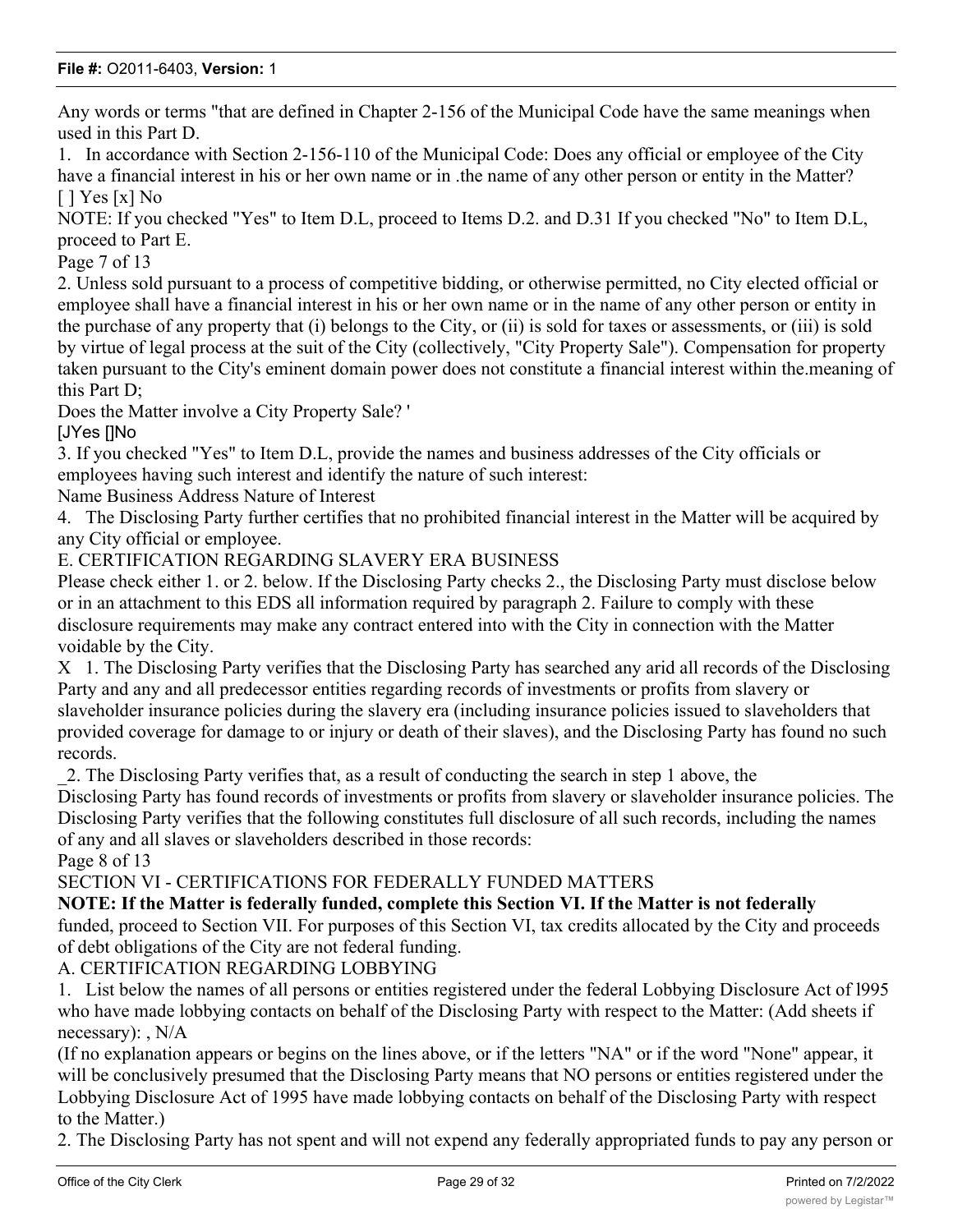entity listed in Paragraph A.l. above for his or her lobbying activities or to pay any person or entity to influence or attempt to influence an officer or employee of any agency, as defined by applicable federal law, a member of Congress, an officer or employee of Congress, or an employee of a member of Congress, in connection with the award of any federally funded contract, making any federally funded grant or loan, entering into any cooperative agreement, or to extend, continue, renew, amend, or modify any federally funded contract, grant, loan, or cooperative agreement.

3. The Disclosing Party will submit an updated certification at the end of each calendar quarter in which there occurs any event that materially affects the accuracy of the statements and information set forth in paragraphs A.l. and A.2. above.

4. The Disclosing Party certifies that either: (i) it is not an organization described in section 501(c)(4) of the Internal Revenue Code of 1986; or (ii) it is an organization described in section  $501(c)(4)$  of the Internal Revenue Code of 1986 but has not engaged and will not engage in "Lobbying Activities".

5. If the Disclosing Party is the Applicant, the Disclosing Party must obtain certifications equal in form and substance to paragraphs A.l. through A.4. above from all subcontractors before it awards any subcontract and the Disclosing Party must maintain all such subcontractors' certifications for the duration of the Matter and must make such certifications promptly available to the City upon request.

Page 9 of 13

B. CERTIFICATION REGARDING EQUAL EMPLOYMENT OPPORTUNITY

If the Matter is federally funded, federal regulations require the Applicant and all proposed subcontractors to submit the following information with their bids or in writing at the outset of negotiations.

Is the Disclosing Party the Applicant?

[x]  $Yes$  [ ] No

If "Yes," answer the three questions below:

1. Have you developed and do you have on file affirmative action programs pursuant to applicable federal regulations? (See 41 CFR Part 60-2.)

[]Yes [x]No

2. Have you filed with the Joint Reporting Committee, the Director of the Office of Federal Contract Compliance Programs, or the Equal Employment Opportunity Commission all reports due under the applicable filing requirements?

[xjYes []No

3. Have you participated in any previous contracts or subcontracts subject to the equal opportunity clause?  $[$ ]Yes ,  $[X]$ No '

If you checked "No" to question 1. or 2. above, please provide an explanation: 6034 Building LLC is a newly formed nominee entity employing less than 50 persons.

## **SECTION VII - ACKNOWLEDGMENTS, CONTRACT INCORPORATION, COMPLIANCE, PENALTIES, DISCLOSURE**

The Disclosing Party understands and agrees that:

A. The certifications, disclosures, and acknowledgments contained in this EDS will become part Of any contract or other agreement between the Applicant and the City in connection with the Matter, whether procurement, City assistance, or other City action, arid are material inducements to the City's execution of any contract or taking other action with respect to the Matter. The Disclosing Party understands that it must comply with all statutes, ordinances, and regulations on which this EDS is based.

B. The City's Governmental Ethics and Campaign Financing Ordinances, Chapters 2-156 and 2-164 of the Municipal Code, impose certain duties and obligations on persons or entities seeking City contracts, work, business, or transactions. The full text of these ordinances and a training program is available on line at www.cityofchicago.org/Ethics <http://www.cityofchicago.org/Ethics>, and may also be obtained from the City's Board of Ethics, 740 N.

Page 10 of 13

Sedgwick St., Suite 500, Chicago, IL 60610, (312) 744-9660. The Disclosing Party must comply fully with the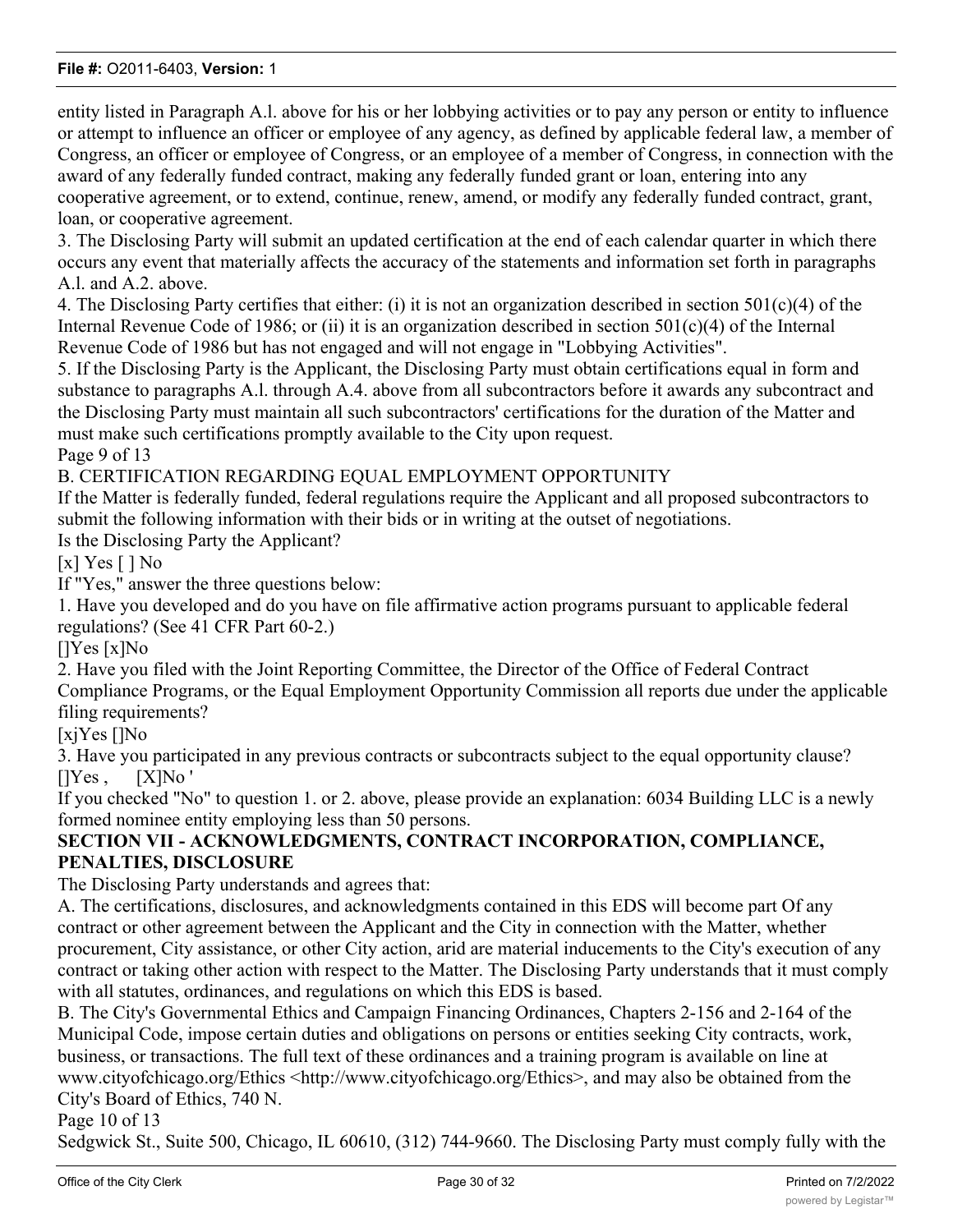applicable ordinances.

V.'

C. If the City determines that any information provided in this EDS is false, incomplete or inaccurate, any contract or other agreement in connection with which it is submitted may be rescinded or be void or voidable, and the City may pursue any remedies under the contract or agreement (if not rescinded or void), at law, or in equity, including terminating the Disclosing Party's participation in the Matter and/or declining to allow the Disclosing Party to participate in other transactions with the City. Remedies at law for a false statement of material fact may include incarceration and an award to the City of treble damages.

D. It is the City's policy to make this document available to the public on its Internet site and/or upon request. Some or all of the information provided on this EDS and any attachments to this EDS may be made available to the public on the Internet, in response to a Freedom of Information Act request, or otherwise. By completing and signing this EDS, the Disclosing Party waives and releases any possible rights or claims which it may have against the City in connection with the public release of information contained in this EDS and also authorizes the City to verify the accuracy of any information submitted in this EDS.

E. The information provided in this EDS must be kept current. In the event of changes, the Disclosing Party must supplement this EDS up to the time the City takes action on the Matter. If the Matter is a contract being handled by the City's Department of Procurement Services, the Disclosing Party must update this EDS as the contract requires. NOTE: With respect to Matters subject to Article I of Chapter 1-23 of the Municipal Code (imposing PERMANENT INELIGIBILITY for certain specified offenses), the information provided herein regarding eligibility must be kept current for a longer period, as required by Chapter 1-23 and Section 2-154- 020 of the Municipal Code.

The Disclosing Party represents and warrants that:

F. l. The Disclosing Party is not delinquent in the payment of any tax administered by the Illinois Department of Revenue, nor are the Disclosing Party or its Affiliated Entities delinquent in paying any fine, fee, tax or other charge owed to the City. This includes, but is not limited to, all water charges, sewer charges, license fees, parking tickets, property taxes or sales taxes.

F.2 If the Disclosing Party is the Applicant, the Disclosing Party and its Affiliated Entities will not use, nor permit their subcontractors to use; any facility listed by the U.S. E.P.A. on the federal Excluded Parties List.System ("EPLS") maintained by the U. S. General Services Administration.

F.3 If the Disclosing Party is the Applicant, the Disclosing Party will obtain from any

contractors/subcontractors hired or to be hired in connection with the Matter certifications equal in form and substance to those in F.l. and F.2. above and will not, without the prior written consent of the City, use any such contractor/subcontractor that does not provide such certifications or that the Disclosing Party has reason to believe has not provided.or cannot provide truthful certifications.

Page 11 of 13

*r*

NOTE: If the Disclosing Party cannot certify as to any of the items in F.L, F.2. or F.3. above, an explanatory statement must be attached to this EDS.

**CERTIFICATION** 

Under penalty of perjury, the person signing below: (1) warrants that he/she is authorized to execute this EDS and Appendix A (if applicable) on behalf of the Disclosing Party, and (2) warrants that all certifications and statements contained in this EDS and Appendix A (if applicable) are true, accurate and complete as of the date furnished to the City.

6034 Building LLC

(Print or type name of/Disclosing Part

>ign hepe) Robert Ferrino (Print or type name of person signing) Manager (Print or type title of person signing) Signed and sworn to before me on (date)  $Q~1 \mid ^{\wedge}Q^{\wedge}$  >>Q at CpoW-- County, V VV yv-yci v<Q(state).